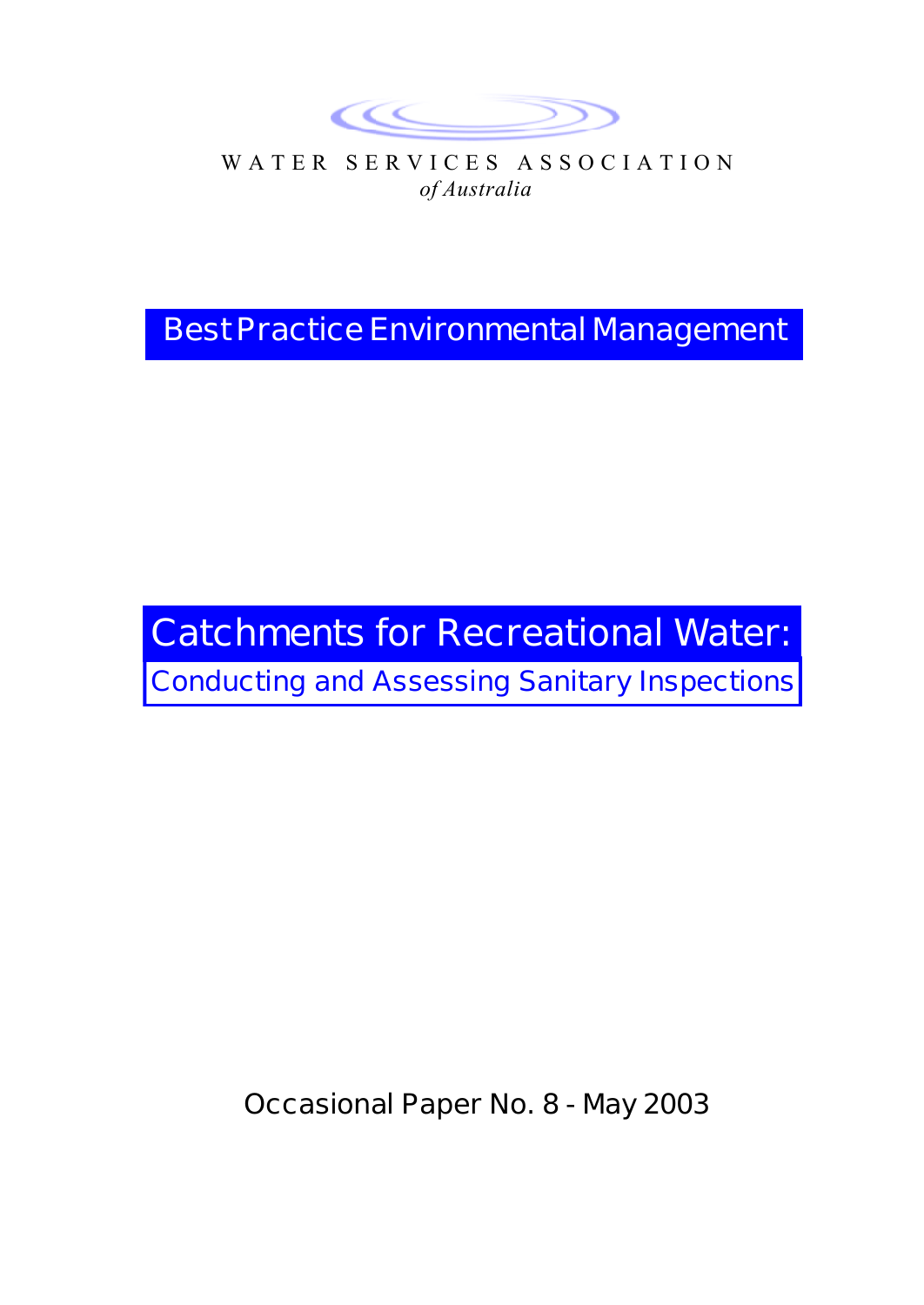## **Prepared by Egis Consulting Australia Pty Limited for Water Services Association** *of Australia*

## **COPYRIGHT**

This document is copyrighted. Apart from any use as permitted under the Copyright Act 1968, no part of this document may be reproduced or transmitted in any form or by any means, electronically or mechanical, for any purpose, without the express written permission of the Water Services Association of Australia.

© Water Services Association of Australia Inc, 2003 ALL RIGHTS RESERVED

### **ISBN 1 920760 01 6**

#### **DISCLAIMER**

This occasional paper is issued by the Water Services Association of Australia Inc. on the understanding that:

- 1. Water Services Association of Australia Inc. and individual contributors are not responsible for the results of any action taken on the basis of information in this occasional paper, nor for any errors or omissions.
- 2. The Water Services Association of Australia Inc and individual contributors disclaim all and any liability to any person in respect of anything, and the consequences of anything, done or omitted to be done by a person in reliance upon the whole or any part of this occasional paper.
- 3. The occasional paper does not purport to be a comprehensive statement and analysis of its subjective matter, and if further expert advice is required, the services of a competent professional should be sought.



WATER SERVICES ASSOCIATION *of Australia*

MELBOURNE OFFICE 469 LATROBE STREET, MELBOURNE 3000 VICTORIA AUSTRALIA TEL: 03 9606 0678. FAX: 03 9606 0376 EMAIL info@wsaa.asn.au

SYDNEY OFFICE 286 SUSSEX STREET, SYDNEY, NSW GPO BOX 5420, SYDNEY, NSW, 2001 TEL: 02 8206 6719. FAX: 02 8206 6015 EMAIL: david.cox@standards.com.au

INTERNET HOMEPAGE http://www.wsaa.asn.au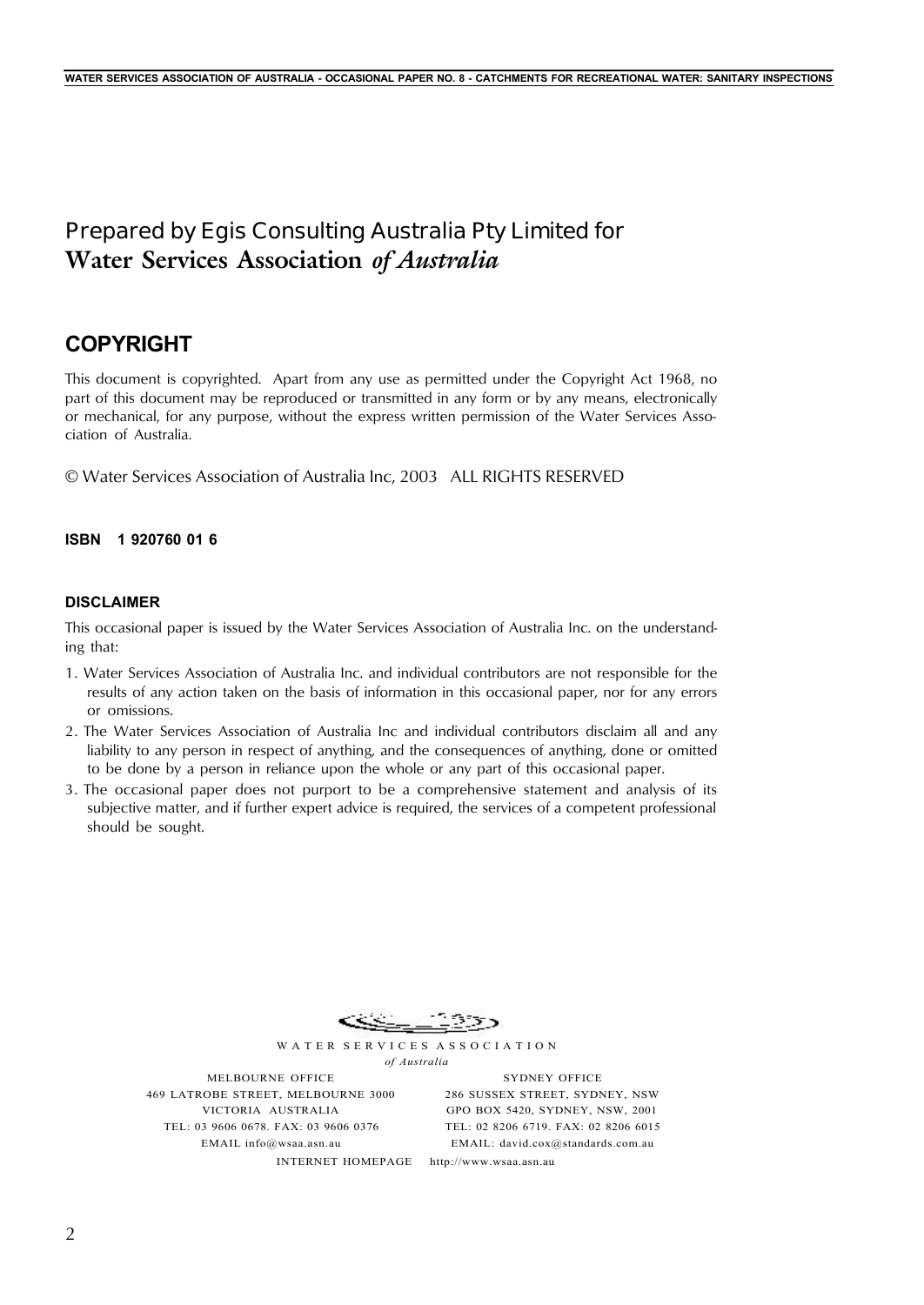### WATER SERVICES ASSOCIATION OF AUSTRALIA - OCCASIONAL PAPER NO. 8 - CATCHMENTS FOR RECREATIONAL WATER: SANITARY INSPECTIONS

# **Contents**

|            | 5.2 Practical Application for a Variety of Available Microbiological Monitoring Data  27 |  |
|------------|------------------------------------------------------------------------------------------|--|
|            |                                                                                          |  |
|            | 5.2.2. Numerical Value / Statistic Used to Ascertain Significance Ranking Prior to       |  |
|            |                                                                                          |  |
|            |                                                                                          |  |
|            |                                                                                          |  |
|            |                                                                                          |  |
|            |                                                                                          |  |
|            |                                                                                          |  |
|            |                                                                                          |  |
|            |                                                                                          |  |
|            |                                                                                          |  |
|            |                                                                                          |  |
|            |                                                                                          |  |
| Appendix F |                                                                                          |  |
|            |                                                                                          |  |
|            |                                                                                          |  |
|            |                                                                                          |  |
|            |                                                                                          |  |
|            |                                                                                          |  |
|            |                                                                                          |  |
|            |                                                                                          |  |
|            |                                                                                          |  |
|            |                                                                                          |  |
|            |                                                                                          |  |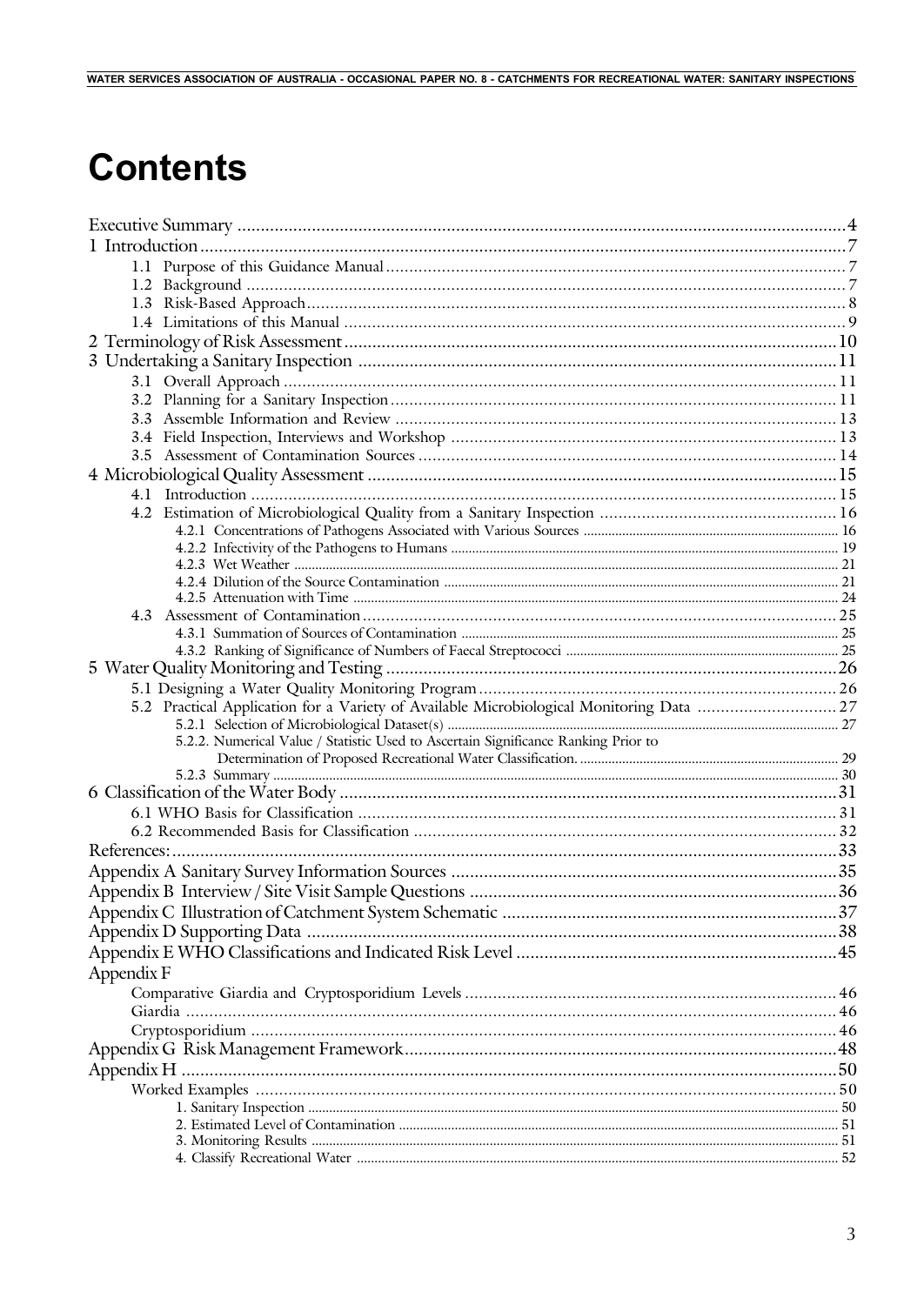# Executive Summary

*These guidelines have been developed for use by Australian water authorities and other stakeholders to assist them in:*

- *undertaking Sanitary Inspections of Drainage Catchments associated with recreational waters, and*
- *• classifying the recreational waters in accordance with World Health Organisation (WHO) guidelines on safe recreational water environments.*

In 1998, the WHO issued draft guidelines on safe recreational water environments for public comment. Following this, the WHO (1999) Annapolis Protocol proposed a new risk-based approach to the management of recreational waters. This approach combines the results of a sanitary inspection of pollution sources with the monitoring of faecal streptococci indicator organisms to assign beach classifications.

In a report to WSAA, Sinclair and Fairley (2000) reviewed the draft guidelines and the Annapolis Protocol and found difficulties, particularly in the qualitative approach and lack of definition of criteria.

The purpose of this Guidance Manual is to provide advice on how to estimate the numbers of microorganisms that are likely to be present in recreational waters, and therefore how to classify these waters in the absence of adequate monitoring information. The approach builds on the excellent advice contained in the Annapolis Protocol and the book "*Monitoring Bathing Waters: a practical guide to the design and implementation of assessments and monitoring programs*" by Bartram and Rees (2000).

It is not the intention of these guidelines to replace the requirement for monitoring, or to provide detailed advice on the monitoring of recreational waters or the management of these waters.

#### **Identifying Sources of Contamination**

Identifying sources of contamination which can affect the recreational water body of interest and assessing their significance is achieved using a multi step approach. This involves the following steps:

- definition of the relevant area of the water body and its associated catchments,
- planning for the sanitary survey and the development of a checklist of issues that need to be considered,
- field inspection,
- assembly of information (including existing long term monitoring data) and its review, and
- an interview and/or undertake a workshop with key stakeholders.

#### **Microbiological Quality Assessment**

The extent of microbiological contamination present in recreational waters is dependent on:

- the number of organisms likely to be associated with the sources of contamination,
- the nature of these organisms and the likelihood that they will be infective to humans,
- the extent of dilution and dispersion of the contamination in the receiving water, and
- the reduction of the contamination with time in the receiving water.

Table 1 illustrates the approach which is taken in these guidelines for estimating the numbers of organisms which are likely to be present at the point where recreation takes place. It should be completed for both wet and dry weather.

Information is provided in the body of the Guidelines on how to complete the various entries in the table, ie on how to estimate the:

- concentrations of enterococci / faecal streptococci associated with various pollution sources,
- extent of dilution of the contamination,
- attenuation with time, and
- infectivity of the pathogens to humans.

Once Table 1 has been completed, the significance of the contamination can be determined, using Table 2.

The estimated concentration of faecal streptococci determined using this process is then checked against the results of water quality monitoring and testing as may be available, and the recreational water classified in accordance with Table 3.

A recreational water body may have more than one classification reflecting, for example, the different numbers of organisms that may be present under differing weather conditions (eg wet weather or dry weather).

Once the likelihood of microorganisms being present has been determined, the consequence (or significance) of the contamination can be determined, and the risk and requirements for management responses to reduce the risk to an acceptable level can be determined.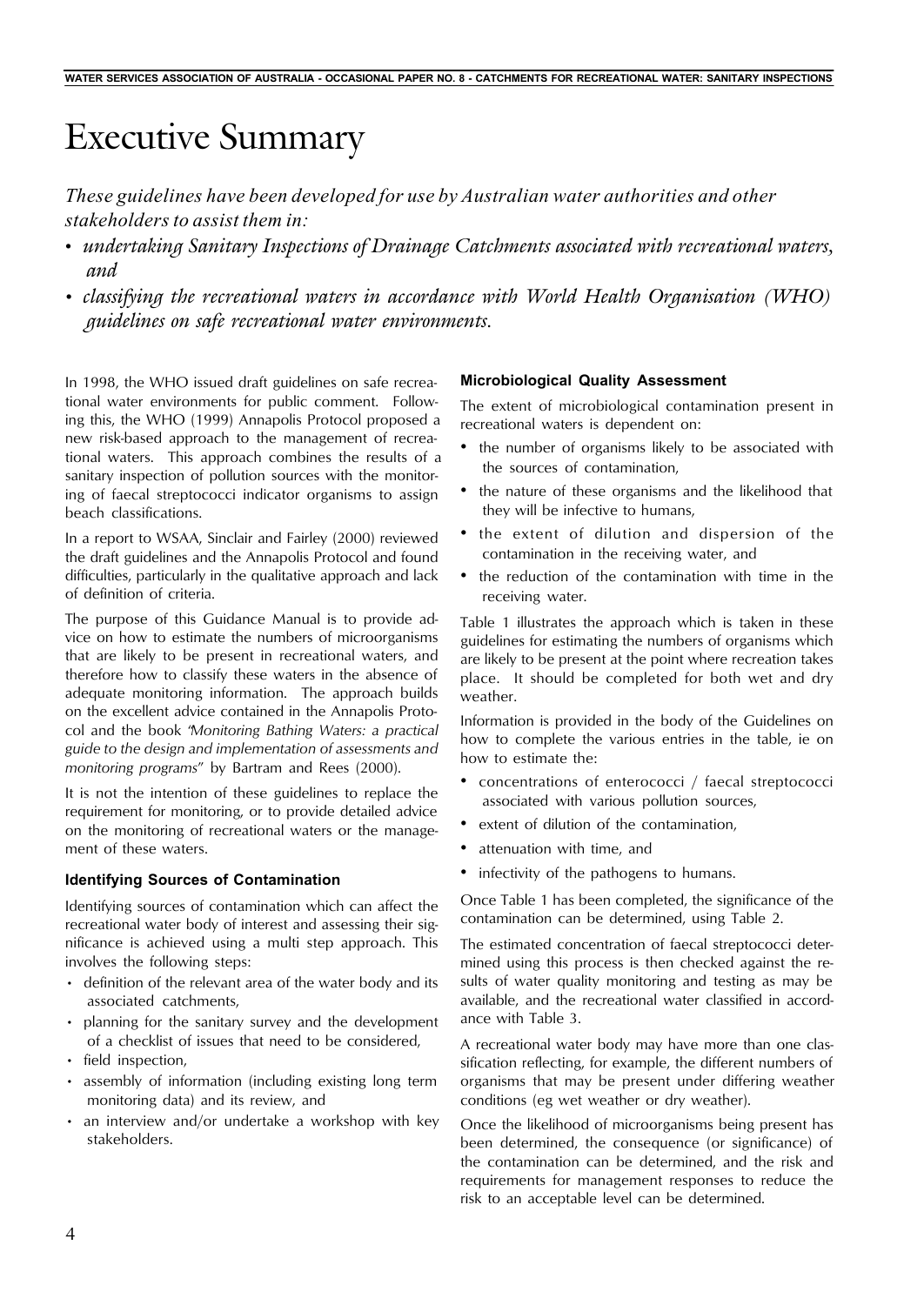Executive Summary *Continued*

### **Table 1: Illustration of the Approach to Estimating the Significance of Faecal Contamination in Recreational Waters**

Number of organisms is estimated by multiplication across the table, ie  $10^5 * 0.04 * 1 = 4,000$ 

#### **Weather: wet**

| Source                                                                    | Concentration<br>(faecal | <b>Effect of Dilution &amp;</b><br>Dispersion                                       |                           | <b>Effect of</b><br>time | Resulting<br>Concentration                     | <b>Effect of</b><br>Origin of | <b>Resulting</b><br>Concentration | Significance |
|---------------------------------------------------------------------------|--------------------------|-------------------------------------------------------------------------------------|---------------------------|--------------------------|------------------------------------------------|-------------------------------|-----------------------------------|--------------|
|                                                                           | streptococci)            | Nature of<br>discharge<br>and receiving<br>water<br>situation                       | <b>Dilution</b><br>factor |                          | (for comparison<br>with monitoring<br>results) | Micro-<br>organisms           | (for determining<br>significance) |              |
| Wastewater<br>discharge A<br>(secondary<br>treatment, no<br>disinfection) | 10 <sup>5</sup>          | Short outfall<br>close to shoreline<br>and beach                                    | 0.04                      | $\mathbf{1}$             | $-4,000$                                       | 1                             | $-4,000$                          | Very High    |
| Wastewater<br>discharge B<br>(primary treatment<br>with disinfection)     | 10 <sup>5</sup>          | High flowrate<br>discharge via<br>long outfall                                      | 0.01                      | $\mathbf{1}$             | $-1.000$                                       | 1                             | $-1,000$                          | High         |
| Stormwater A<br>(urban, no sewage<br>overflows)                           | 10 <sup>4</sup>          | Drain direct to<br>beach                                                            | 0.2                       | $\mathbf{1}$             | $-2000$                                        | 0.5                           | $-1000$                           | High         |
| Stormwater B (rural,<br>no sewage<br>contribution)                        | 10 <sup>4</sup>          | Drain 500 m<br>upstream<br>(prevailing<br>current), direct<br>discharge at<br>beach | 0.05                      | $\mathbf{1}$             | $-500$                                         | 0.1                           | $-50$                             | Moderate     |
| Bathers (less than<br>20 per 150 m <sup>3</sup> )                         | 10 <sup>1</sup>          | No dilution -<br>volume of<br>swimming area<br>$-150$ m3                            | 1                         | $\mathbf{1}$             | ~10                                            | $\mathbf{1}$                  | ~10                               | Low          |
| Rural stream                                                              | 10 <sup>3</sup>          | <b>Discharges</b><br>downstream<br>(prevailing<br>current)                          | 0.02                      | $\mathbf{1}$             | $-2$                                           | 0.1                           | $-0.2$                            | Very Low     |
| Total                                                                     |                          |                                                                                     |                           |                          | >7,500                                         |                               | >6,000                            | Very High    |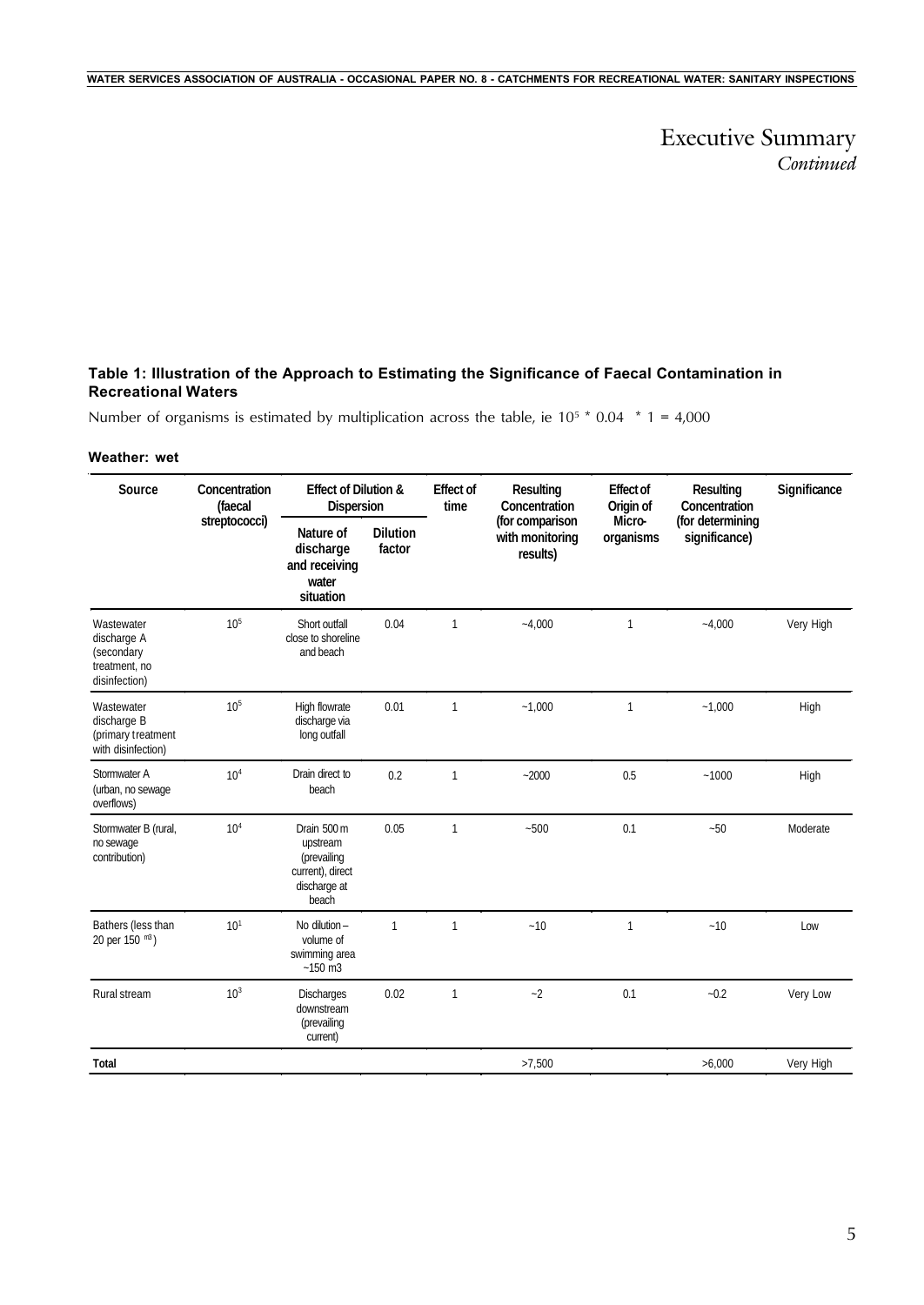## Executive Summary *Continued*

### **Table 2: Ranking of Significance of Numbers of Faecal Streptococci**

| Number of Faecal Streptococci<br>(organisms per 100 mL) | Significance Ranking |
|---------------------------------------------------------|----------------------|
| -8                                                      | Very low             |
| $8 - 40$                                                | Low                  |
| $41 - 200$                                              | Moderate             |
| $201 - 1,000$                                           | High                 |
| >1000                                                   | Very High            |

#### **Table 3: Classifications based on results of Monitoring and Sanitary Inspection**

|                                               | Number of Faecal Streptococci determined from Monitoring <sup>4</sup> |                                                            |                                                              |                                                              |  |  |
|-----------------------------------------------|-----------------------------------------------------------------------|------------------------------------------------------------|--------------------------------------------------------------|--------------------------------------------------------------|--|--|
|                                               | $<$ 40                                                                | $40 - 200$                                                 | $201 - 500$                                                  | > 500                                                        |  |  |
| Ranking of                                    |                                                                       |                                                            | Risk Level Inferred from Numbers of Organisms <sup>2</sup>   |                                                              |  |  |
| Significance of<br>Contamination <sup>3</sup> | $GI < 1$ in 100<br>exposures<br>$AFRI < 1$ in 300<br>exposures        | GI < 1 in 20<br>exposures<br>$AFRI < 1$ in 40<br>exposures | $GI < 1$ in 10<br>exposures<br>$AFRI < 1$ in 25<br>exposures | $GI > 1$ in 10<br>exposures<br>$AFRI > 1$ in 25<br>exposures |  |  |
| Very Low                                      | Very good                                                             | Very good                                                  | Follow $up1$                                                 | Follow $up1$                                                 |  |  |
| Low                                           | Very good                                                             | Good                                                       | Fair                                                         | Follow $up1$                                                 |  |  |
| Moderate                                      | Follow up <sup>1</sup>                                                | Good                                                       | Fair                                                         | Poor                                                         |  |  |
| High                                          | Follow $up1$                                                          | Follow $up1$                                               | Poor                                                         | Very poor                                                    |  |  |
| Very High                                     | Follow $up1$                                                          | Follow $up1$                                               | Poor                                                         | Very poor                                                    |  |  |

### **Notes to Table 3:**

- *1. Unexpected result requiring reconciliation as far as is practicable. Generally, monitoring data for the bathing water should take precedence over estimates from the sanitary inspection unless the monitoring data is uncertain or limited (e.g. does not include the range of conditions such as wet weather).*
- *2. AFRI: acute febrile respiratory illness; GI: gastrointestinal illness*
- *3. Ranking based on numbers of Faecal Streptococci present estimated from Sanitary Inspection with particular emphasis on human faecal contamination. Order of magnitude estimates only, based on available data.*
- *4. 95th percentile values, as nominated by WHO. Monitoring results with a high degree of variability will need to be reviewed to determine the cause of the variability and the appropriate method for estimating the upper confidence limit. It may be appropriate to distinguish and separately classify different conditions such as wet weather.*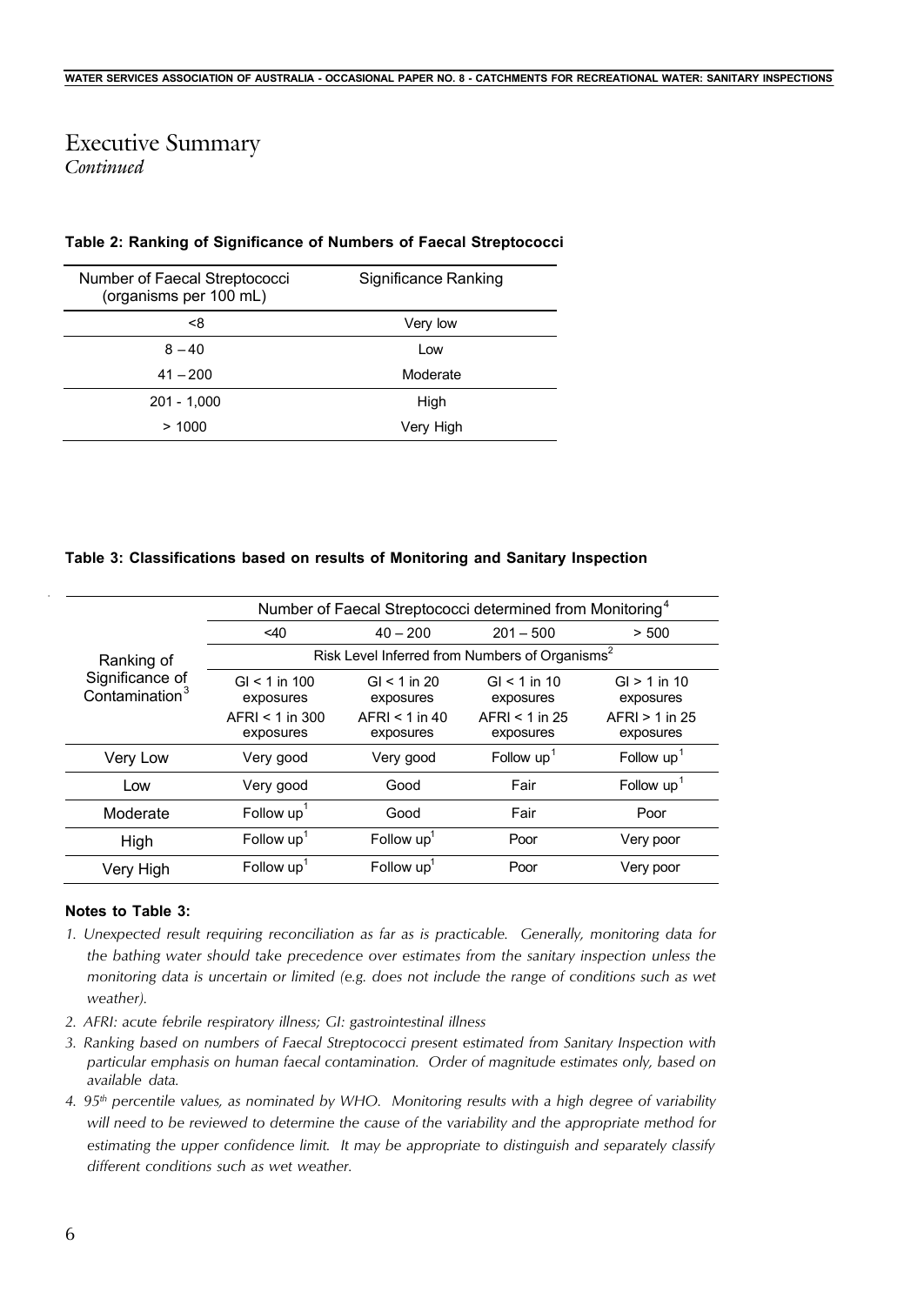# 1 Introduction

## 1.1 Purpose of this Guidance Manual

*These guidelines have been developed for use by Australian water authorities and other stakeholders to assist them in:*

- *• undertaking sanitary inspections of drainage catchments associated with recreational waters, and*
- *• classifying the recreational waters in accordance with World Health Organisation (WHO) guidelines on safe recreational water environments.*

These guidelines provide a framework for undertaking sanitary inspections of drainage catchments in accordance with the WHO guidelines and, where monitoring information is not available or is uncertain, developing preliminary estimates of the level of microbiological contamination that may be present in the recreational waters.

It is not the intention of these guidelines to replace the requirement for monitoring, or to provide detailed advice on the monitoring of recreational waters for microorganisms or the management of these waters.

In particular, the key aspects of this document are guidelines to:

- conduct sanitary inspections to identify risks to recreational waters associated with microbiological organisms, such as may occur from sewage outfalls, stormwater outfalls, riverine discharges, and bathers;
- evaluate and rank those variables that directly relate to risks associated with human faecal matter which contaminate recreational waters;
- follow a risk-based approach that parallels the beach "classification matrix" outlined in the WHO bathing water guidelines (WHO 2001; p30).

Undertaking a sanitary inspection can assist in:

- understanding the significant causes of contamination within a catchment and the circumstances in which contamination may occur, and developing preliminary estimates of the level of contamination;
- developing an appropriate recreational water monitoring program and reviewing the results of the monitoring program; and
- targeting pollution reduction measures.

Quantifying the risks associated with contamination of recreational waters involves consideration of a range of factors, including:

- the sources of contamination (including the likelihood that contamination will occur and its magnitude),
- the dilution and dispersion of the contamination in the receiving water,
- the nature of pathogens and the likelihood that they will be infective to humans,
- reduction in infectivity with time in the receiving water, and
- the likelihood of ingestion or other exposure (including consideration of the nature of the recreation occurring).

The approach taken in these guidelines includes:

- identification of all scenarios and factors affecting numbers of organisms likely to be present,
- an initial screening of these to determine those sources and factors that are most important,
- advice on how the most important sources and factors can be better quantified,
- separation of sources and subsequent modifying effects, and
- comparison of results from the sanitary survey and results from monitoring.

The framework of these guidelines is consistent with taking a risk management approach to managing recreational waters and, while it is not the intention of these guidelines to provide guidance on the management of recreational waters, extension of the approach to consider the consequences and significance of the contamination necessary in the management of recreational waters is discussed in Appendix G.

## 1.2 Background

In October 1998, the WHO issued draft guidelines on safe recreational water environments for public comment. The guidelines briefly review epidemiological studies on the association of adverse health outcomes with recreational water exposure.

Shortly after its release, a meeting of experts took place in Annapolis, Maryland, USA. This group developed an alternative approach for the regulation of recreational waters, which incorporated an assessment of the sources of faecal pollution as well as measurement of faecal indicator micro-organisms. Their work became known as the Annapolis Protocol (WHO 1999).

This protocol proposed a new risk-based approach that combines results of a sanitary inspection of pollution sources with microbiological water quality as measured by faecal streptococci indicator organisms. The sanitary inspection primarily assesses sources of human faecal pollution, while the microbiological quality measurement includes both human and animal sources.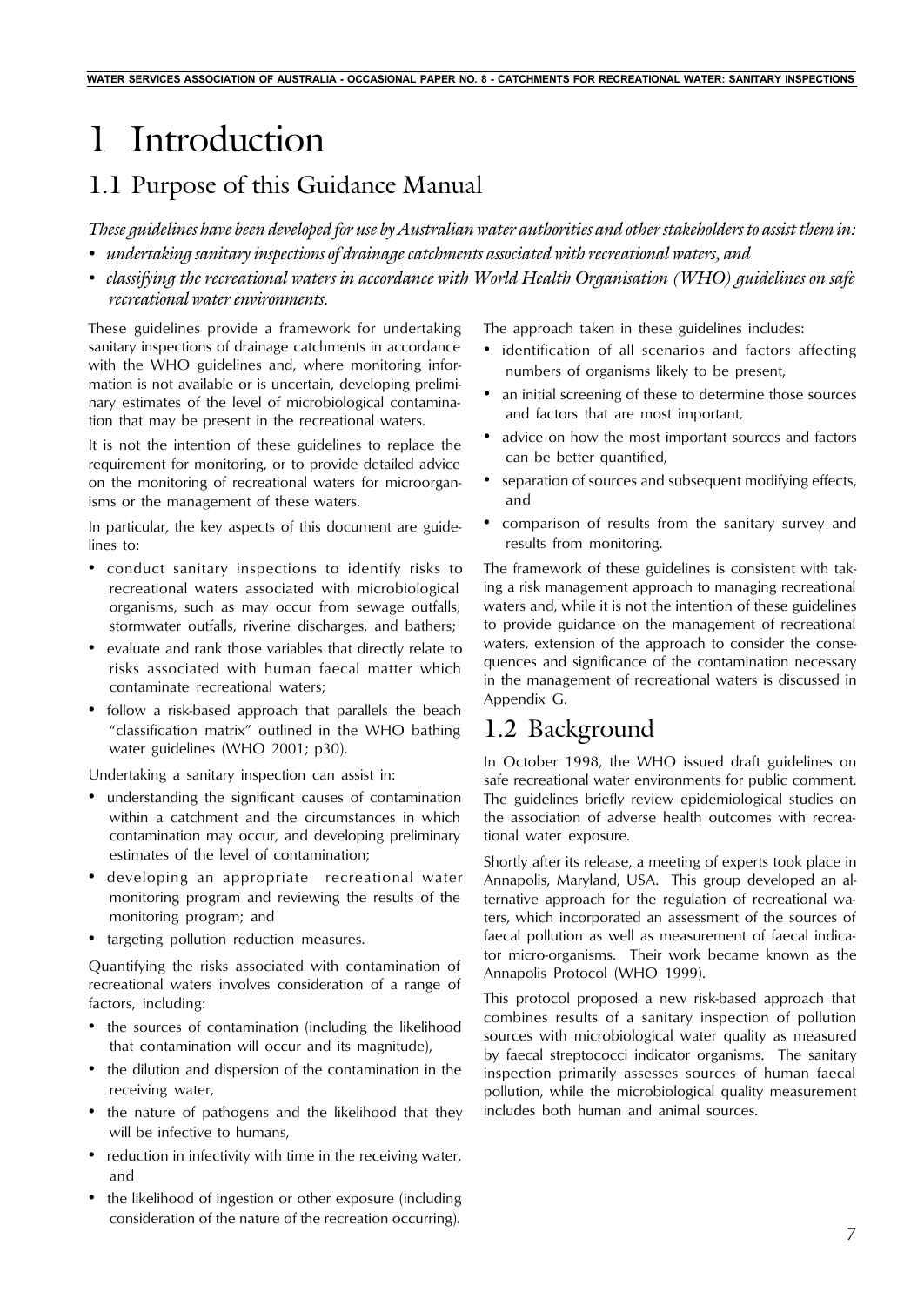## Introduction

*Continued*

There are various sources of faecal contamination; for example:

- sewage outfalls, combined sewer overflows, stormwater outfalls,
- riverine discharges, and
- bather shedding.

Under this protocol, in cases where multiple sources of contamination exist, the single most significant source is used to determine the susceptibility to faecal influence.

In a report to WSAA, Sinclair and Fairley (2000) reviewed the draft guidelines and the Annapolis Protocol and found difficulties, especially the lack of definition of criteria relating to the Annapolis Protocol. Components of the sanitary inspection use a number of qualitative terms to classify parameters with little or no guidance on how these should be interpreted. For example:

- riverine discharges are to be classified as coming from "large", "medium" or "small" populations,
- river flow is to be classified as being "high", "medium" or "low" flow,
- bather density is to be classified as "high" or "low", and
- dilution is to be classified as "high" or "low".

Although these terms can be useful for grading sources, they need to be further defined if they are to be applied uniformly. Without some quantification, the terms are subject to individual interpretation, and may therefore be applied inconsistently by different observers. This is likely to lead to divergence in the resultant risk assessments, which will in turn affect the eventual classification of swimming beaches. (Sinclair and Fairley, 2000).

Following release of the Annapolis Protocol, the WHO, USEPA and EC also published a book entitled *"Monitoring Bathing Waters: a practical guide to the design and implementation of assessments and monitoring programs"* (Bartram and Rees 2000). This document provides excellent information on understanding the risks associated with recreational waters, but provides limited advice on how to undertake sanitary inspections and quantify beach classifications.

It is the purpose of this Guidance Manual to provide advice on how to better quantify the risk associated with contamination in recreational waters and therefore classify the recreational waters, building on the excellent advice that is already contained in the Annapolis Protocol and the book published by the WHO, USEPA and EC.

## 1.3 Risk-Based Approach

Over the last few years many of the major urban water authorities in Australian have been undertaking programs to improve their management of drinking water supplies. In this work, water authorities are applying the principles of all or some of, the following: ISO 9000:2000 (Quality Management Systems - Requirements), AS/NZS 4360 (Risk Management) and HACCP (Hazard Analysis and Critical Control Points - developed for the food industry). Some authorities have achieved certification for HACCP.

The Key Elements of AS/NZS 4360 and HACCP are outlined below in Figure 1.

#### **Figure 1: Key Elements of AS/NZS 4360 and HACCP**

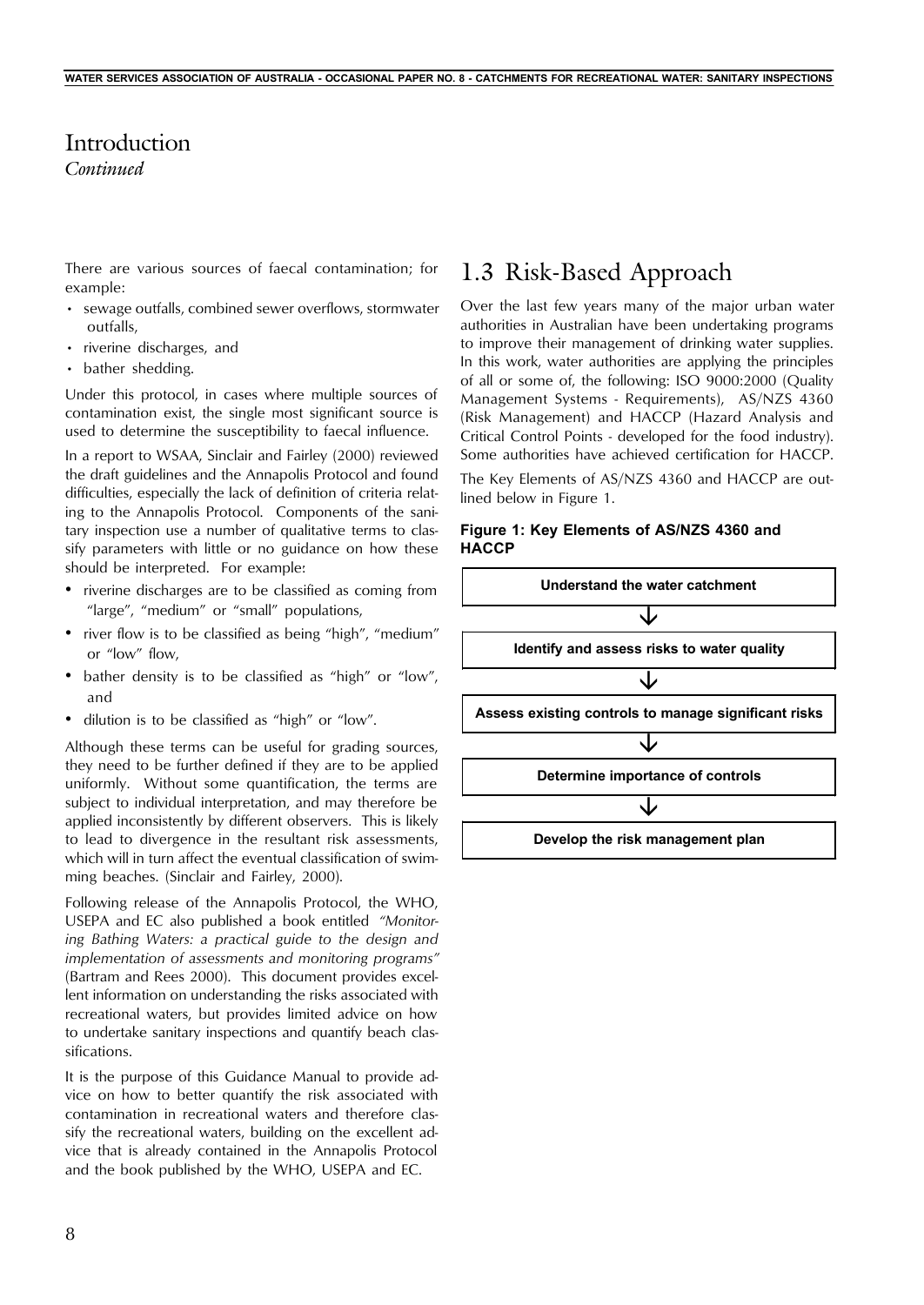## 1.4 Limitations of this Manual

This Guidance Manual is intended to provide a methodology for assessment of surface water catchments. It is intended that the methodology be sufficiently robust to take into account geographical and climatic differences, however it is possible that potential risks to water quality which are specific (and possibly unique) to a site have not been referred to in these guidelines. In such instances, it is recommended that direct measurement of faecal streptococci be undertaken to confirm the actual situation.

**WATER SERVICES ASSOCIATION OF AUSTRALIA - OCCASIONAL PAPER NO. 8 - CATCHMENTS FOR RECREATIONAL WATER: SANITARY INSPECTIONS**

In the development of these guidelines a conservative approach has been taken. Guidance on the estimation of faecal streptococci numbers for each source is based on available literature and represents "a best estimate" approach. Clearly the literature does not cover every situation and potential risk to water quality, thus assumptions have been made with respect to estimated levels of faecal streptococci.

The highest number of faecal streptococci in a particular source has been considered in assigning a concentration for that source thereby providing a "safety margin" and guarding against underestimation of the estimated faecal streptococci level for a particular catchment. Where possible, direct measurement of faecal streptococci levels should be undertaken to verify the assumptions.

It is desirable that this Guidance Document be periodically reviewed and updated to reflect information that become available related to the numbers of organisms associated with particular sources and the effect of Australian climatic conditions.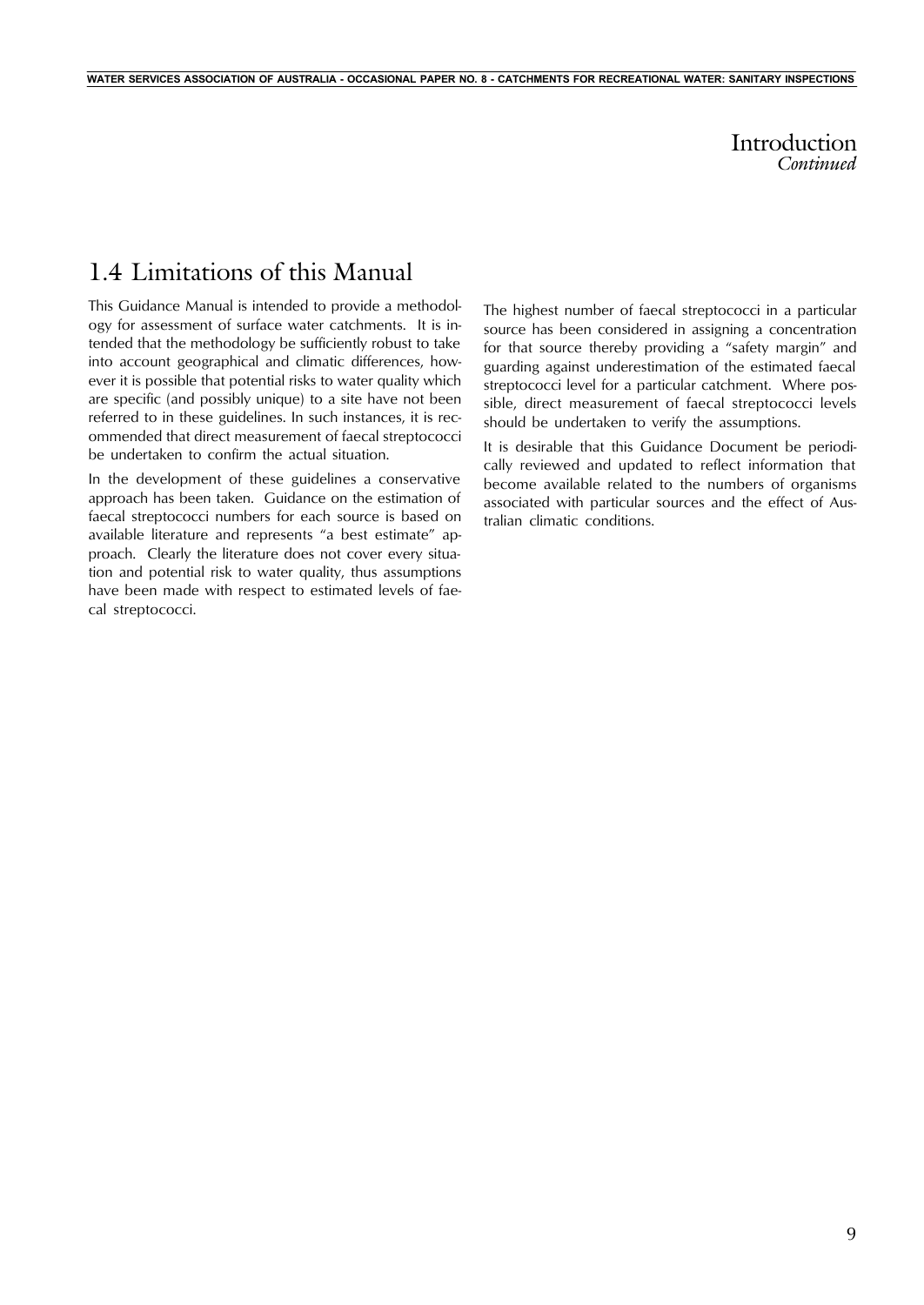# 2 Terminology of Risk Assessment

Risk assessment involves a number of terms which are in general use, but have particular meanings when applied in the assessment of risk related to recreational waters. These are:

- *• "catchment"* refers to the area upstream of the recreational water which gives rise to discharges of contamination to the recreational water, and can include the area of land from which stormwater discharges, as well as specific point discharges such as wastewater,
- *• "hazards"* are those water quality parameters which, if particular concentrations in water are exceeded will give rise to "unacceptable" quality where it is used for normal recreational purposes such as swimming, boating, water skiing etc. Examples of hazards are particular pathogens, such as Adenovirus or Enterovirus, which may present a concern for public health,
- *• "risk"* is a function of the **"***likelihood***"** that a hazard will occur and the severity of the effect it will have (or the **"***consequences*"). Using Adenovirus or Enterovirus again as the example, the "*significance*" (*eg. Low, high*) of this "*risk*" is a function of the "*likelihood*" of a

concentration above the "unacceptable level" and the "*consequences*" if it occurs. The "*consequences"* may be established by considering the following aspects; number of people who may get ill, and the degree of public outrage (which may depend on the significance of the affected waters and the significance of their closure),

- *• "risk assessment"* is the systematic evaluation of the inputs to the recreational water, from the catchment to the water itself, and involves:
	- identifying the hazards and their sources,
	- establishing the risks,
	- ranking the significance of the risks,
- *• "sources"* of hazard are the natural and man made origins which can result in the hazard being present in the water. There can be a number of sources for a single hazard. The sources may be continuous, or may occur only infrequently such as during rain.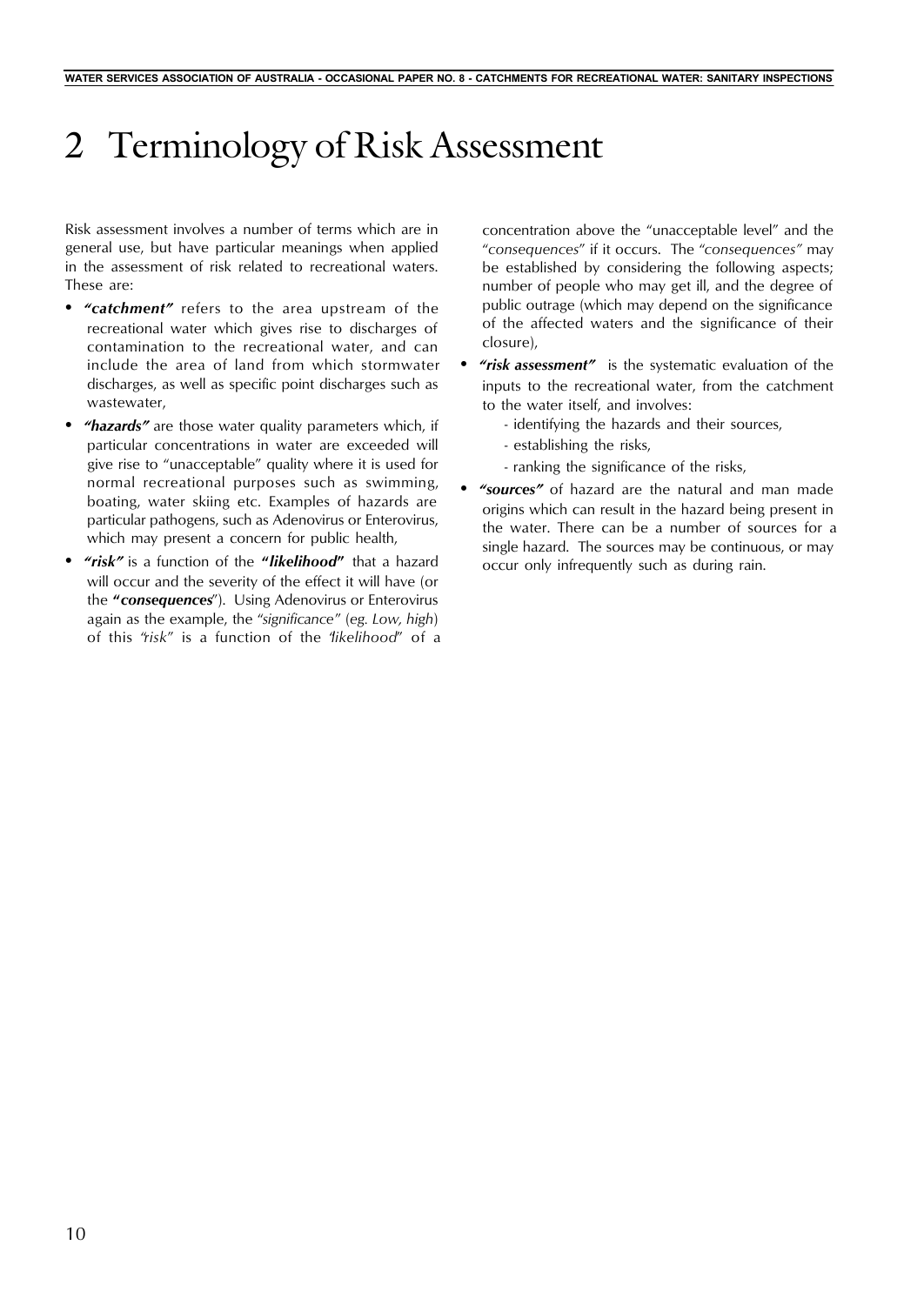# 3 Undertaking a Sanitary Inspection

# 3.1 Overall Approach

Identifying sources of contamination, which can affect the water body of interest and assessing their significance is achieved using a staged approach which involves the following steps:

- plan for the sanitary survey and develop a checklist of issues that need to be considered,
- assemble information (including existing long term monitoring data) and review it,
- carry out field inspection,
- conduct interviews and/or undertake a workshop with key stakeholders, and
- assess the contamination sources to determine the level of risk.

## 3.2 Planning for a Sanitary Inspection

## 3.2.1 Introduction

The purpose of a sanitary inspection is to provide an "assessment of the area's susceptibility of influence from human faecal contamination" (WHO, 1999, "Annapolis Approach").

The primary focus of these guidelines is on human faecal contamination (WHO, 2001 p30); however, potential contamination from animals, herbicides, pesticides and so on should be included where it may be significant. In most cases the most important risk will arise from microbiological contamination. It is possible that risks associated with toxic algae may arise in some inland waters, and may well be associated with the discharges that would give rise to microbiological contamination (ie from the associated nutrients). It would be very unusual that other sources of contamination such as from chemicals would be limiting. This document addresses microbiological contamination only; however, the approach can be extended to consider other risks if desired.

The results of the sanitary inspection will be combined with the microbiological faecal streptococci indicator measure of faecal contamination to provide a primary classification of the location (ie beach, lake, river, etc). This is discussed in later sections.

The success of a sanitary inspection relies heavily on preparation and planning. It is important that as much accurate, relevant information as possible (including past monitoring results for faecal streptococci, where available) be

collected prior to the survey. This enables important issues to be identified for further investigation, improves quantification of each risk, and minimises the need for repeat interviews and visits.

In most cases the sanitary inspection of the catchment should be undertaken under both dry and wet weather conditions and a beach classification determined for each circumstance. The rationale for this is that under certain conditions (eg during rainfall and for up to 2 days after heavy rainfall) bathing water quality may deteriorate and a beach classification may be 'Good' under dry weather conditions but 'Poor' during rainfall driven events. Under the wet weather conditions the sanitary survey would show additional sources of pollution (eg sewage overflows into stormwater) and this would be expected to be supported by an increase in microbiological (faecal streptococci) monitoring results.

## 3.2.2 Define the Recreational Area

It is important to define the recreational water body of interest so as to focus data collection. For example, is it just the official swim zone between flags, is it the entire beach, or is it also areas which are officially excluded from access but where nevertheless people do swim?

Information relevant to the assessment of the recreational water body is listed in Table 3.1.

### **Table 3.1: Useful Information on the Recreational Water Body**

- A map which shows the depth of water and currents.
- The quality of the waters of interest, and the time and immediate history relevant to these measurements (particularly before and after rain).
- Usage, particularly numbers of bathers (including proportion of vulnerable people, eg children, the elderly, persons with weakened immune systems, international or other tourists where relevant) and existence of toilet facilities.
- Information pertinent to the dilution, dispersion and attenuation of discharges in the waters of interest, including information on currents and stratification, temperature, light intensity.
- Previous events relating to the water body of interest, which led to closure or illness (eg occurrence of microorganisms, or other factors such as algal blooms).
- The significance of the recreational water body, importance to the community, and community reaction to the water being unsuitable for recreational purposes and closure.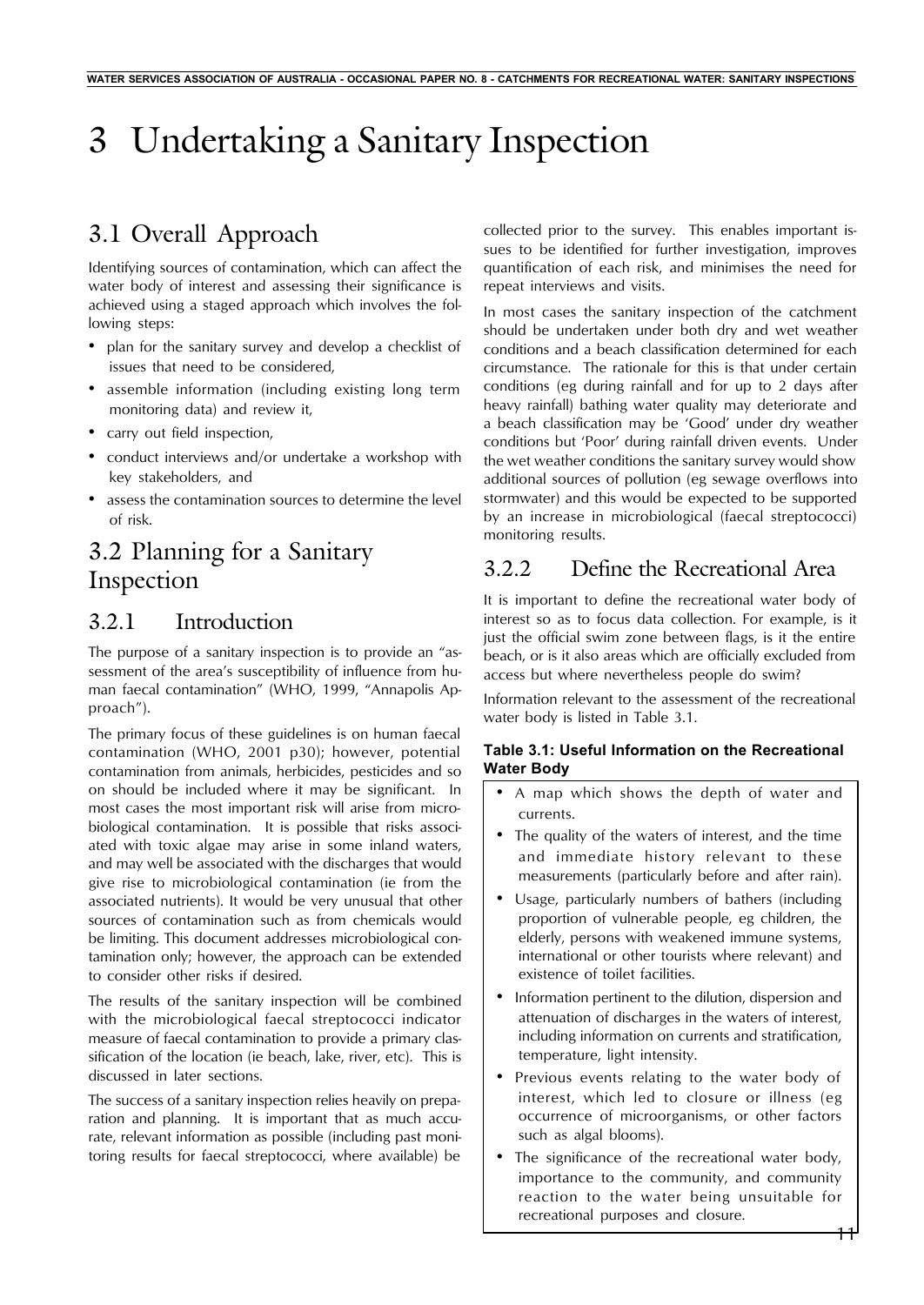## Undertaking a Sanitary Inspection *Continued*

## 3.2.3 Identify Contaminant Sources and Assemble Relevant Information

The quality of information about the unique features of each catchment and each discharge largely determines the accuracy and usefulness of the sanitary inspection.

Information should be gathered as early in the process as possible. Contact with multiple stakeholders is likely to be necessary, eg State natural resource agencies, environmental regulators, catchment management authorities, and other water and land management agencies.

As first steps in the information gathering, it will be important to:

- define the catchment of relevance to the water body and where pollution discharges may arise from and contaminants may travel to the water body of interest. Thus the catchment will not extend downstream unless there is potential for back flow,
- identify all possible sources of potentially significant contamination, so that information gathering can focus on these sources. A checklist of possible sources is included in Table 3.2.

Table 3.3 provides a checklist of information that should be sought on relevant sources of contamination. Appendix A provides a useful listing of possible sources of this information. Reasonable effort should be applied to gaining this information; however, it should not be seen as an exclusive or mandatory list, and other information sources can be used as appropriate.

| <b>Likely to be Most Significant</b><br>• Bathers<br>• Wastewater discharges, major centres<br>• Local sewage discharges (eg toilet facilities, campers,<br>fishermen, boats, septic tanks)<br>• Urban development, stormwater runoff<br>• Farming, cattle, agriculture, intensive animal farming<br>especially where animals have direct access to the<br>water body<br>Birds<br>• Storm event causing high pollutant load<br>• Native animals | <b>Likely to be Less Significant</b><br>• Sediments<br>• Vegetation (rotting, mobilisation)<br>• Pesticide/herbicide spraying/ wastes<br>• Forestry<br>• Transport and roads (eg runoff, erosion)<br>Landfills<br>Spills of hazardous materials (eg fuel, fertilisers,<br>septage)<br>Industry (wastes, aerial deposition)<br>Mining<br>Contaminated groundwater sources |
|-------------------------------------------------------------------------------------------------------------------------------------------------------------------------------------------------------------------------------------------------------------------------------------------------------------------------------------------------------------------------------------------------------------------------------------------------|--------------------------------------------------------------------------------------------------------------------------------------------------------------------------------------------------------------------------------------------------------------------------------------------------------------------------------------------------------------------------|
| Algal blooms (including nutrients)                                                                                                                                                                                                                                                                                                                                                                                                              |                                                                                                                                                                                                                                                                                                                                                                          |
|                                                                                                                                                                                                                                                                                                                                                                                                                                                 |                                                                                                                                                                                                                                                                                                                                                                          |

#### **Table 3.2: Checklist of Possible Contamination Sources**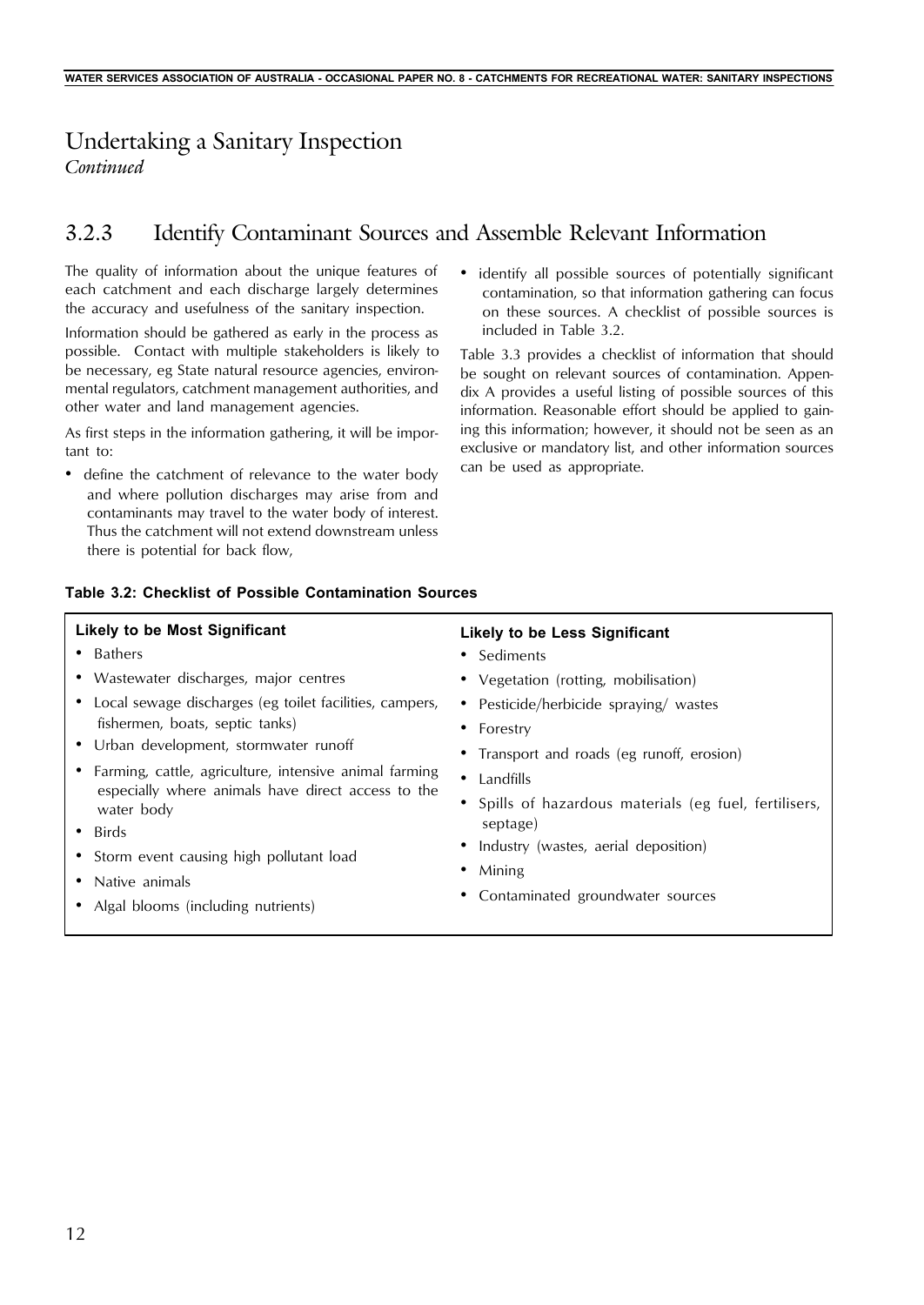## Undertaking a Sanitary Inspection *Continued*

#### **Table 3.3: Useful Information on Contamination Sources**

#### **Maps**

• A map of the catchment on which to identify potential contamination sources.

#### **Discharges of Stormwater**

- The location of urban areas and their main stormwater drainage systems which lead to the water body of interest, including the provision of stormwater retention basins and their storm capacity.
- The location and type of stormwater treatment, where relevant.
- The frequency and duration of storm events, and the flow rate and quality that results including any information on the first flush.

#### **Discharges of Municipal Wastewater**

- Information on the sewerage system, particularly where common effluent drainage systems may exist, and information on the frequency and location of overflows from the sewerage system and failure of pumping systems (both under storm conditions, or through system failure), or significant septic tank systems (and the potential for run off from these);
- The location of dry weather discharges which have a significant potential for contamination, such as discharges from wastewater treatment plants and from broken pipes, and the level of treatment prior to discharge.
- Other wet weather and dry weather discharges to streams or drainage systems which can affect the waters of interest.
- Areas where reuse of wastewater occurs, and situations in which run off from these areas may occur.
- The presence and location of any illegal connections from sewerage to stormwater systems.

#### **Other Potentially Significant Discharges**

- Other sources of potentially significant microbiological contamination, such as feedlots, abattoirs, farms with cattle/sheep/pigs/horses/chickens, refuse depots/ dumps.
- Sources of potentially significant industrial contaminants such as may occur from industrial manufacturing operations. Other sources that may be considered but are generally less likely to give rise to significant contamination that would affect recreational users include leakage from fuel depots, pesticide/herbicides (orchards (chemical spray drift), intensive horticulture sites (eg. berries), pine forest activities (eg. atrazine/fertiliser use)), or spills such as may occur from traffic accidents (possibly relevant if there is limited dilution and accidents are likely).
- The presence of large populations of birds (water fowl etc).

## 3.3 Assemble Information and Review

The assembled information should be thoroughly reviewed prior to undertaking the field inspection, to maximise the effectiveness and efficiency of the field work and interviews.

Summary tables and diagrams are particularly useful for ensuring the system and the issues are well understood prior to proceeding to the next stage. An example catchment schematic is shown in Appendix C.

## 3.4 Field Inspection, Interviews and Workshop

## 3.4.1 Field Inspection

In undertaking the sanitary inspection it is important to take a systematic approach, so that issues are not overlooked. It is recommended that a checklist of issues that need to be considered be developed at the outset.

Only personnel who are familiar with the catchment and with good operational knowledge of water, wastewater and stormwater systems should undertake the sanitary inspection.

The field inspection involves visiting locations identified in the data review stage as potential sources of faecal contamination.

Specific issues to review at different sites are outlined in Appendix B.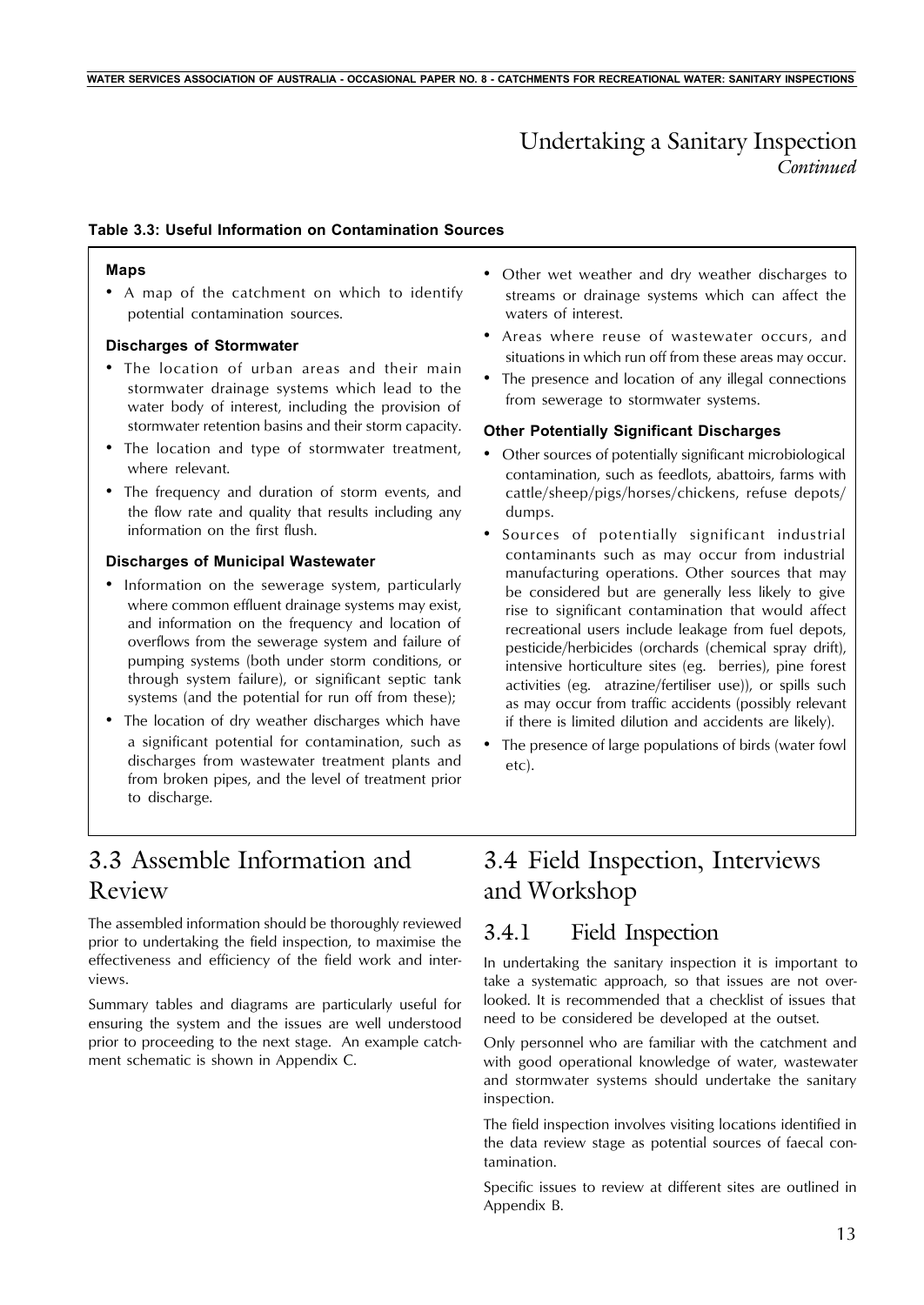## Undertaking a Sanitary Inspection *Continued*

## 3.4.2 Interviews

Persons with knowledge of the catchment and water body should be interviewed to identify issues, which could pose a risk with respect to receiving water quality. By way of example, the range of people to be interviewed should include those from authorities responsible for:

- the recreational water body,
- river discharges to the water body,
- urban drainage and other discharges such as septic tanks,
- discharges from the sewerage system,
- environmental regulation (such as EPA).

Specific to be addressed are outlined in Appendix B.

## 3.4.3 Workshop

A workshop may be held, with stakeholders, to identify and assess the risks arising from the hazards identified during the initial data review, site visits and interviews.

A workshop is particularly useful if there are several areas and catchments to be assessed, and if there are other authorities with relevant responsibilities (such as EPA or a catchment management board) who need to understand the issues and their management responsibilities. If there is only one simple area and catchment to be assessed, then a workshop may not be warranted.

The workshop should be facilitated by a person with significant experience in HACCP and Risk Assessment, to keep the responses focused within the framework. The workshop can involve addressing large amounts of information, with significant consequences, and a focused approach is necessary to make best use of the knowledge and ideas generated. To assist in this, the findings from the initial stages should be summarised for presentation and review at the stakeholder workshop; the tabular approach outlined later in these guidelines (Table 4.1) can form a useful format for the progressive assembly of information.

## 3.5 Assessment of Contamination Sources

The findings of the workshop should then be summarised and assessed. The most effective way of doing this will be to continue adding to and refining the assessment tables (eg Table 4.1), as this will quickly identify the most significant sources so that these can be focussed on in further work.

Then there can be follow up of the most important contamination sources to obtain the information necessary to complete the microbiological quality assessment (ie to determine the likely loads of pathogens, dilution and attenuation, and infectivity).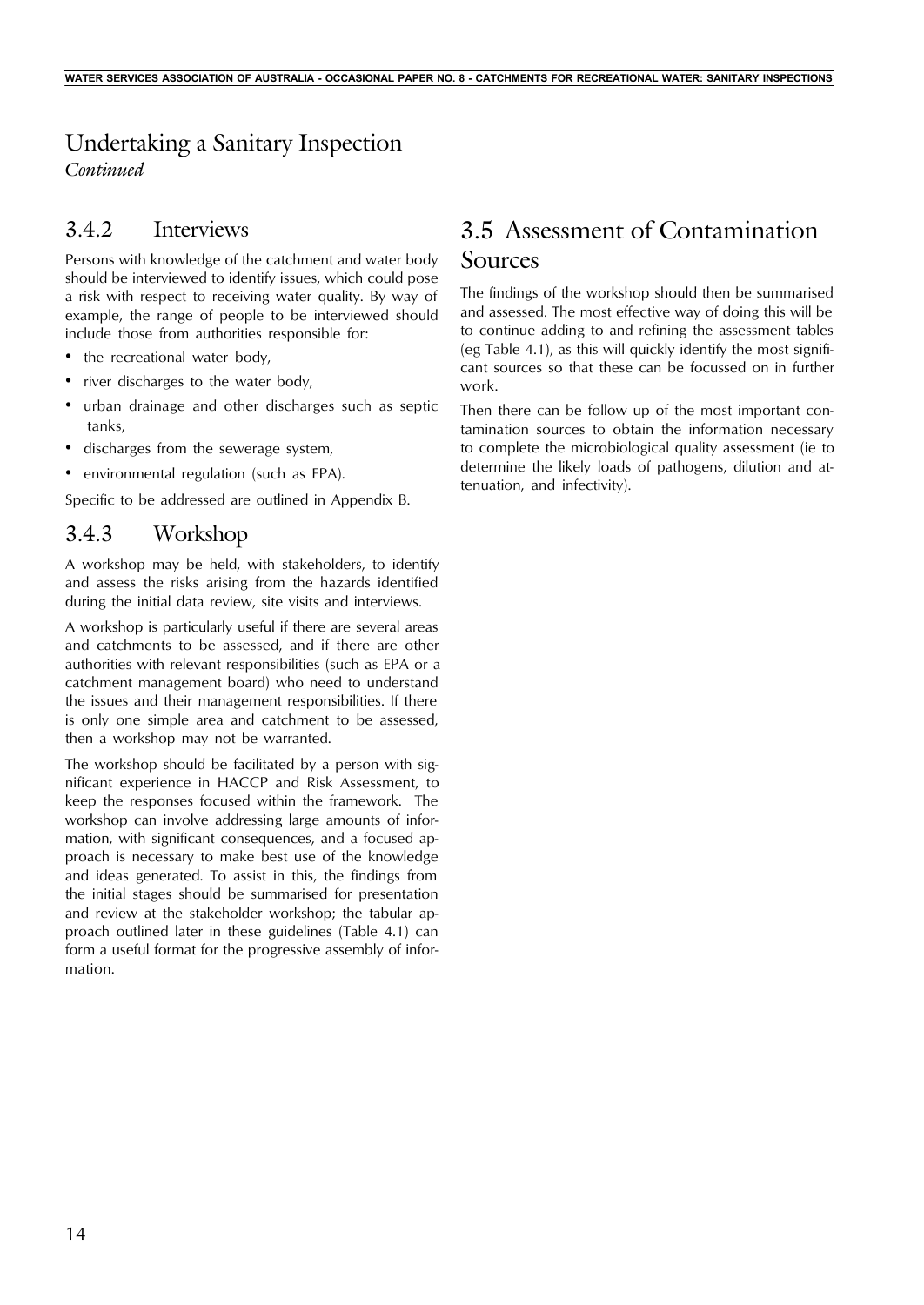# 4 Microbiological Quality Assessment

## 4.1 Introduction

The sanitary inspection can provide information which is important in designing a sampling and analysis program, and also in interpreting the program. It can also be used to develop an understanding of the contamination situation that is likely to apply, in the absence of direct information from a sampling and analysis program.

The extent of microbiological contamination present in recreational water is dependent on:

- the number (ie load) of organisms likely to be infective to humans and likely to be present in the sources of contamination,
- the nature of these organisms and the likelihood that they will be infective to humans,
- the dilution and dispersion of the contamination in the receiving water,
- the reduction with time in the receiving water.

The intent of the sanitary inspection is to assemble the information in a systematic way. These guidelines propose a tabular approach.

Table 4.1 illustrates the process which underlies these guidelines for a beach involving two wastewater treatment plant discharges, two stormwater discharges, a stream from a rural area, and bathers. It indicates how, for this example case, the expected level of contamination from each significant source can be systematically accounted for by considering the factors which will affect the level of contamination that is likely to occur at the point where recreation takes place. After the table has been completed, the estimates of contamination can be compared with results of monitoring and testing, as may be available.

The following sections provide guidance on how such a table is to be completed for a particular water body of interest.

Wet and dry weather can result in very different microbiological conditions in a receiving water, and it is recommended that the table be completed separately for both wet and dry weather conditions. Further discussion of the impact of rain is provided in Section 4.2.3.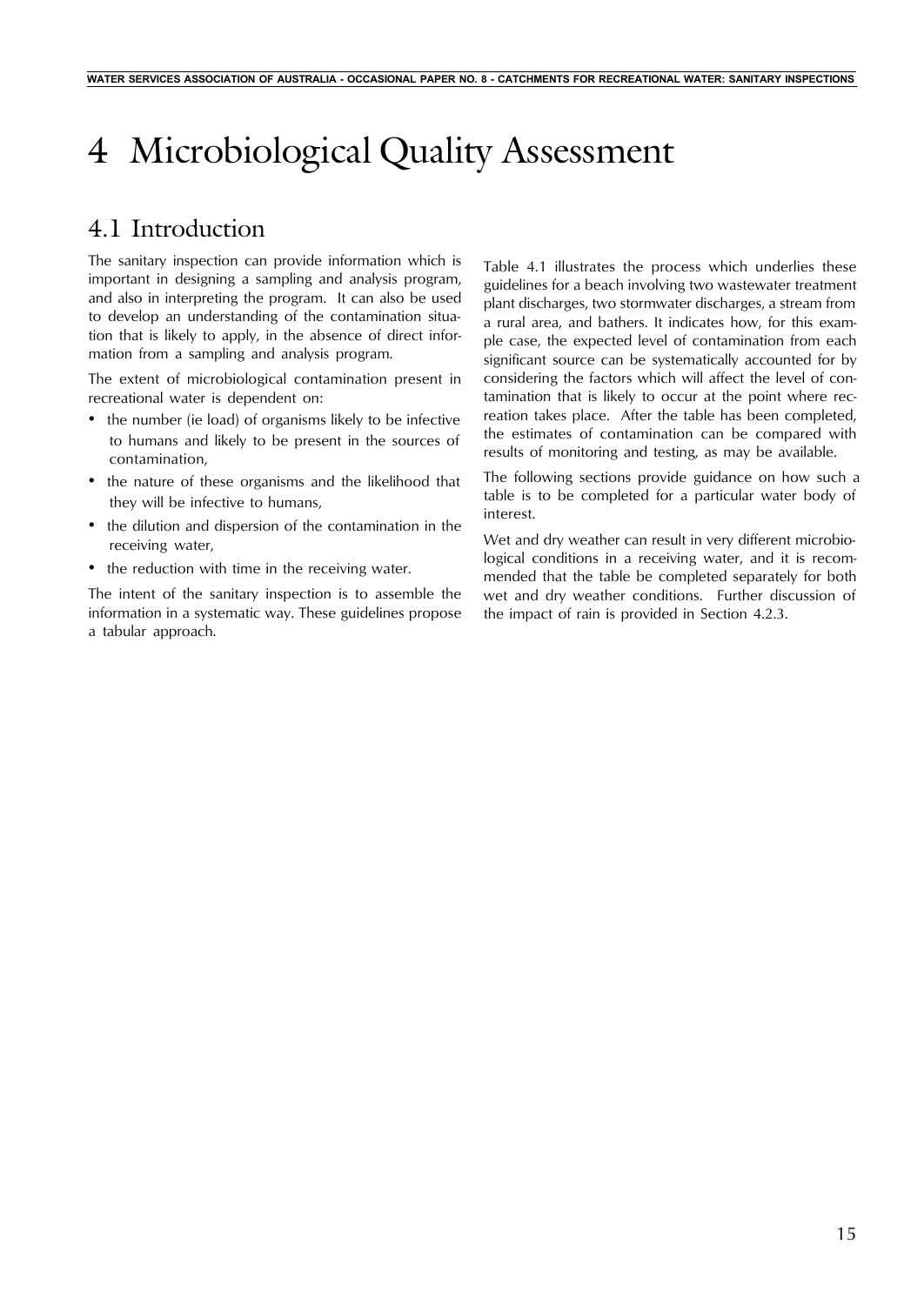# Microbiological Quality Assessment

*Continued*

### **Table 4.1: Illustration of the Approach to Estimating Significance of Faecal Contamination in Recreational Waters**

The resulting concentration is found by multiplication across the table, ie  $10^5 * 0.04 * 1 = 4,000$ 

| <b>Source</b>                                                             | Concentration                                    | <b>Effect of Dilution &amp; Dispersion</b>                                          |                                                          | <b>Effect of time</b><br>(2)       | <b>Resulting</b>                                                | <b>Effect of Origin</b>                                          | <b>Resulting</b>                                   | Significance                |
|---------------------------------------------------------------------------|--------------------------------------------------|-------------------------------------------------------------------------------------|----------------------------------------------------------|------------------------------------|-----------------------------------------------------------------|------------------------------------------------------------------|----------------------------------------------------|-----------------------------|
|                                                                           | (faecal<br>streptococci)<br>(refer<br>Table 4.2) | Nature of<br>discharge and<br>receiving water<br>situation                          | <b>Dilution</b><br>factor $(1)$<br>(refer Table<br>(4.4) | (for factor<br>refer Table<br>4.5) | Concentration<br>(for comparison<br>with monitoring<br>results) | of Micro-<br>organisms<br>(for factor refer<br><b>Table 4.3)</b> | Concentration<br>(for determining<br>significance) | (refer<br><b>Table 4.6)</b> |
| Wastewater<br>discharge A<br>(secondary<br>treatment, no<br>disinfection) | 10 <sup>5</sup>                                  | Short outfall<br>close to<br>shoreline and<br>beach                                 | 0.04                                                     | $\mathbf{1}$                       | ~1000                                                           | 1                                                                | $-4.000$                                           | Very High                   |
| Wastewater<br>discharge B<br>(primary<br>treatment with<br>disinfection)  | 10 <sup>5</sup>                                  | High flowrate<br>discharge via<br>long outfall                                      | 0.01                                                     | 1                                  | ~1,000                                                          | 1                                                                | ~1.000                                             | High                        |
| Stormwater A<br>(urban, no sewage<br>overflows)                           | 10 <sup>4</sup>                                  | Drain direct to<br>beach                                                            | 0.2                                                      | 1                                  | ~2000                                                           | 0.5                                                              | ~1000                                              | High                        |
| Stormwater B<br>(rural, no sewage<br>contribution)                        | 10 <sup>4</sup>                                  | Drain 500 m<br>upstream<br>(prevailing<br>current), direct<br>discharge at<br>beach | 0.05                                                     | $\mathbf{1}$                       | ~100                                                            | 0.1                                                              | ~50                                                | Moderate                    |
| <b>Bathers (less</b><br>than 20 per 150<br>$m3$ )                         | 10 <sup>1</sup>                                  | No dilution $-$<br>volume of<br>swimming area<br>$~150~{\rm m}^3$                   | 1                                                        | 1                                  | ~10                                                             | 1                                                                | ~10                                                | Low                         |
| Rural stream                                                              | 10 <sup>3</sup>                                  | <b>Discharges</b><br>downstream<br>(prevailing<br>current)                          | 0.02                                                     | $\mathbf{1}$                       | ~2                                                              | 0.1                                                              | $-0.2$                                             | Very Low                    |
| Total                                                                     |                                                  |                                                                                     |                                                          |                                    | >7.500                                                          |                                                                  | >6.000                                             | Very High                   |

#### **Weather:** wet

#### **Notes to Table 4.1:**

- *(1) Dilution factor obtained from Table 4.4 given "nature of discharge and receiving water situation" for each source. Refer Appendix H for detailed calculations of sample situations.*
- *(2) "Effect of time factor" (refer Table 4.5) for each of the items assumes that the time between discharge and 'transmission' of faecal streptococci to the recreational area is less than 1 day. As such, the "Effect of time factor" is 1 in all cases.*

## 4.2 Estimation of Microbiological Quality from a Sanitary Inspection 4.2.1 Concentrations of Pathogens Associated with Various Sources

The concentrations (or numbers) of faecal streptococci organisms that can be present in discharges of contaminated water, such as from wastewater treatment plants and stormwater can vary widely. For the purposes of initial estimation of the numbers that are likely to be present, the information summarised in Table 4.2 is useful in assigning concentrations to particular sources. If direct information is available (eg measured by the WWTP operator), then this may be substituted.

Information is also provided in semi-quantitative terms as information regarding the numbers of faecal streptococci organisms likely to be present in various sources in particular, is limited and because there is often significant overlap in numbers of faecal streptococci in various sources. While these are clearly uncertain and will depend on the particular situation that applies, they do provide an initial indication of the relative importance of particular sources.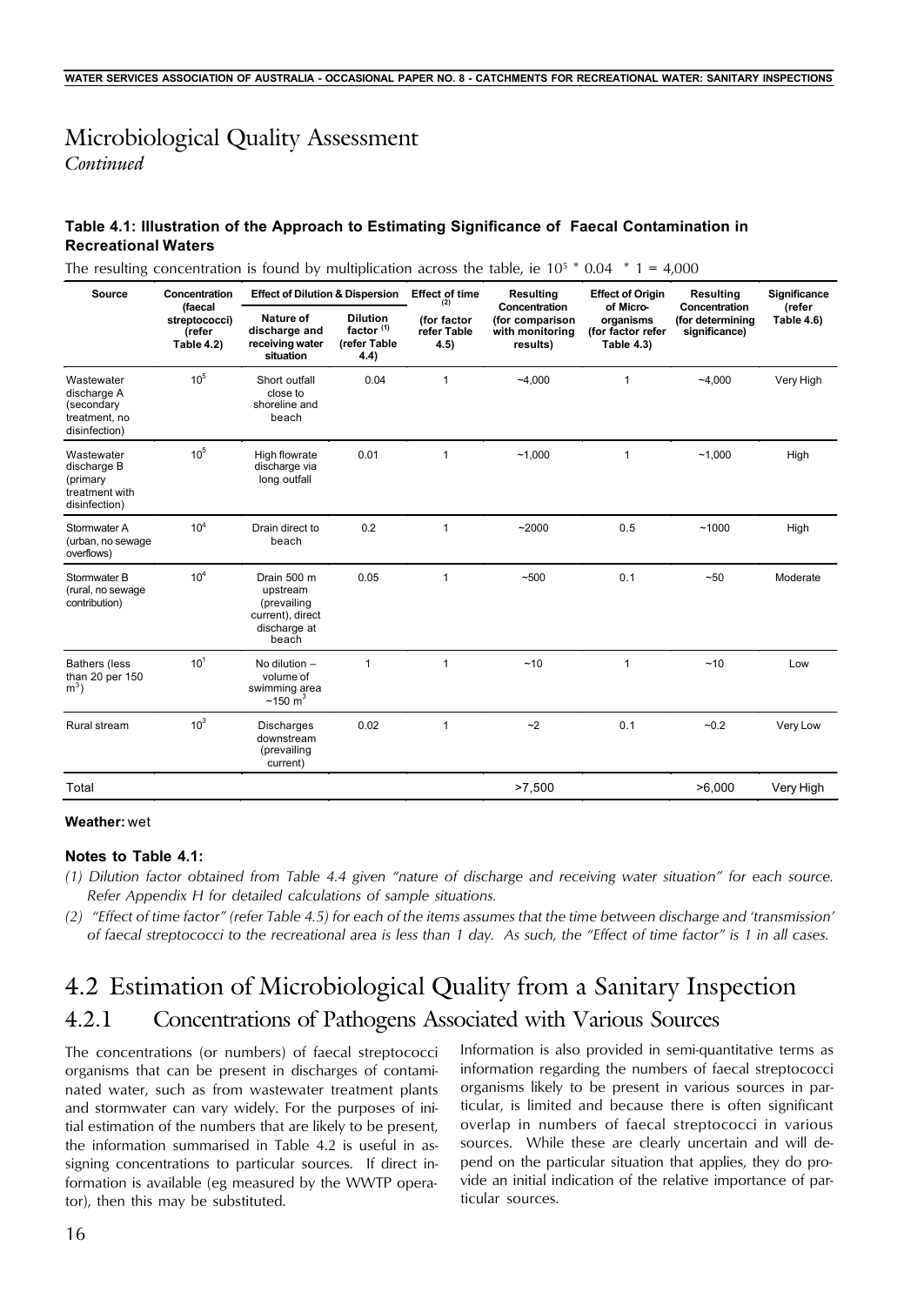### **Table 4.2: Concentrations of Enterococci / Faecal Streptococci associated with Various Sources**

| <b>Source</b>                                           | Assigned                          | Reference Information <sup>3,4,7</sup>                                                                                                                                                  |                                                         |  |  |
|---------------------------------------------------------|-----------------------------------|-----------------------------------------------------------------------------------------------------------------------------------------------------------------------------------------|---------------------------------------------------------|--|--|
|                                                         | Concentration<br>(No. per 100 mL) | No of Faecal Streptococci/ Enterococci per<br>100mL (waters) or per gram (faecal matter)                                                                                                | Reference                                               |  |  |
| <b>Raw Sewage</b>                                       | 10 <sup>7</sup>                   | $6.4x10^{4}$ - 2.9x10 <sup>6</sup>                                                                                                                                                      | Geldreich, 1990                                         |  |  |
|                                                         |                                   | $2.1x10^{6}$                                                                                                                                                                            | Grabow & Nupen, 1972                                    |  |  |
|                                                         |                                   | $1x10^4 - 1x10^7$                                                                                                                                                                       | Kueh & Grohmann, 1989                                   |  |  |
|                                                         |                                   | 3.9x10 <sup>5</sup>                                                                                                                                                                     | Ashbolt, Grohmann & Kueh, 1993                          |  |  |
|                                                         |                                   | $1x10^6$                                                                                                                                                                                | Lord, Grabow & Roberts, 1988                            |  |  |
|                                                         |                                   | $5.9x10^6$                                                                                                                                                                              | Rajala & Heinonen-Tanski, 1988                          |  |  |
|                                                         |                                   | $1.5x10^6 - 8.5x10^6$                                                                                                                                                                   | Turner & Lewis, 1995                                    |  |  |
|                                                         |                                   | $4.9x10^{5}$                                                                                                                                                                            | Cheung, Chang & Hung, 1991                              |  |  |
| <b>Primary treatment</b>                                | 10 <sup>7</sup>                   | $1.7 - 8.9x10^6$ (sludge)                                                                                                                                                               | Pedersen, 1981                                          |  |  |
| <b>Primary treatment with</b><br>disinfection           | 10 <sup>5</sup>                   | Plant 1: $3.8 \times 10^3$ (median);<br>$60 - 1x10^6$ (range)<br>Plant 2: $3.6x10^3$ (median),<br>$1 - 3.3x10^5$ (range)                                                                | Appendix D, Table D-4                                   |  |  |
| Secondary treatment,<br>no disinfection                 | $10^5$                            | 3x10 <sup>5</sup> (activated sludge process, 97% removal,<br>assuming $1x10^6$ = raw)<br>1.7x10 <sup>5</sup> (trickling filter, 98.3% removal, assuming<br>$1x10^6$ raw)                | Omuma, Omuma, Aizawa & Yagi, 1989                       |  |  |
| Lagoon treatment                                        | 10 <sup>3</sup>                   | $1.1x10^{1} - 2.4x10^{2}$ (pop 150,000, lagoons)<br>0 - $1.6x10^3$ (pop 10,000, lagoons)                                                                                                | Donnison & Ross, 1995                                   |  |  |
| <b>Secondary treatment</b><br>with disinfection         | 10 <sup>3</sup>                   | Combined effluent 4 plants: 137 (mean); 0 - 2.3<br>$x103$ (range)                                                                                                                       | Melb Water, 2001                                        |  |  |
| (chlorine)                                              |                                   | Plant 3: 1.8 x10 <sup>3</sup> (median);<br>$0 - 1.2x10^5$ (range)<br>Plant 4: $1.1x103$ (median),<br>$0 - 2.8x10^5$ (range)                                                             | Appendix D, Table D-4                                   |  |  |
| <b>Secondary treatment</b><br>with disinfection (UV)    | 10 <sup>4</sup>                   | Plant 5: 1.1x10 <sup>4</sup> (median);<br>$8.0x10^{2} - 2.6x10^{6}$ (range)                                                                                                             | Appendix D, Table D-4                                   |  |  |
| <b>Tertiary treatment with</b><br>disinfection          | 10 <sup>2</sup>                   | 1<br>$<$ 10 - 1.4x10 <sup>2</sup> (dry)<br>$8 - 3.1x10^{2}$ (wet)                                                                                                                       | Grabow et al, 1978<br>Gannon & Busse, 1989              |  |  |
| Stormwater, urban                                       | 10 <sup>4</sup>                   | $2.0x10^{4} - 3.9x10^{5}$                                                                                                                                                               | Burm & Vaughan, 1966                                    |  |  |
| area, no sewage                                         |                                   | $2.1x10^{4}$                                                                                                                                                                            | Geldreich et al, 1968                                   |  |  |
| overflows                                               |                                   | $4 - 1.5x10^{3}$ mean dry (max 2.7x10 <sup>4</sup> )<br>$2.3x10^{1} - 1.1x10^{4}$ mean wet<br>(max $3.4x10^{5}$ )                                                                       | Gannon & Busse, 1989                                    |  |  |
|                                                         |                                   | $5.4x10^2 - 1.5x10^4$ (sewered catchments)                                                                                                                                              | Rowlands et al, 1992                                    |  |  |
| Stormwater, urban<br>area including sewage<br>overflows | 10 <sup>7</sup>                   | $3.3x10^{5} - 7.4x10^{5}$<br>$6.5x10^2 - 3.0x10^6$ (unsewered catchment)                                                                                                                | Burm & Vaughan, 1966<br>Rowlands et al, 1992            |  |  |
| Stormwater, rural                                       | $10^4 - 10^{7(6)}$                | $2.1x10^3 - 7.9x10^5$                                                                                                                                                                   | Geldreich et al, 1968                                   |  |  |
|                                                         |                                   | $10 - 2.3 \times 10^3$ (catchment with predominant park<br>reserves)                                                                                                                    | Rowlands et al, 1992                                    |  |  |
| <b>Animal sources</b><br>(faecal matter)                | $10^6$                            | $1.4x106$ (ducks)<br>$1.65x101 - 1.58x106$ (domestic animals)<br>$1.2x10^2 - 1.38x10^7$ (feral animals)<br>$5.13x10^{2} - 3.48x10^{4}$ (seagulls)<br>$1.45x10^{4} - 7.9x10^{6}$ (birds) | Roll & Fujioka, 1997<br>Anderson et al. 1997            |  |  |
| Livestock waste<br>(faecal matter)                      | $10^6$                            | $1.0 \times 10^5$                                                                                                                                                                       | Cheung, Chang & Hung, 1991                              |  |  |
| <b>Meat processing</b><br>waste                         | 10 <sup>3</sup>                   | $5 - 1.3x10^2$ (60days)<br>$1.7 - 1.3 \times 10^3 (30 \text{days})$                                                                                                                     | Donnison & Ross, 1995                                   |  |  |
| <b>Bathers low</b><br>(<20)                             | $10^{1(5)}$                       | 5.5 (20 bathers/150 m <sup>3</sup> ) <sup>1,2</sup>                                                                                                                                     | WHO, 2001; Gerba, 2000 Rose 1991                        |  |  |
| <b>Bathers high</b><br>( > 20)                          | $10^{3(5)}$                       | 2.6 x10 <sup>2</sup> (200 bathers/ 150 m <sup>3</sup> ) <sup>1,2</sup><br>$3-8.8\times10^2$ (marine tidal, shallow, mean 39<br>bathers)                                                 | WHO, 2001; Gerba, 2000, Rose 1991<br>Genthe et al, 1995 |  |  |
|                                                         |                                   | 44-129 (marine, tidal, bather levels 50- 1680)                                                                                                                                          | Cheung et al, 1991                                      |  |  |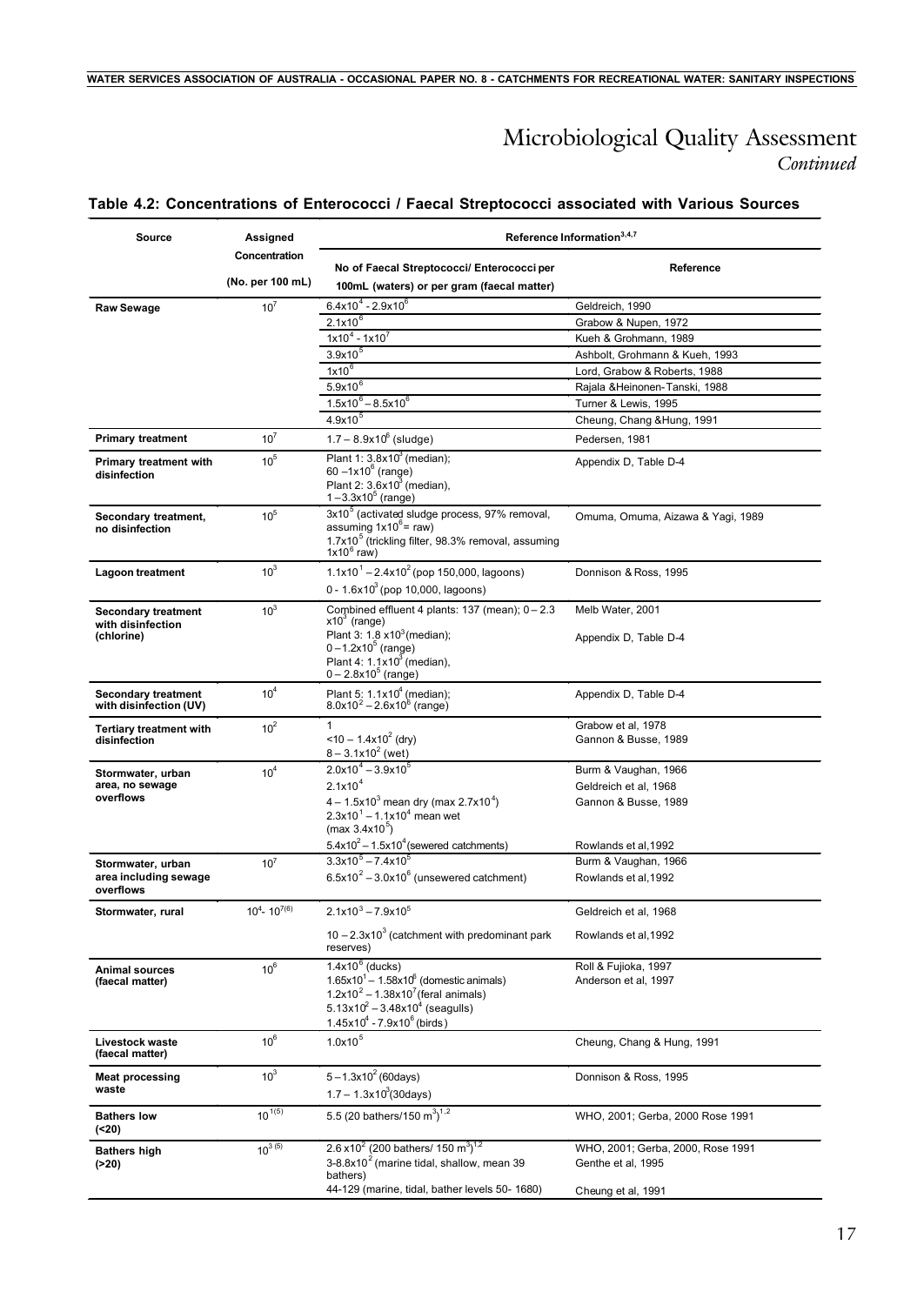# Microbiological Quality Assessment

*Continued*

### **Notes to Table 4.2:**

- *1. Volume of water in which recreation takes place is assigned to be 150 m<sup>3</sup> (ie 1m x 10m x 15m).*
- *2. Estimate based on average concentration of faecal coliforms shed per swim per bather for all age groups of 2.27 x10<sup>6</sup> (Rose et al,1991).*
- *3. Equation: Log faecal coliform count = 1.028+0.601\*log faecal streptococci count used to compute faecal streptococci levels (WHO, 2001, p 38) – refer to Section 4.2.1.*
- *4. In some cases the data sources did not identify whether wet or dry weather applied. This introduces uncertainty; however, because there the faecal streptococci data is limited the data has been included. In general, the assigned concentrations can be expected to be conservative as discussed in Section 1.4.*
- *5. Number may vary depending on the availability of toilet facilities.*
- *6. Depends on whether sewage is present.*
- *7. It is recommended that this Table be periodically updated to reflect published information.*

In assembling Table 4.2 it should be noted that faecal streptococci levels in some sources were unavailable, such as those relating to bather's contributions. Where only faecal coliform or E.coli data and not faecal streptococci data are available, and noting that there is no exact relationship between faecal streptococci and E.coli counts, the following equation provided by WHO (2001) can be useful in interpreting historical faecal coliform/ E.coli data:

Log faecal coliform count =  $1.028+0.601*$ log faecal streptococci count

Thus counts of 100 faecal coliforms per 100mL can equate to ~40 faecal streptococci per 100mL. This equation has been used to derive relevant levels of faecal streptococci levels in some sources where indicated in Table 4.2. WHO (2001) comments that "this equivalence is not exact" and may vary in different local environments.

With respect to bather shedding in particular, the estimation method of Gerba (2000) has also been employed. This is based on each bather shedding some  $10<sup>5</sup>$ -10<sup>6</sup> thermotolerant coliforms per swimmer. In particular, the average concentration of faecal coliforms shed for all age groups during bathing of  $2.27 \times 10^6$  (Rose et al, 1991) has been employed. The volume of water in which recreation takes place has been adopted as  $150 \text{ m}^3$ , however, where larger or smaller volumes are relevant, the appropriate dilution/ concentration factor should be employed in deriving the assigned concentration.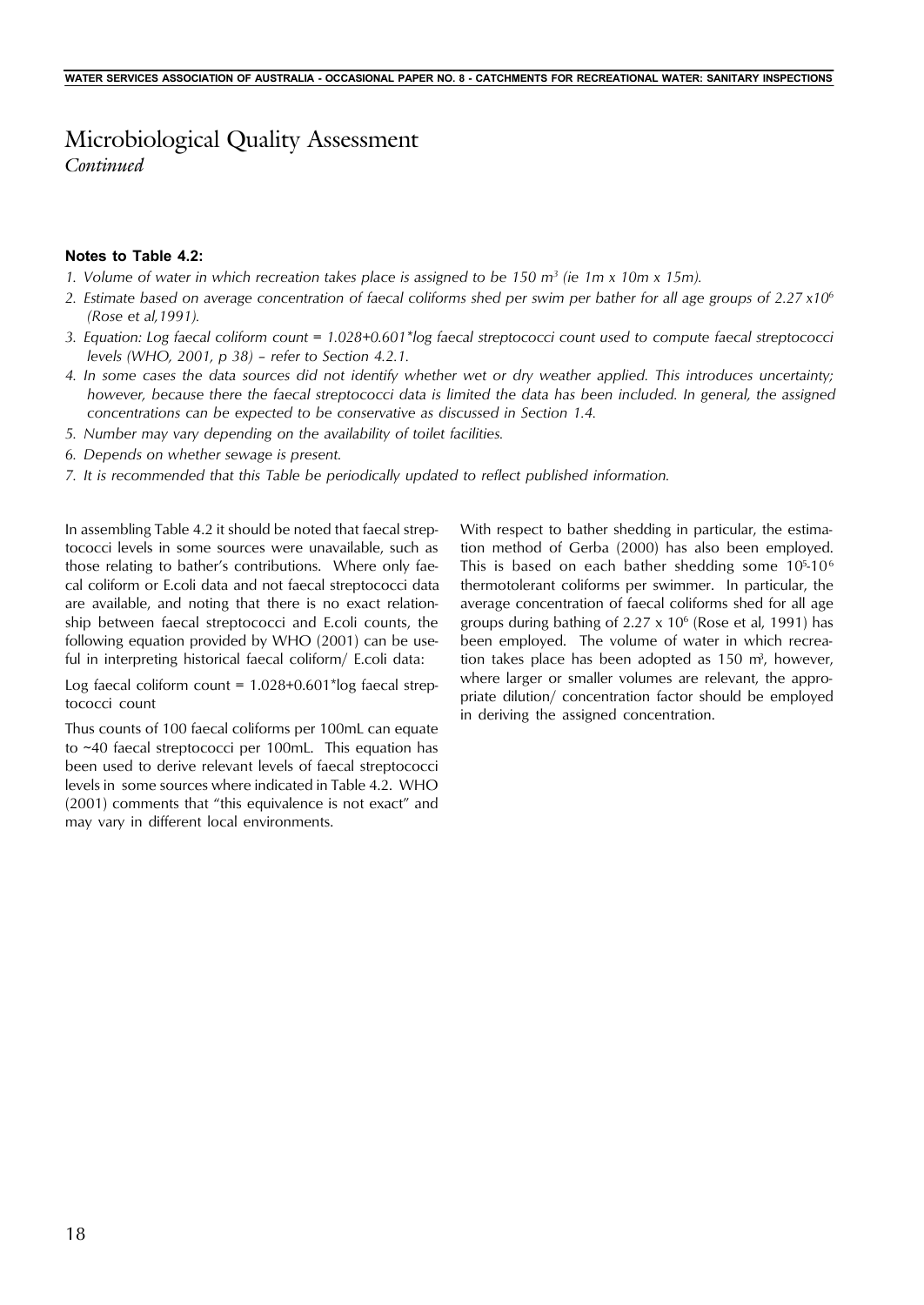## 4.2.2 Infectivity of the Pathogens to Humans

The concept of a beach classification based on results of microbiological monitoring and sanitary inspection is based on the premise that the measure of a microbiological indicator of faecal contamination can be "interpreted" with additional information, relating to the presence or absence of evidence of human faecal contamination. This premise is underpinned by the assumption that in general, sources other than human faecal contamination present a significantly lesser risk to human health. As stated in the WHO document (WHO, 1999), "…due to the "species barrier", the density of pathogens of public health importance is generally assumed to be less in aggregate in animal excreta than in human excreta and may therefore represent a significantly lower risk to human health."

The issue then is how to "discount" the estimated numbers of faecal streptococci in sources such as agricultural and animal inputs to reflect this lower risk when computing the number of faecal streptococci estimated from sanitary inspection. Using the information in the table below, a possible solution is to "discount" the numbers of faecal streptococci as found in the literature by a designated factor. This approach assumes that the numbers of human derived faecal streptococci in an agricultural or animal

source represents only a proportion of the total population. Other considerations also apply as the human health risk associated with pollution of recreational waters from animal excreta is not zero and some pathogens such as *Cryptosporidium* can be transmitted through this route (WHO, 1999). Information on the numbers of *Cryptosporidium* and *Giardia* associated with various pollution sources are summarised in Appendix F. Farm animals and wildlife (including birds) can be important reservoirs for pathogenic *E coli*, *Salmonella* and *Campylobacter*. Thus in some instances the discounting may *not* be applied – for details refer to comment section below.

A substantial research program relevant to determining the origin of microbiological contamination and its significance to human health is being carried out by the Cooperative Research Centre for Water Quality and Treatment involving the University of New South Wales, CSIRO, Melbourne Water Corporation and others. This program involves the use of faecal sterols to characterise the contamination sources, and promises to provide a useful method of determining whether contaminants are likely to be of human origin. It can be expected that the findings of this program will be published in due course.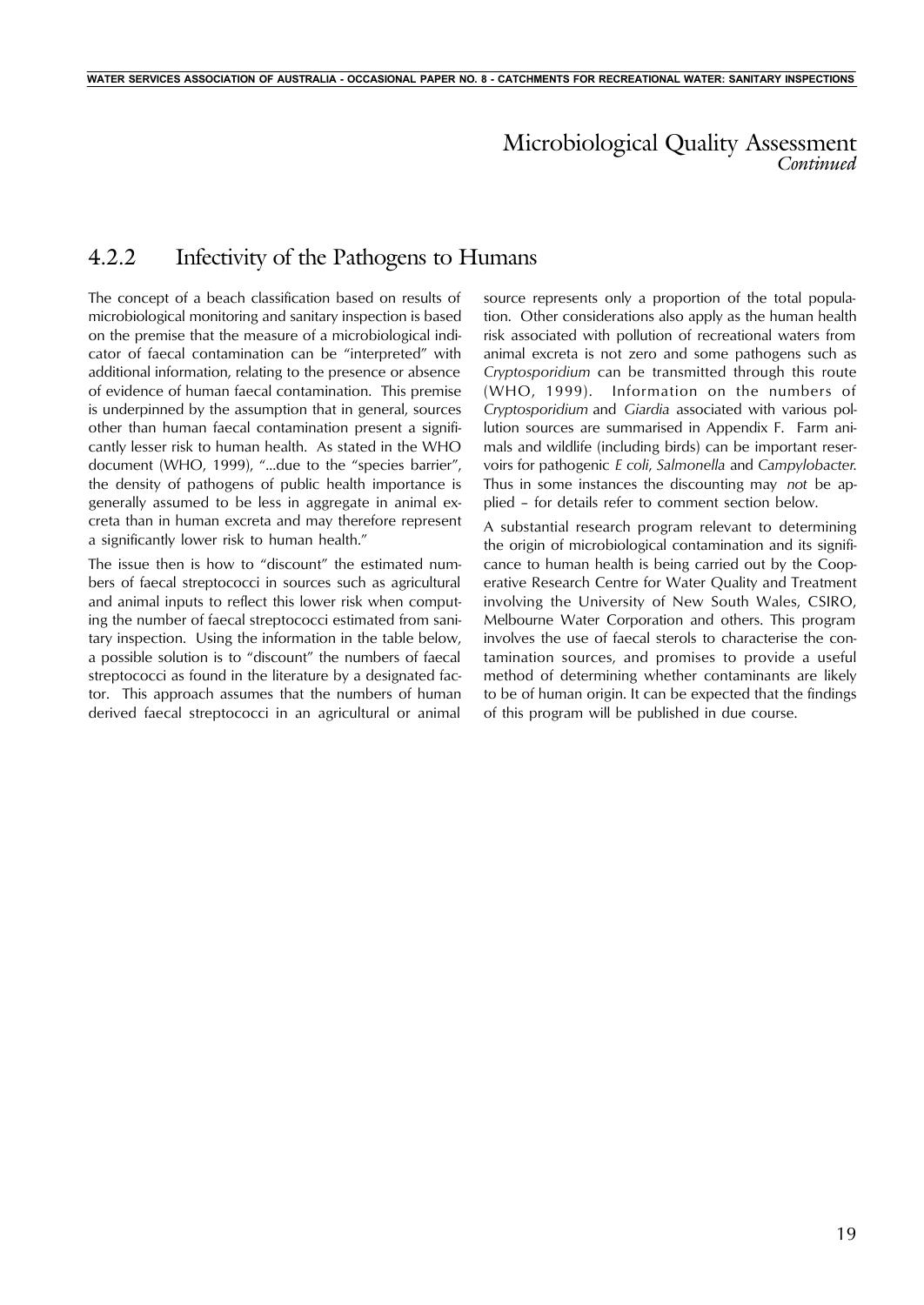| Source                                     | <b>Infectivity Factor</b> | Reference                         |
|--------------------------------------------|---------------------------|-----------------------------------|
| Human                                      |                           | WHO, 2001                         |
| Cattle                                     | $0.2^{(1)}$               | Solo-Gabriele & Neumeister, 1996, |
|                                            |                           | Lisle & Rose, 1995                |
| Sheep                                      | $0.2^{(1)}$               | Solo-Gabriele & Neumeister, 1996, |
|                                            |                           | Lisle & Rose, 1995                |
| <b>Birds</b>                               | 0.1                       | Anderson et al, 1997              |
| Native animals                             | 0.1                       | Fayer et al, 1997                 |
| Rural runoff, no human contribution        | 0.1                       |                                   |
| Urban runoff, human contribution uncertain | $0.5 - 1$                 |                                   |
| Runoff associated with animal farming      | $0.2^{(1)}$               | Koenraad et al, 1994              |
| practices                                  |                           | Jacob et al, 1991                 |

#### **Table 4.3: Infectivity Factor to Take into account the Origin of Pathogens**

The references indicate that pathogens infective to humans can be present, but a factor less than 1 has been assigned because the overall risk is expected to be less than that associated with sewage (Sinclair, 2002).

### **Comment to Table 4.3**

*In both marine and freshwater studies of the impact of faecal pollution on the health of recreational-water users, several faecal indicator bacteria have been used for describing water quality (WHO, 2001). These bacteria are not postulated as the causative agents of illnesses in swimmers, but appear to behave in a similar way to the actual faecallyderived pathogens (Pruss, 1998).*

*Faecal streptococci (Intestinal enterococci / enterococci), on the basis of available data, are considered to provide the best available match with health outcomes resulting from exposure to recreational waters in seawaters and alongside E.coli for fresh waters (Pruss, 1998). As a consequence of this they have been selected as the guideline indicator of recreational water quality in the most recent WHO guidelines (WHO, 2001).*

*The term faecal streptococci, refers to those streptococci generally present in the faeces of humans and animals. The genus Enterococcus within the faecal streptococci group can generally be regarded as specific indicators of human faecal pollution under many practical circumstances. They may however be isolated from the faeces of animals and certain species and subspecies occur primarily on plant material (WHO, 1993). Because of the seemingly ubiquitous presence of S.faecalis subsp.liquefaciens in animal faeces, plants, soils, insects and aquatic environments, identification of faecal streptococci strains has been suggested by investigators as being necessary to validate the use of this group in determining the origin of faecal contamination (Mc Neill 1985).*

*The organisms S. bovis and S.equinis, which are members of the faecal streptococci group but not the Enterococcus genus mainly, have animal faeces as their source. As a consequence, the proposed use of S.bovis and S.equinis is in pollution investigation for recent animal contamination from cattle feedlot runoff, farm land drainage, dairy plant, abattoir and poultry processing wastes (Geldreich, 1978).*

*The occurrence of Enterococci in faecal samples from humans and other warm blooded animals is readily available in numerous texts including the recent WHO, 2001 publication.*

*While other animals may either directly or indirectly ingest Cryptosporidium infective to humans and thus be the source of Cryptosporidium contamination of recreational waters, the recreational human health risk associated with such occurring is considered lower for bird and native animal origins. This assumption is made on the basis of the fact that native animals are not penned or found in larger groups as for farmed or grazing animals. In addition, the possible reduced host specificity of Cryptosporidium from these origins (eg from bird sources) is also a factor. For birds and native animal origins the reduction of one order of magnitude of faecal streptococci counts is thus allowed.*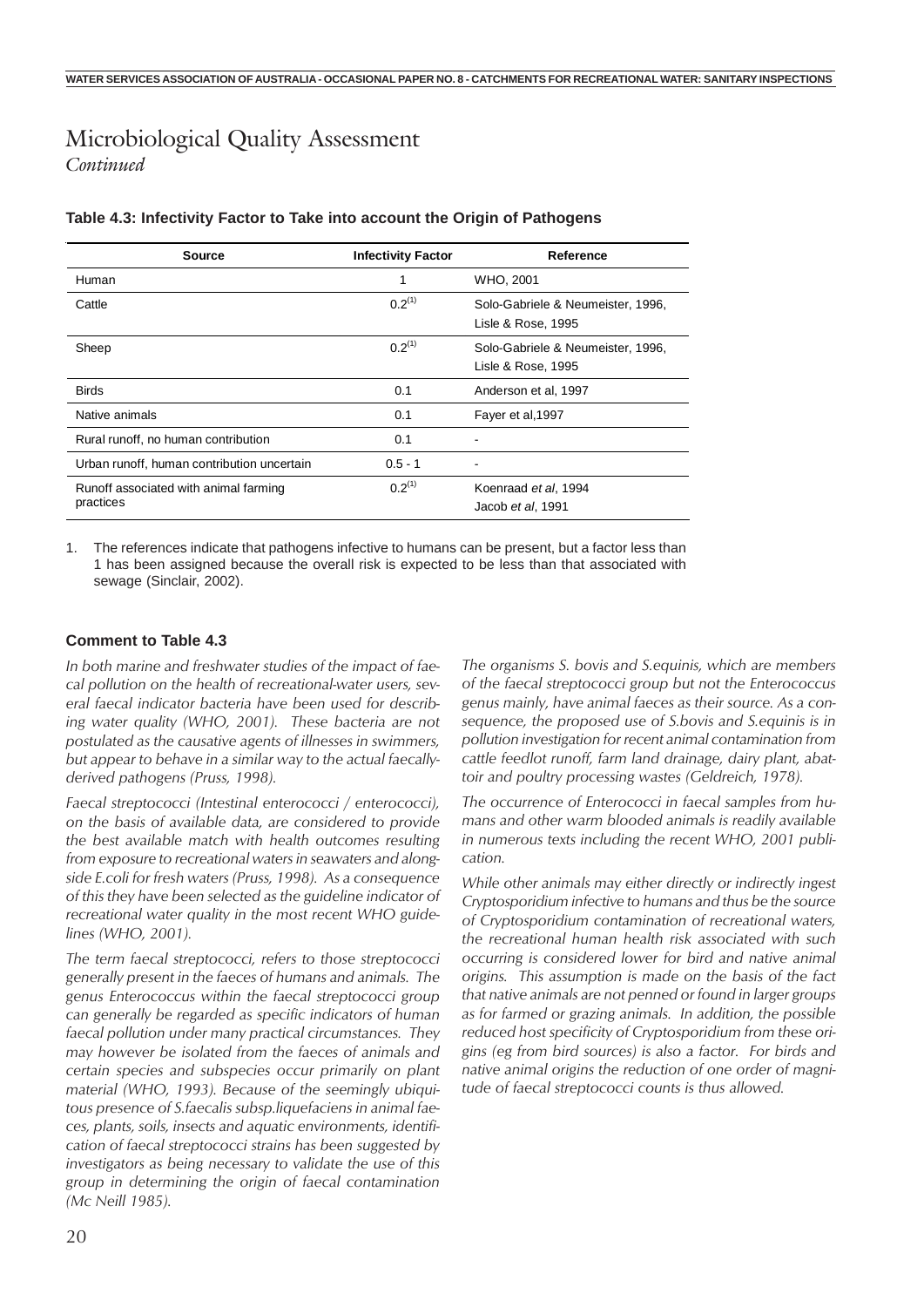## 4.2.3 Wet Weather

It is often observed that, in wet weather, the concentration of micro-organisms increases markedly in discharges. This can occur because of, for example:

- overflows of sewage from the sewerage system into the stormwater drainage system,
- runoff of contamination such as dog faeces from urban streets,
- ineffective disinfection at sewage treatment plants during high flows.

In some situations the contamination levels may decrease through dilution. This might occur, for example, in the case of a sewage treatment plant discharge to a receiving water, in which the flow of treated sewage is not greatly increased, compared with a major increase in the receiving water flow under storm conditions. However, in most situations it can be expected that there will be a net increase in the numbers of faecal organisms in wet weather conditions.

It is recommended that these considerations be accounted for by separately estimating the resulting faecal streptococci concentration that will apply under both wet weather, and dry weather conditions. This can be done most simply by completing an assessment table (ie Table 4.1) for each condition. Where there is a decrease in contamination levels through dilution, the dilution factor (refer Table 4.4) should be altered accordingly for wet weather versus dry weather conditions.

In instances where there are overflows of sewage from the sewerage system into the stormwater drainage system under high rainfall wet weather conditions but not under low rainfall conditions, this can affect the contamination level (eg it could result in a concentration designation of  $10<sup>7</sup>$  for high rainfall wet weather vs  $10<sup>4</sup>$  for low rainfall conditions (refer Table 4.2)). In such situations "wet weather" may be qualified by "high rainfall" and the higher level assigned.

Where agricultural catchments are involved, the magnitude of the rainfall event may affect the level of contamination; in flood for example effluent ponds may be flooded and wastewater sludge treatment areas eroded. These factors need to be taken into account when assigning source concentrations.

### 4.2.4 Dilution of the Source Contamination

The magnitude of the source will affect the concentrations of organisms actually observed in the water where recreation takes place. Clearly a very small discharge into a large water body is much less significant than a large discharge into a small water body. The WHO, by way of example, indicate that the contributing population associated with the source needs to be taken into account.

In this section information is provided which will allow dilution factors to be applied.

The term "Dilution Ratio" is commonly used in dilution and dispersion studies, however, for consistency throughout this document, a "Dilution Factor" has been adopted. The Dilution Factor is simply the reciprocal of Dilution Ratio.

### *The key objective of these estimates is to determine how much dilution there will be in the receiving water, and hence the concentration of organisms in the water where recreation takes place.*

The concentration of organisms present in receiving waters will depend on the mass discharge rate, and the subsequent rate of mixing between the discharge point and that part of the receiving waters likely to be used for contact recreation. Information on typical dilution factors that can be applied in various discharge and receiving water situations is summarised in Table 4.4.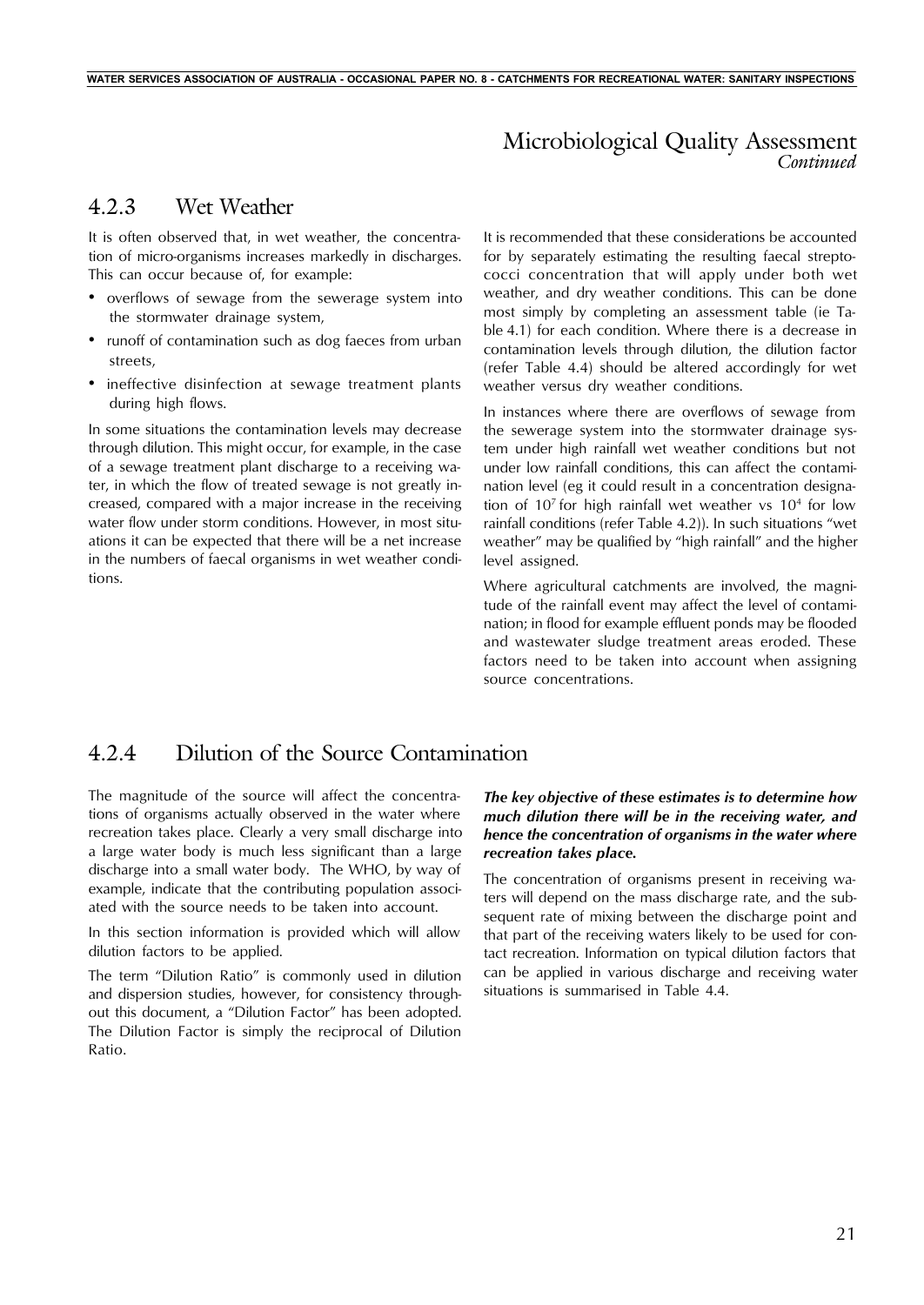The mixing process operating on the discharge can be viewed as a staged process as follows:

#### **(a) Initial Mixing**

Here the geometry of release, exit velocity and temperature and/or salinity difference between the discharge and receiving waters are the parameters that define the dilution achieved in this stage.

The process at work is entrainment of surrounding receiving waters into the discharge jet/plume. This acts to thicken and dilute the plume as well as to decrease the plume velocity relative to the surrounding ambient receiving waters.

When there is a density difference between the discharge and receiving waters then buoyancy forces will act on the plume, extending the time/distance over which entrainment into a distinct plume occurs.

Typically the initial mixing can result in a dilution factor of 0.002 to 0.2, depending on the mixing efficiency of the discharge, and the magnitude of the zone in which the mixing takes place. This is indicated in Table 4.4.

#### **(b) Subsequent Dilution**

Once the diluted jet/plume release has completed the entrainment process, the contaminant field moves with the local velocity of the receiving waters, and is progressively dispersed by the ambient turbulence present.

The degree and rate of additional dilution obtained during this stage is principally determined by the intensity of ambient turbulence and the velocity gradient across the field. In turn the ambient turbulence can vary substantially - from a maximum in the surf zone on an open coastline, to an intermediate level in lakes where wind action occurs or in rivers in turbulent flow, to near zero in stably stratified waters.

In time the turbulent diffusion/dispersion of the field will spread it to the limits of the receiving waters. In the case of discharge to a stream or river, the vertical mixing throughout the depth will normally occur prior to the uniform mixing across the channel width. Once mixed through the cross section, the maximum dilution that can occur will be limited by the relative flow rates of the discharge and the throughflow or replenishment of the receiving water (eg river flow, in the case of a river).

The time scales during which lateral and vertical mixing occur can be approximately determined, and used to establish the likely degree of mixing that has occurred between the discharge source and the portion of receiving waters of interest.

In the case of an open coastline, two modes of discharge are commonly used; (i) a near-shoreline discharge from a single port, and (ii) an off-shore discharge in deeper water from a multiport diffuser on the seabed.

The near-shore outfall is commonly routed to a rock outcrop - it takes advantage of high turbulence when a sea or swell is running, but is limited in the ultimate Dilution Ratio achieved by the water depth. The mean longshore current operating also limits the Dilution Ratio achieved.

A multiport deep water outfall will typically achieve initial dilution of 1/100 (0.01) as the buoyant plumes rise and merge to form a surface field if the receiving waters are only lightly stratified, or a sub-surface field where the stratification of receiving waters is significant. The latter case can occur in coastal waters in summer when solar insolation can generate significant thermal stratification in the upper layers.

An off-shore discharge has an additional advantage in that the contaminant field would normally only reach bathing (i.e. shallow) waters on the shoreline when onshore winds are sufficient to drive the surface field towards shore. In contrast, a near-shore release will sweep all bathing waters down-current of the outfall.

Wind and tide can also affect the movement of contamination within coastal waters, and the range of conditions that can occur should be considered. Monitoring information may provide useful information on such effects.

Table 4.4 gives indicative dilution factors which are likely to be achieved, based on experience, for three typical discharge releases. Where further precision is desired, the governing equations for dilution factor are given in footnotes.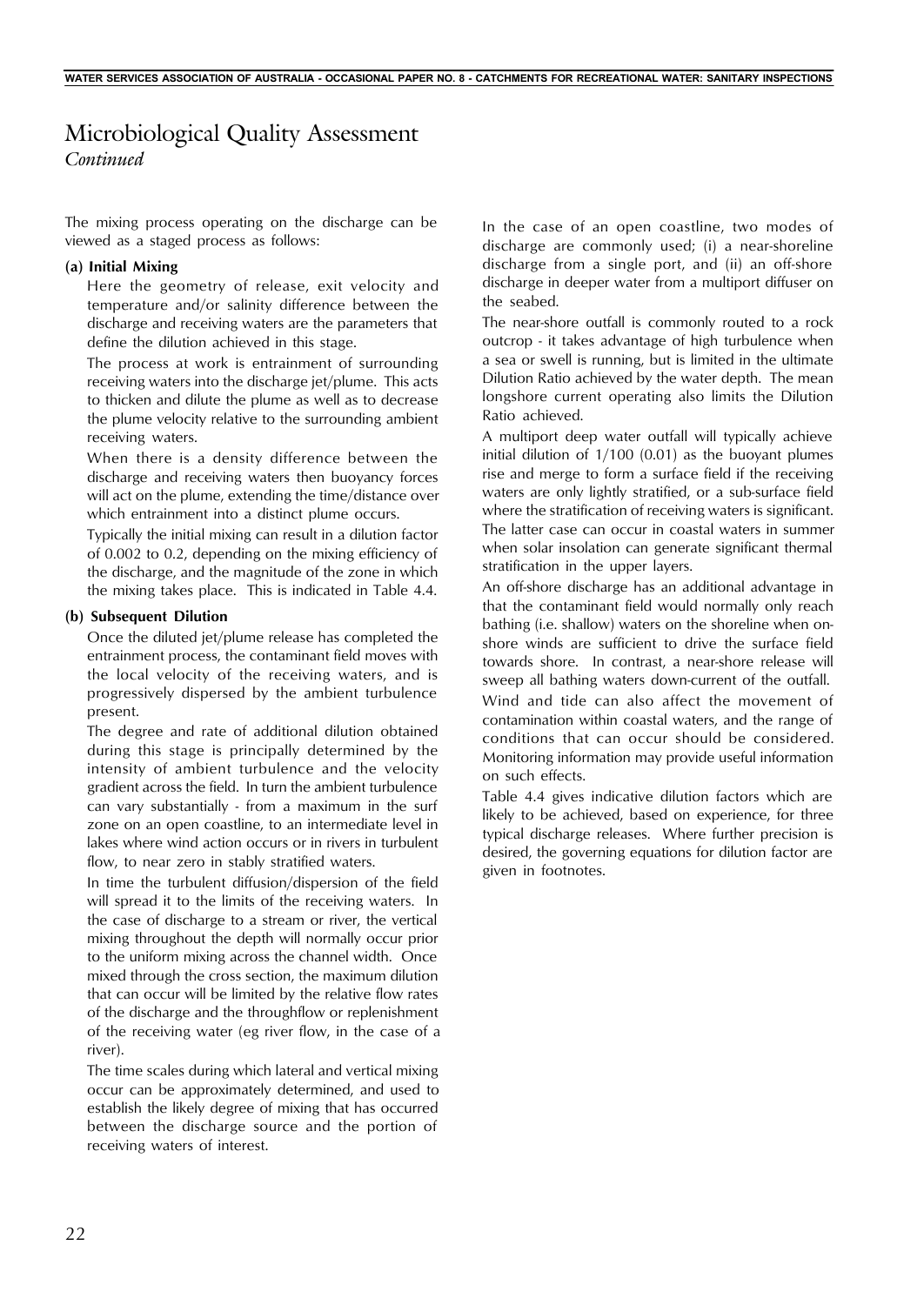## Microbiological Quality Assessment

*Continued*

#### **Table 4.4: Typical Dilution Factors**

|                                              |                                                                                                                      |                                                     | <b>Release Type</b>                   |                                                                                                                      |
|----------------------------------------------|----------------------------------------------------------------------------------------------------------------------|-----------------------------------------------------|---------------------------------------|----------------------------------------------------------------------------------------------------------------------|
|                                              | <b>Mixing Stage</b>                                                                                                  | <b>Side Bank Release to</b><br><b>River/Estuary</b> | <b>Near Shore</b><br><b>Coastline</b> | <b>Off-Shore</b><br><b>Diffuser Outfall</b>                                                                          |
| Initial Dilution <sup>(3)</sup>              |                                                                                                                      | $0.05 - 0.5$                                        | $0.02 - 0.2$                          | $0.002 - 0.02^{(1)}$                                                                                                 |
| the discharge                                | Can apply when the recreation takes place in the zone of                                                             |                                                     |                                       |                                                                                                                      |
| Subsequent Dilution <sup>(3)</sup>           |                                                                                                                      | $~1$ 0.2                                            | ~10.2                                 | ~10.2                                                                                                                |
| zone of the discharge.                       | Can apply when the recreation takes place outside of the                                                             |                                                     |                                       |                                                                                                                      |
| ultimate dilution.                           | Initial dilution x subsequent dilution cannot exceed the                                                             |                                                     |                                       |                                                                                                                      |
| Ultimate dilution $(4)$                      |                                                                                                                      | q/Q                                                 | $q / (V_L \frac{1}{2} W h)$           | q / $(^{2}/_{3}L_{D}V_{L}h)$                                                                                         |
| flowrate or scale of the receiving water.    | (takes into account the ultimate dilution that may occur<br>due to the discharge volume flowrate relative to the     |                                                     |                                       |                                                                                                                      |
| Notes to Table 4.4:                          |                                                                                                                      |                                                     |                                       |                                                                                                                      |
| $(6/h)^*$ [ q / L <sub>n</sub> ] $^{2}/_{3}$ | 1. Dilution factor for initial dilution from offshore outfall $=$                                                    |                                                     |                                       | 3. Example: dilution of 0.01 (high turbulence) - 0.1 (low<br>turbulence) was measured in receiving waters at 200 –   |
| 2. Symbols:                                  | $q =$ effluent discharge rate<br>$Q$ = river discharge rate<br>$L_{p}$ = diffuser length<br>$Vi$ = longshore current | & Stone, 1991)                                      |                                       | 1000 m from the point of discharge (Bergstein -Ben Dan<br>4. Example: dilution of $105$ at distances of more than 10 |

*4. Example: dilution of 10-5 at distances of more than 10 km from the point of discharge (Lord et al, 1988)*

#### **Discharges to a small lake, lagoon, coastal embayment**

In the case of discharges to a small lake, lagoon, coastal embayment with restricted flow and little water replacement, the amount of dilution is limited and it is recommended that a dilution factor of 1 (ie no dilution) apply in these circumstances (WHO, 2001).

 $W =$  field width

h = water depth at seaward edge of field

#### **Direct Measurement of Dilution**

If direct information on the degree of dilution and dispersion is available, then this may be substituted. This may involve, for example:

- measurements of numbers of organisms,
- tracer studies. Commonly, the fluorescent dye Rhodamine WT is used as a tracer for these type of studies. If the extent of the receiving water is not large, then a continuous release of tracer can be made for a duration of several hours up to a half tide cycle. Direct measurements of the dye concentration using a fluorometer can be made at points down-current from the discharge, and the concentration ratios between these points give the dilution factors operating.

Alternatively, if the extent of the receiving water makes continuous dosing prohibitive, a one-off or 'slug' release of dye can be made. A series of traverses (longitudinal, lateral and vertical) is then required, so as to determine the rate of spread and consequent dilution factors,

- measurement of conservative components of the discharge, such as coprostanol (a measure of human faeces),
- visual observation, eg of changed colour or refractive index of the water.

#### **Upstream Dilution**

There may also be upstream dilution in the catchment, for example, a WWTP may discharge treated effluent into a river which then discharges to the beach under consideration. In this case the upstream dilution in the river should be determined.

For example, consider the following case:

A small town of 2000 people with a lagoon WWTP (primary treatment) discharges to creek. There is sufficient balancing storage in WWTP lagoons to ensure the final lagoon discharges at average day flow. The creek discharges to a lake which is under investigation as a recreational water body.

If the creek flows at 5 ML/d in summer and 15 ML/d in winter, and the WWTP average day flow = 2000 pop  $x$ 200 L/h/d = 0.4 ML/d, then:

> Upstream dilution (summer) =  $0.4 / 5 = 0.08$ Upstream dilution (winter) =  $0.4 / 15 = 0.027$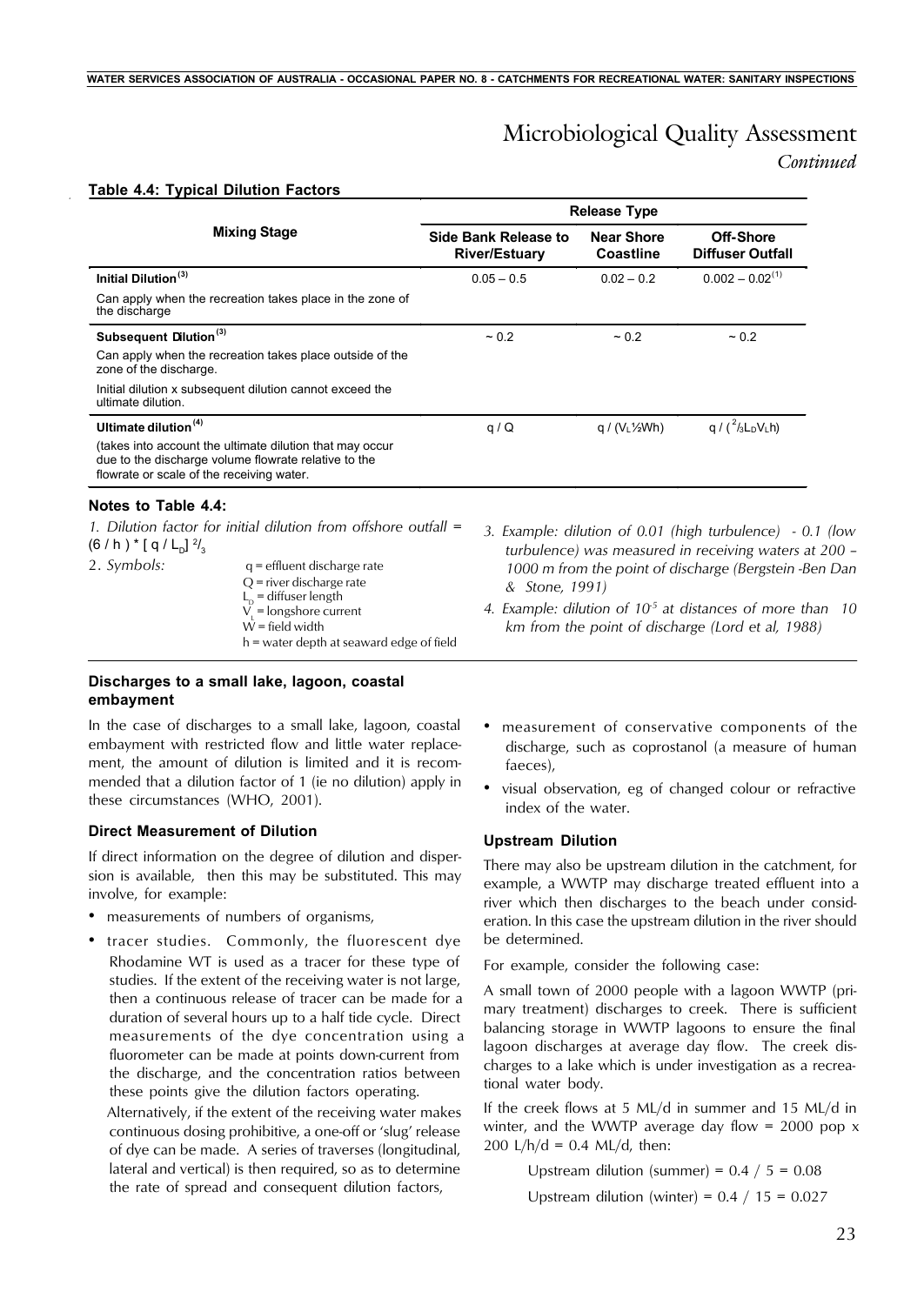#### **How far does a beach classification apply?**

The extent of a bathing site to which a classification will apply will depend on the proximity of significant sources, and the local variation in contaminant numbers that will therefore result. If there is a major source close by, then variations with relatively small changes in distance may be marked. If the sources are distant, then the local variations will be small and the beach classification can apply over a substantial area.

## 4.2.5 Attenuation with Time

The survival of faecal streptococci, as for other bacteria in the aquatic environment is influenced by physical, chemical and biological factors. Of all possible causes of bacterial die-off with time, solar radiation, sedimentation effects and nutrient related effects are considered to be the most likely causes as compared with other causes such as predation, bacteriophage activity, algal and bacterial toxins and physico-chemical factors (Mc Neill, 1985).

Table 4.5 shows possible reductions in organism concentration due to attenuation with time for different water body types. In this table no difference has been assigned to effects of solar radiation. Note that for sources high in the catchment, there may be considerable time taken for the contamination to reach the site under consideration and the reduction may be significant.

| <b>Medium</b>                                                                                      | <b>Reduction with Time</b> |        |         | <b>Reference</b>                          |  |
|----------------------------------------------------------------------------------------------------|----------------------------|--------|---------|-------------------------------------------|--|
|                                                                                                    | 1 day                      | 3 days | 10 days |                                           |  |
| Sewage Impacted Marine water (ie.<br>turbidity elevated, and content<br>supporting bacterial life) |                            |        | 0.3     | Alkan et al, 1995                         |  |
| Fresh water                                                                                        |                            | 0.3    | 0.1     | Rajala, RL & Tanski, H, 1998<br>WHO. 1999 |  |
| Marine water                                                                                       |                            | 0.1    | 0.03    | Alkan et al, 1995<br>WHO. 1999            |  |

### **Table 4.5: Reduction due to Attenuation with Time in a Receiving Water Body**

#### **Comment to Table 4.5:**

*For the purposes of estimating the reduction of organisms with time, in the absence of direct data pertaining to the water body of interest, it is suggested that the reductions listed in Table 4.5 are assumed.*

*No differentiation has been made for high and low levels of solar radiation on the attenuation with time. This is a conservative approach as clearly where solar radiation intensity is high, attenuation with time can be expected to be more rapid (Alkan, et al, 1995),*

In assembling Table 4.5, consideration has been given to the Effect of Solar Radiation and Temperature and Survival of Different Organisms.

#### **Effect of Solar Radiation and Temperature**

Recent investigations suggest that solar radiation plays a more important role than temperature. Investigators have found the variability of bacterial die off rates in sea water to be primarily attributed to the variability in the intensity of radiation and the micro environmental factors (turbidity, sewage and vertical mixing) influencing the depth profile of the intensity of radiation and the bacterial concentration (Alkan et al, 1995). The fact that bacterial die off rates were not altered significantly by the variation in temperature from 10 to 30 degrees Celsius was attributed to the fact that the effect of light on the die off rate overrides the effect of temperature (Alkan et al, 1995).

The enterococci (predominant in human faeces) survive for longer periods (in temperate waters) than faecal coliforms, which persist longer than *S.bovis* and *S.equinis* (Mc Neill 1985). Caution should be exercised with respect to tropical waters as the die off of faecal streptococci at temperatures exceeding 20°C is more rapid (Evison and James, 1975). Faecal streptococci survival times are generally greater than those for faecal coliforms at a variety of temperatures, although the survival of *Streptococcus bovis* and *Streptococcus equinis* is much less (Mc Neill, 1985).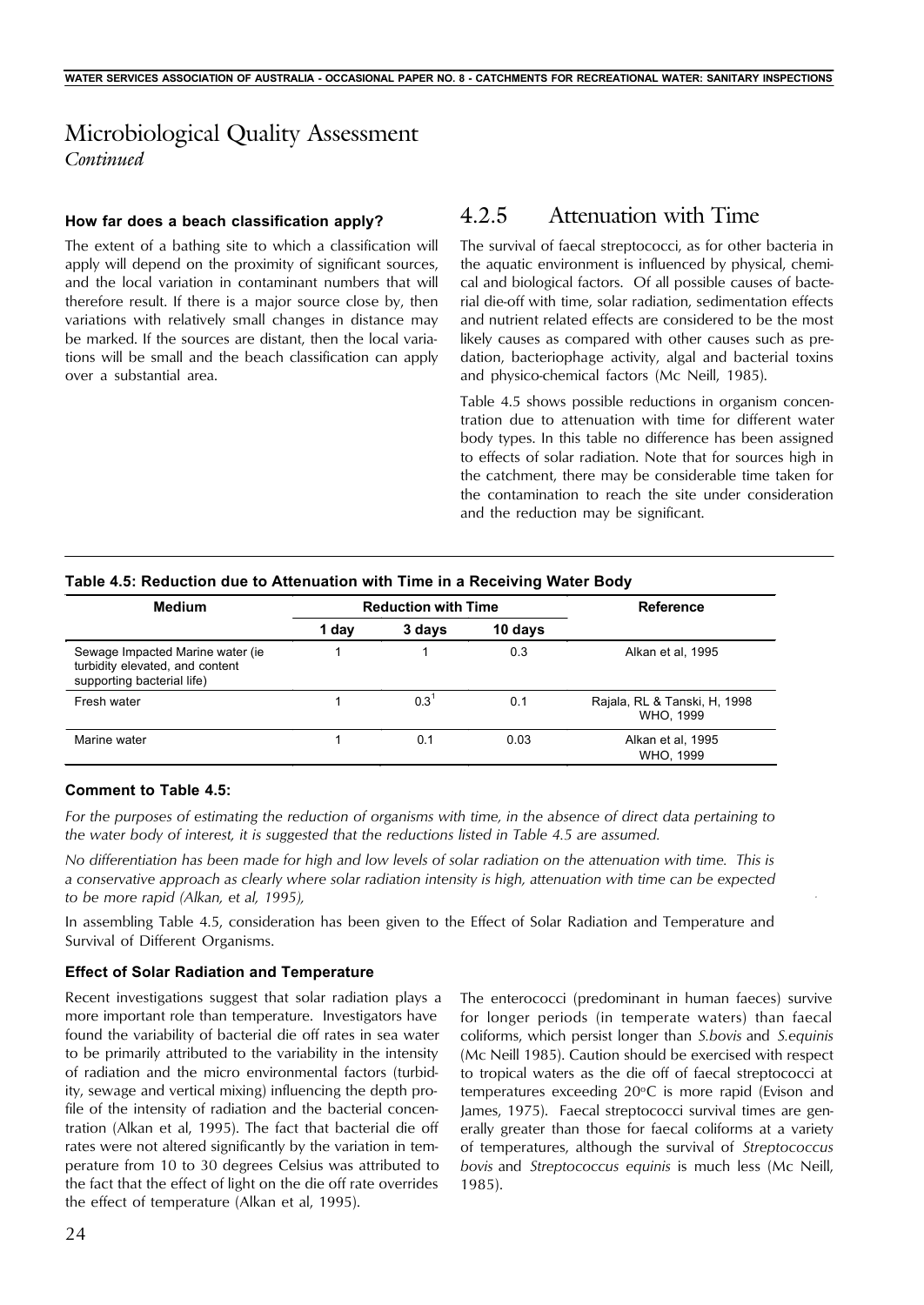#### **Survival of Different Organisms**

Alkan et al (1995) found that enterococci species survive only marginally better in marine waters than *E.coli*. Other investigators however, have found a greater differential in die off rates between Enterococci and faecal coliforms. Their findings suggest that enterococci persist much longer in seawater compared with faecal coliforms because of both the broader shoulder on inactivation curves and the lower inactivation coefficient (Davies- Colley et al, 1994). These researchers further hypothesise that the persistence of enterococci as compared with faecal coliforms may explain why enterococci predicts gastrointestinal symptoms better than traditional coliform indicators (Davies-Colley et al, 1994). They also state that it is more difficult to model enterococci inactivation in seawater receiving effluent discharges as compared with faecal coliforms. The

differential die-off for enterococci in freshwater and seawater is also acknowledged in the recent WHO document as not being as great as that for *E. coli (WHO, 2001)*.

Faecal streptococci rarely multiply in polluted water (WHO, 1993). However, some investigators believe that enterococci can grow in soil in tropical climates (WHO, 2001). Recent studies have also found elevated enterococci levels in seaweed, indicating possible expansion of enterococci in this growth permissive medium (Anderson et al, 1989).

Enterococci, whilst sensitive to chlorine is more resistant to the disinfectant than *E.coli*. For example, to achieve 2 log removal, reported CT values for enterococci are 24 times that of E.coli (WHO, 2001).

## 4.3 Assessment of Contamination

## 4.3.1 Summation of Sources of Contamination

From the information gathered in the sanitary inspection, a table similar to Table 4.1 can be completed for each recreational water body.

## 4.3.2 Ranking of Significance of Numbers of Faecal Streptococci

Table 4.6 provides guidance on the ranking which can be associated with different level of faecal streptococci organisms within the recreational water. These are based on the WHO classifications (Appendix G), although the range of the numbers of organisms has been broadened to maintain a range of 5 fold in each category, and a lower range has been added.

| <b>Number of Faecal</b><br><b>Streptococci</b><br>(organisms per 100 mL) | <b>Significance</b><br>Ranking |
|--------------------------------------------------------------------------|--------------------------------|
| <8                                                                       | Very low                       |
| $8 - 40$                                                                 | l ow                           |
| $41 - 200$                                                               | Moderate                       |
| $201 - 1,000$                                                            | High                           |
| > 1000                                                                   | Very High                      |

**Table 4.6: Ranking of Significance of Numbers of Faecal Streptococci**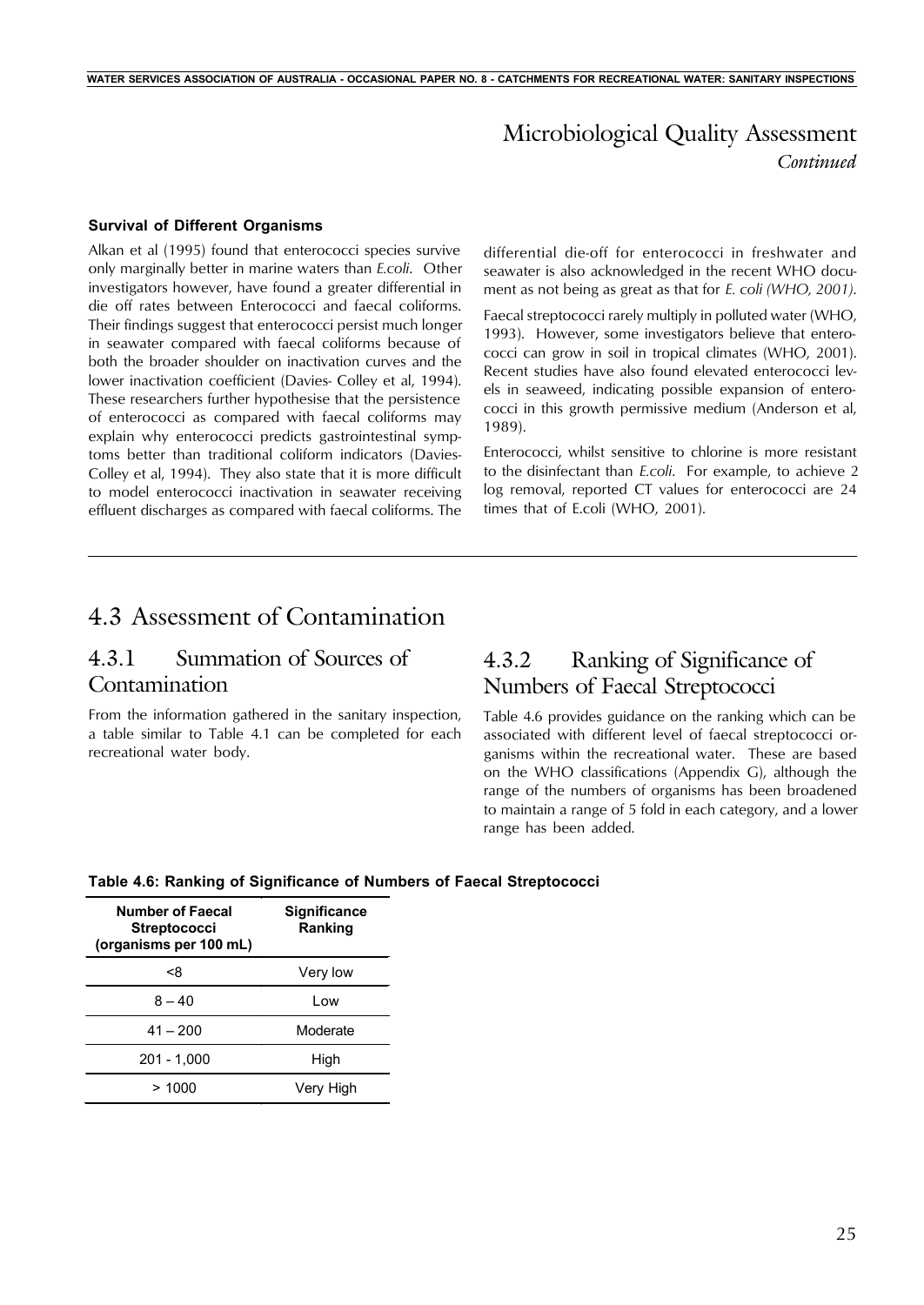# 5 Water Quality Monitoring and Testing

# 5.1 Designing a Water Quality Monitoring Program

The most direct information on the microbiological quality of recreational waters can be obtained by taking samples of the water in the zone of usage and analysing them for indicators of microbiological contamination relevant to human health.

Information on designing a sampling and analysis program is provided in the WHO publication, Bathing Water Quality and Human Health: Faecal pollution (WHO, 2001p37). This document describes the various stages involved in assessment of the microbiological quality of a recreationalwater environment. Key elements are that:

- initial sampling determines whether spatial variation exists by collecting samples at spatially separated sampling sites,
- timing of sampling takes into consideration the likely period of maximum contamination,
- the sampling program is representative of the range of conditions in the recreational-water environment while it is being used,
- sufficient numbers of samples are collected so as to make an appropriate estimation of the likely densities to which recreational-water users are exposed.

It is important to recognise when designing and interpreting a sampling and analysis program that the numbers of organisms will vary with time, and will depend on many factors. These include: whether there has been rain (which can flush large numbers of organisms into the receiving water), the performance of wastewater treatment plants, whether there have been upset conditions which give rise to short lived discharges of organisms to the receiving water, the time that has elapsed after discharges have occurred, and the conditions in the receiving water and whether discharges are routed into the zone of usage.

Because of the variation in numbers of organisms that is likely to occur, taking only a few samples under conditions which are not representative of the range of conditions is likely to provide only a limited understanding of the level of contamination.

The sanitary survey will provide useful information in understanding the situation that applies, and therefore when samples should be taken to best characterise the numbers of organisms likely to be present.

Because of the variability in numbers of organisms that can be present, the objective should be to obtain sufficient information to characterise the worst case conditions, and more normal conditions. Towards this end, the sampling program should include:

- sampling immediately following storm events, over a sufficient time to characterise the peak contamination level and reduction in numbers that occurs over time,
- sampling during more usual (eg dry weather) conditions, taking samples over a sufficient period or periods to encompass the worst case conditions that occur on a regular basis (eg under conditions of an incoming tide) or a stratified water body,
- sampling to include locations and times of heaviest bather or other recreational use (eg surfers, windsurfers  $eta$

Further considerations both in relation to the selection of sampling locations within recreational-water environments and in the frequency of monitoring are also required. For example, selection of sampling locations in marine and estuarine waters in particular, includes consideration of tidal cycles, current patterns, stratification, seasonal fluctuations, dispersion of discharges and multi-depth samplings.

Selection of sampling sites and depths is critical in marine waters where there are daily fluctuations in temperature, and where there are variations in water movement at different depths as a consequence of wave action.

Likewise, for estuarine sampling, the point at which tributary waters enter the main stream needs to be considered as does any marked stratification (between the salt water from the sea and the fresh water supplied by a river) at different locations and depths of the estuary.

Sampling in some instances should also take into consideration onshore winds. Such circumstances may result in the pollution of (even distant) recreational-water environments severely (WHO, 2001).

With respect to the frequency of sampling, there must be consideration of the nature of the pollution. For example, where there is cyclic pollution, more frequent monitoring is required to characterise the impact of this on recreational-water locations as compared with uniform pollution loads. For marine and estuarine sampling, the frequency of sampling is also determined by climatic and tidal conditions.

Once samples have been collected the adherence to sample preservation and holding time limits is also critical to the production of valid microbiological data. Samples exceeding prescribed guidelines should not be analysed. Sample analysis is recommended to be initiated within 8- 12 hours of sample collection (WH0, 1999).

Analysis of samples should be performed using standards methods, which incorporate relevant quality assurance procedures to ensure the comparability of microbiological data between locations and temporally.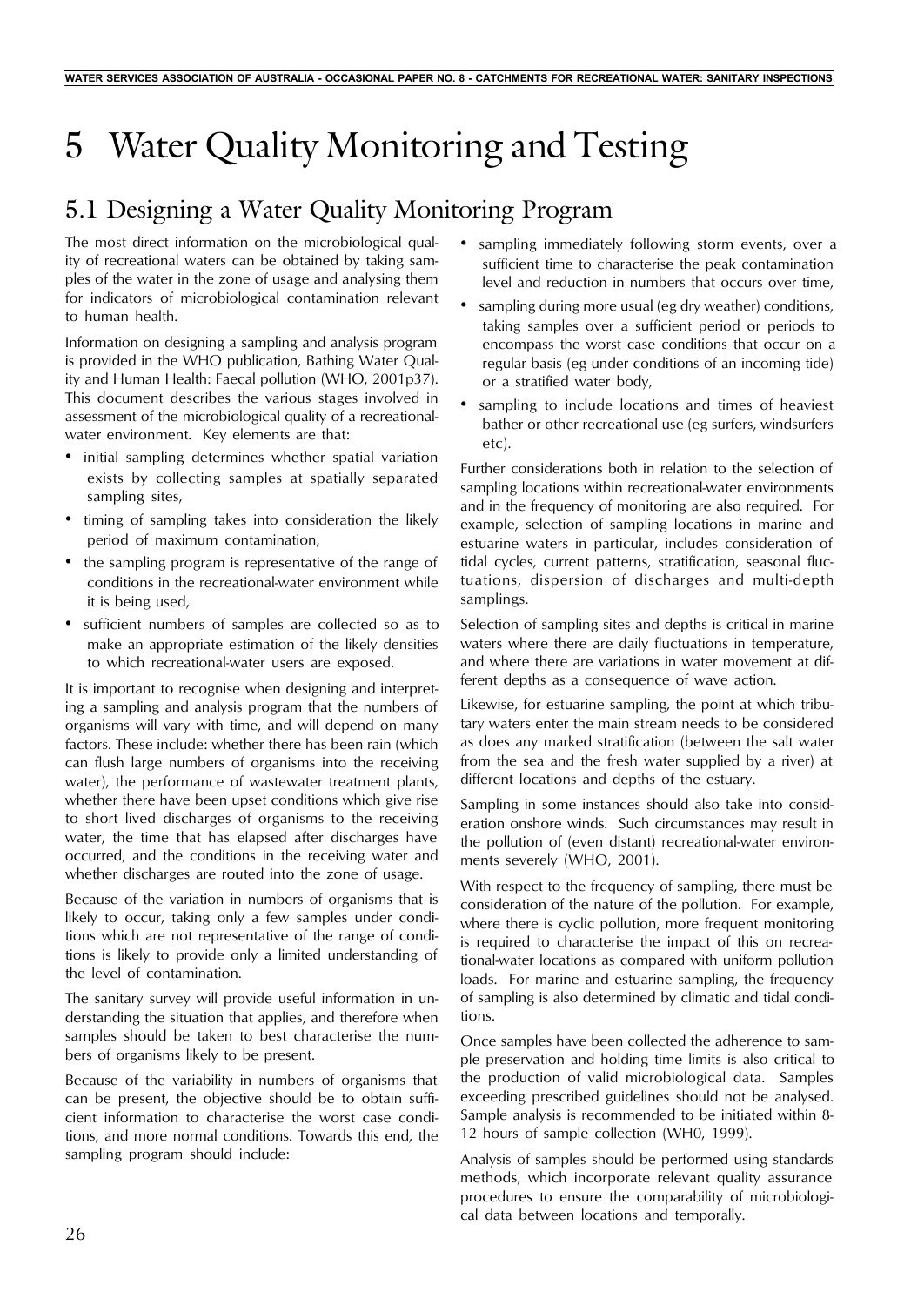## *Continued* Water Quality Monitoring and Testing

## 5.2 Practical Application for a Variety of Available Microbiological Monitoring Data

The following are guidelines for the practical application of the Best Practice Environmental Management Guidelines for a variety of available microbiological monitoring data

## 5.2.1 Selection of Microbiological Dataset(s)

A variety of microbiological data may be available relating to the source(s) to recreational water and for the recreational water itself. In some instances, monitoring data may comprise faecal coliform/ *E.coli* data only. In other instances enterococci and / or faecal streptococci data may be available.

The practical guidelines below indicate which data should be selected and how it should be used. Some explanation and rationale for data selection is given. Note is made however, that future monitoring should comprise testing for enterococci in both source and recreational water.

### **i) No available microbiological data**

The protocol requires, in the absence of any Microbiological monitoring data for sources that an "Estimated resulting faecal streptococci/ enterococci concentration" be computed taking into account findings of a sanitary inspection.

Thus, if the sanitary inspection reveals that there is a wastewater discharge with secondary treatment and no disinfection, Table 4.2 would be referred to and a faecal streptococci/ enterococci concentration of 10<sup>5</sup> would be assigned. The "Estimated resulting faecal streptococci/ enterococci concentration" is then computed taking into account other factors also determined in the sanitary survey (ie origin of microorganisms, effect of dilution and dispersion, effect of time, infectivity and so on).

Note should be made that a conservative approach has been taken with respect to the assigned values allocated for particular sources in Table 4.2 and also in relation to dilution, dispersion and time etc hence, enterococci monitoring when undertaken, may show a different concentration than that assigned in Table 4.2 and greater (or lesser) die-off with time, depending upon site specifics, treatment regime etc.

Where no monitoring data are available for recreational water, enterococci monitoring should be initiated.

## **ii) E.coli / faecal coliform data only available**

Where *E.coli* / faecal coliform data only is available for the source the same approach as for (i) above should be taken.

Where only historical *E.coli* / faecal coliform data are available for recreational water, this data may be used to determine a corresponding faecal streptococci count using the equation provided by WHO (2001):

Log faecal coliform count =  $1.028+0.601*$ log faecal streptococci count.

It should be noted that there is no exact relationship between faecal streptococci and faecal coliform/ *E.coli* counts and the relationship varies with location. WHO (2001, p39) state, "the equivalence is not exact and, if possible, local recreational water environment managers should define the relationship that exists in their own waters." Hence, use of the conversion equation is only an interim measure and enterococci monitoring of recreational waters should be initiated for the purposes of recreational water classification.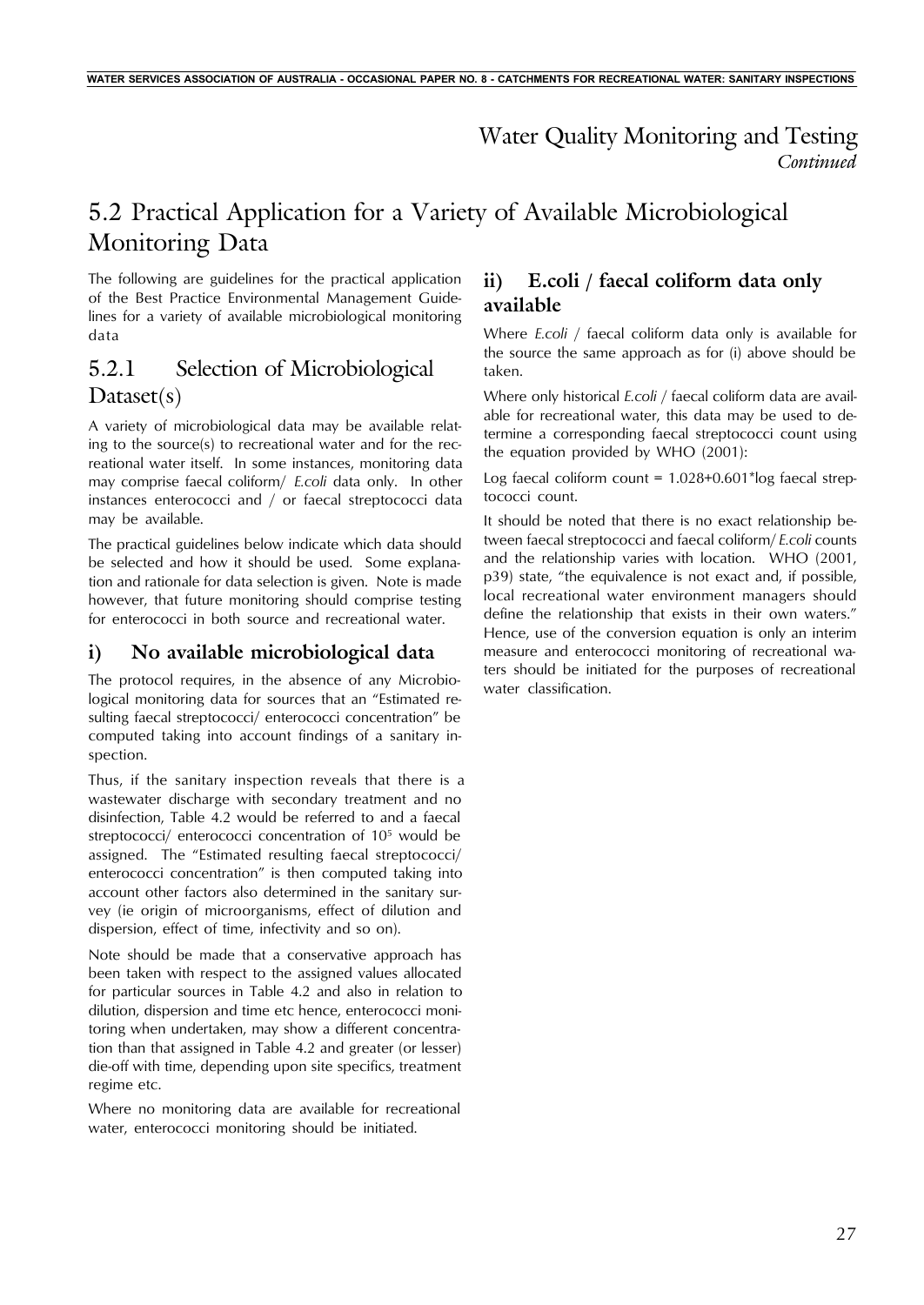## *Continued* Water Quality Monitoring and Testing

## **iii) Faecal streptococci data only**

Where faecal streptococci data only are available, this data should be employed.

Thus, results for faecal streptococci monitoring of a water source would be used to "assign" a concentration for the source, rather than using Table 4.2. Due to the predominance in the literature of faecal streptococci compared with enterococci data, much of Table 4.2 relates to faecal streptococci rather than enterococci levels.

For the purposes of the document, as for WHO (2001), the terms of faecal streptococci, intestinal enterococci and enterococci have been considered to be synonymous, despite the fact that the faecal streptococci group contains *S bovis* and *S equinis* (which have animal faeces as their source) in addition to enterococci. Some allowance has been made for this, as the computation of the "Estimated resulting concentration" in Table 4.1 also takes into account the infectivity factor relating to the source of pathogens. For example, in the event that monitoring data for a livestock waste source gave a concentration of 10<sup>5</sup> faecal streptococci per 100 mL it would be discounted by 0.5 on the basis of infectivity (this assumes that the source of pathogens are animal and indirectly assumes that not all of the faecal streptococci detected are likely to be enterococci).

In contrast, source water subjected to human effluent would not be discounted due to the human source of pathogens and the presumption that the majority of faecal streptococci are likely to be enterococci (ie human faecal streptococci).

For recreational waters, faecal streptococci data likewise would be employed if available, but as enterococci levels most accurately reflect the ranking of significance of contamination, faecal streptococci monitoring should be replaced with monitoring for enterococci.

## **iv) Faecal streptococci data and Enterococci data**

Where both sets of data are available the question arises as to which dataset should be employed.

In instances where the faecal streptococci and enterococci concentrations are the same or similar, this indicates that all (or the majority) of faecal streptococci are enterococci. Such a scenario is expected for sources with predominantly human inputs. In such an instance, either dataset could be employed. While it makes little difference which dataset is used in this circumstance, sanitary survey observations should be "overlaid" onto the data for "sense". If sanitary survey observations indicate the source to have high animal faecal input, it is unexpected that enterococci and faecal streptococci counts would be the same or similar, requiring investigation of analytical testing, sample locations etc.

In the instance where the faecal streptococci data and enterococci data are significantly different, the question arises as to which dataset should be employed. Prior to the use of either dataset, sanitary survey observations should be "overlaid" on data for "sense".

For sources where enterococci counts are significantly lower than faecal streptococci counts (the opposite cannot occur) it indicates a significant animal faecal input (ie a predominance of faecal streptococci of non human origin). If the sanitary inspection has not revealed such an input, a site inspection should be carried out to ascertain whether this is in fact the case. If validated by site inspection (ie a known animal faecal input associated with the source), either dataset may be used but with different treatment, giving consideration to the infectivity factor. For example, if the sanitary inspection has confirmed a significant domestic animal input then the faecal streptococci count may be employed in combination with an infectivity factor of 0.5 (domestic animal). If the enterococci dataset is used, it may be necessary to make relevant adjustment for infectivity (infectivity factor =  $0.5$ -1.0 ie human contribution uncertain).

In theory, either dataset in combination with the relevant infectivity factor should yield the same numerical result. Clearly this highlights the need to "overlay" faecal streptococci/ enterococci data with relevant site-specific sanitary survey information to give the data relevance.

For recreational waters, as enterococci levels most accurately reflect the ranking of significance of contamination, enterococci data is preferred over faecal streptococci data (despite the stated interchangeability of terms faecal streptococci, intestinal enterococci and enterococci).

### **v) Enterococci data only**

As for (iv) above, use of enterococci data is preferred to rank the significance of contamination both in source and recreational waters. For sources, enterococci data should be "overlaid" with sanitary site inspection information to ensure that the "Estimated resulting faecal streptococci/ enterococci concentration" reflects site information.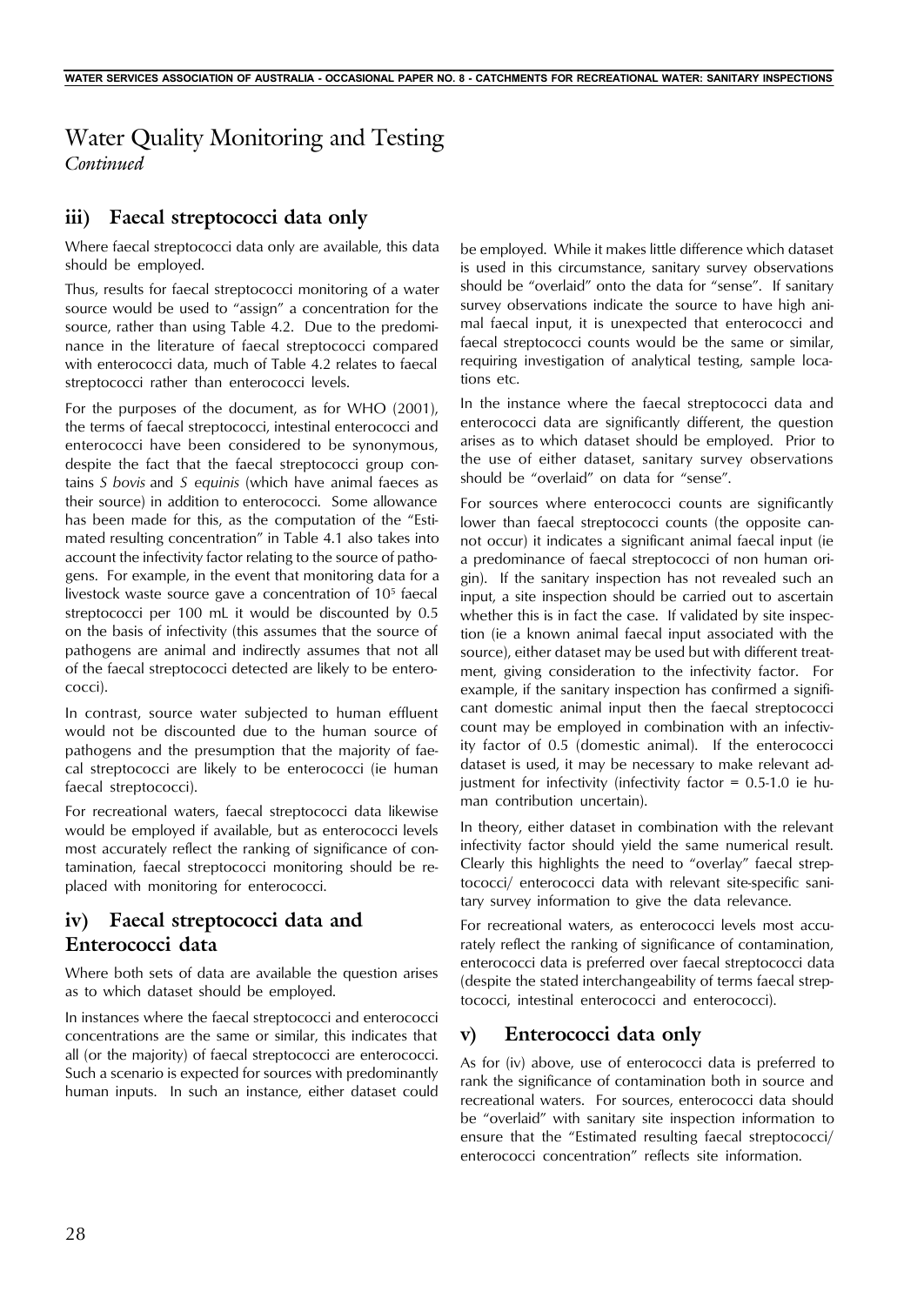## *Continued* Water Quality Monitoring and Testing

## 5.2.2 Numerical Value / Statistic Used to Ascertain Significance Ranking Prior to Determination of Proposed Recreational Water Classification

Another issue relating to data selection is which numerical value or statistic should be used when computing the "Estimated resulting faecal streptococci/ enterococci concentration" for sources, prior to the determination of significance ranking which is an input for the determination of proposed classification as per Table 6.2.

Recreational monitoring data against which the ranking of significance of contamination is undertaken is a 95<sup>th</sup> percentile value of faecal streptococci / enterococci. This however, is not the case for assigned concentration values for sources presented in Table 4.2, as  $95<sup>th</sup>$  percentile values were generally not available in the literature. A variety of statistics including median, arithmetic mean, geometric mean and ranges were cited from the literature to describe faecal streptococci/ enterococci concentrations in various sources in Table 4.2.

In addition, with few exceptions, data cited in Table 4.2 does not distinguish wet from dry weather conditions (due to the scarcity of such information) hence larger ranges than might be encountered in either dry or wet weather are a consequence. The concentration of faecal streptococci / enterococci attributed to each source was conservatively assigned, in most cases representing the maximum order of magnitude from the literature for that source type.

The overlapping ranges of various sources complicated the assignation of values. Where there are existing monitoring data for sources, it is recommended that a  $95<sup>th</sup>$  percentile value be employed where available. Where this is not practicable, upper confidence limit or other measures appropriate to the data should be used.

If data shows a high value of an outlier, investigation should ascertain whether some operational factor (eg sewage plant treatment failure) is the cause etc. It may also be relevant to segment data into periods of good operational control and poor control (breakdown or under-dosing for example), as may be the case with sewage treatment plants, deriving a  $95<sup>th</sup>$  percentile or other upper confidence limit value for each circumstance.

Likewise, it is recommended that wet and dry weather data is segmented if possible so that a faecal streptococci / enterococci concentration can be assigned for both conditions. Assignation/ computation of microbial concentration and any assumptions regarding effect of dilution, dispersion, effect of origin of microorganism etc should be supported by sanitary survey information.

When data collection programs are designed, provision should be made to collect key attributes, such as weather conditions, plant operating conditions, timing of school holidays (eg for beach areas), and so on so as to better understand and analyse the microbiological data collected.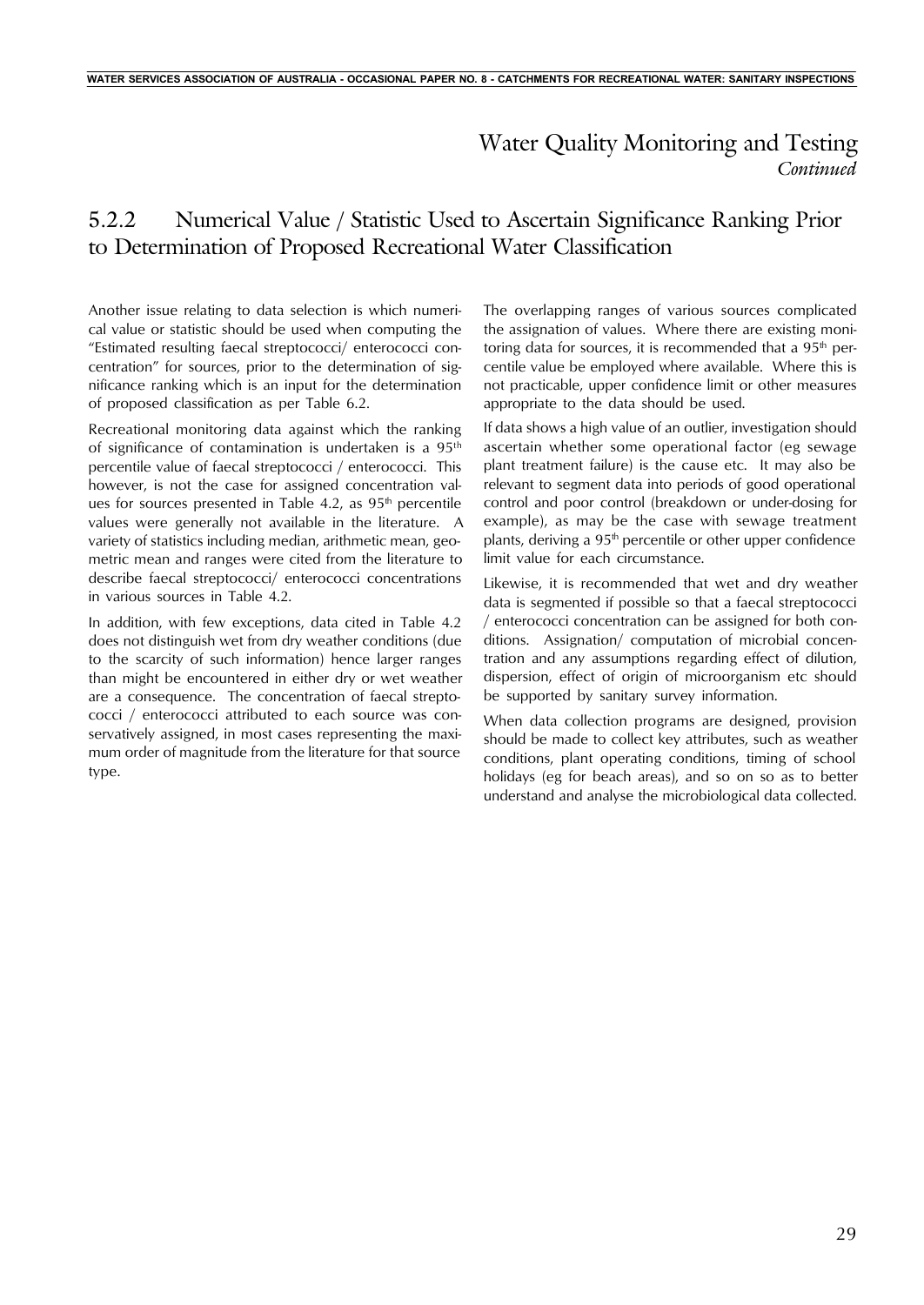# Water Quality Monitoring and Testing

*Continued*

## **5.2.3 Summary**

The tables below provide a summary of actions discussed in detail above.

### **Source Data**

| Available microbiological<br>monitoring data | <b>Action</b>                                                                                                                                                                                                            |
|----------------------------------------------|--------------------------------------------------------------------------------------------------------------------------------------------------------------------------------------------------------------------------|
| None                                         | Refer Table 4.2 to assign faecal streptococci / enterococci concentration                                                                                                                                                |
|                                              | In long term verify assumptions with enterococci monitoring, where economically<br>justifiable                                                                                                                           |
| E.coli / faecal coliform<br>data only        | Refer Table 4.2 to assign faecal streptococci / enterococci concentration. In long term<br>verify assumptions with enterococci monitoring                                                                                |
| faecal streptococci only                     | Use this data but overlay sanitary survey observations                                                                                                                                                                   |
|                                              | In the long term initiate enterococci monitoring                                                                                                                                                                         |
| enterococci & faecal<br>streptococci data    | Use enterococci data and use additional information provided by faecal streptococci<br>data and sanitary survey to inform assumptions (May also use faecal streptococci data<br>providing relevant assumptions are made) |
| enterococci data                             | Use this data                                                                                                                                                                                                            |

Use 95<sup>th</sup> percentile data where available, else upper confidence limit or other measure appropriate to the data.

## **Recreational Water**

| Available microbiological<br>monitoring data | <b>Action</b>                                                                                                              |
|----------------------------------------------|----------------------------------------------------------------------------------------------------------------------------|
| None                                         | Initiate enterococci monitoring                                                                                            |
| E.coli / faecal coliform data only           | Apply WHO conversion equation, but in the long term initiate enterococci<br>monitoring                                     |
| faecal streptococci only                     | Use this data $(95th$ percentile) but in the long term initiate enterococci<br>monitoring                                  |
| enterococci & faecal streptococci<br>data    | Use enterococci data (95 <sup>th</sup> percentile). Use faecal streptococci data to inform<br>sanitary survey observations |
| enterococci data                             | Use this data $(95th$ percentile)                                                                                          |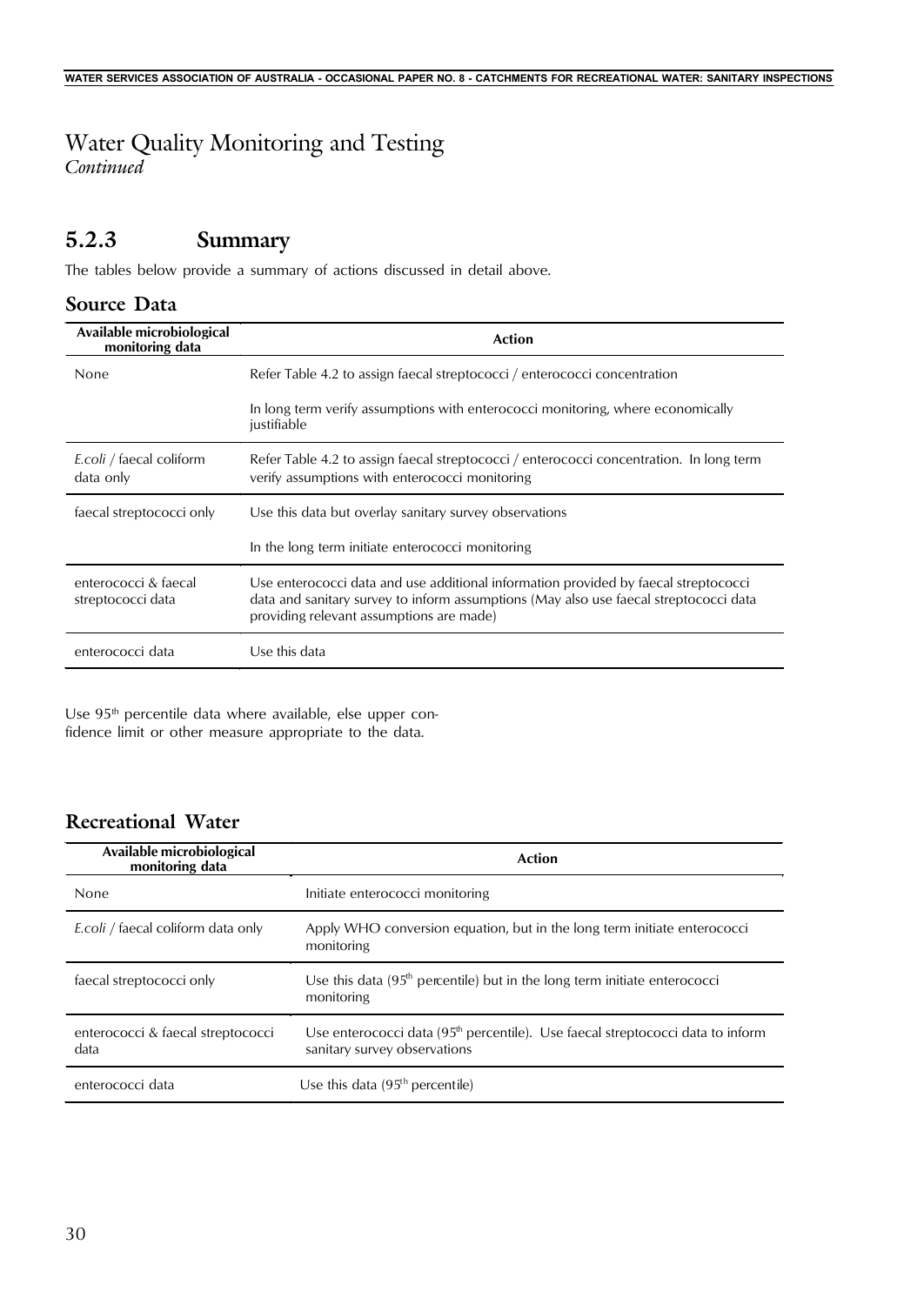# 6 Classification of the Water Body

## 6.1 WHO Basis for Classification

The WHO has provided particular classifications of recreational waters based on numbers of faecal streptococci present or likely to be present. The selection of these numbers is based on a consideration of the likelihood that the contamination will give rise to infection and illness in those persons using the water body for recreational purposes. The basis for the WHO Beach Classifications is summarised in Table 6.1, and the full classification is listed in Appendix E.

| <b>Number of Faecal</b><br><b>Streptococci</b> | Risk of Illness <sup>(1)</sup>                           | <b>Beach</b><br>Classification $(2)$ |
|------------------------------------------------|----------------------------------------------------------|--------------------------------------|
| ~< 40                                          | $GI < 1$ in 100 exposures<br>$AFRI < 1$ in 300 exposures | Very good                            |
| $40 - 200$                                     | $GI < 1$ in 20 exposures<br>$AFRI < 1$ in 40 exposures   | Very Good - Good                     |
| $201 - 500$                                    | $GI < 1$ in 10 exposures<br>$AFRI < 1$ in 25 exposures   | Fair - Poor                          |
| > 500                                          | $GI > 1$ in 10 exposures<br>$AFRI > 1$ in 25 exposures   | Poor - Very Poor                     |

|  |  |  |  |  |  | Table 6.1: Basis for WHO Beach Classifications |
|--|--|--|--|--|--|------------------------------------------------|
|--|--|--|--|--|--|------------------------------------------------|

#### **Notes to Table 6.1:**

- *1. AFRI: acute febrile respiratory illness; GI: gastrointestinal illness*
- *2. The assignment depends on whether the sanitary inspection infers higher or lower numbers of organisms.*

It can be seen from Table 6.1 that the WHO classifications are based on categorising recreational waters as:

- "very good" or "good" if the infection levels are such that they would not normally be detectable (ie less than 5% of those exposed are likely to become ill with a gastrointestinal illness), and
- "poor" or "very poor" if the infection levels are at levels at which they may become detectable (ie more than 5% of those exposed are likely to become ill with a gastrointestinal illness).

The WHO beach classifications have been accepted as the basis for this guidance paper although, in general, the risk levels may be higher than some would accept for a "very good" and "good" classification.

It can also be seen that there are only small differences in the numbers of organisms and risk levels for the various gradings; in practice these differences may not be able to be distinguished because of the variability in numbers of organisms in waters.

The WHO qualify the assignment of a ranking to a particular water body depending on the results of the sanitary inspection. If the results of the sanitary inspection are generally consistent with the monitoring results, then the classification is based on the numbers determined in monitoring. If the sanitary inspection indicates that the contamination levels appear to be substantially higher or lower than indicated in monitoring, then the classification is adjusted or further follow up is indicated to resolve the inconsistency.

The results of the WHO sanitary inspection are not directly related to particular numbers of organisms that might be present, and therefore the results of the WHO sanitary inspection are simply ranked as having a "Very low", "Low", "Moderate", "High" or "Very High" contamination potential.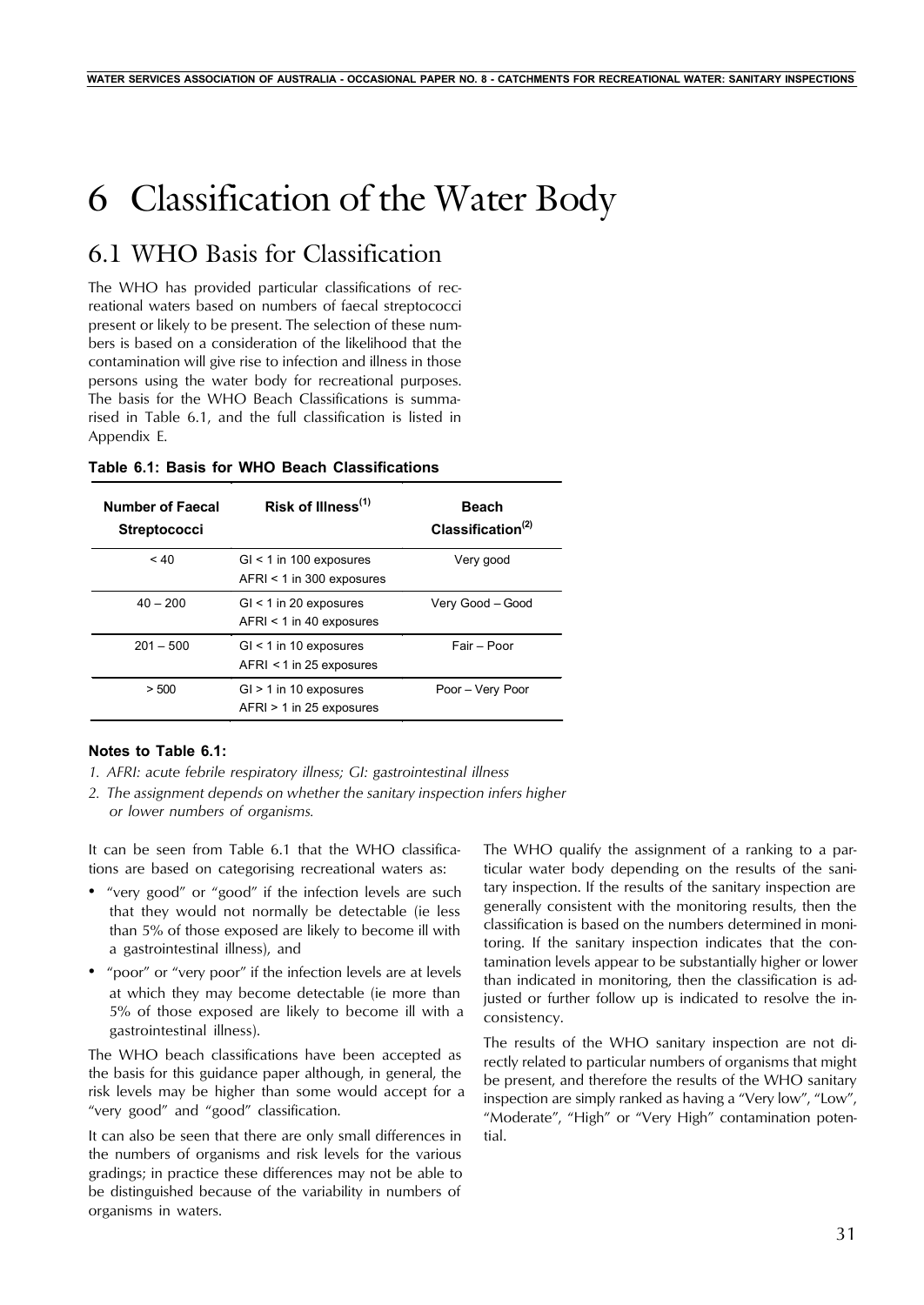## *Continued* Classification of the Water Body

## 6.2 Recommended Basis for Classification

In the preceding sections of these guidelines it has been indicated how the sanitary inspection can provide a qualitative grading indicating the potential number of organisms which may be present.

Adopting a similar approach to that of the WHO (Appendix E), it is proposed that the classification of the recreational waters be based on the results of monitoring and sanitary inspection as listed in Table 6.2.

The management requirements for recreational waters will depend on a variety of factors, including for example the potential for contamination to be present, the extent to which the water body is likely to be used for recreational

purposes, and the expectations of the community as to the suitability of the water for recreational purposes. Suggestions for consideration when establishing management requirements are discussed in Appendix G.

A water body may have more than one classification. For example, a recreational area may have a lower classification for wet weather conditions than for dry weather conditions. The management actions required therefore may vary depending on external conditions (weather, time of year, etc).

### **Table 6.2: Proposed Classifications based on the results of Monitoring and Sanitary Inspection carried out in accordance with these Guidelines**

|                            | Number of Faecal Streptococci determined from Monitoring <sup>4</sup> |                                                            |                               |                               |  |  |
|----------------------------|-----------------------------------------------------------------------|------------------------------------------------------------|-------------------------------|-------------------------------|--|--|
|                            | 40                                                                    | $40 - 200$                                                 | $201 - 500$                   | > 500                         |  |  |
| Ranking of Significance of |                                                                       | Risk Level Inferred from Numbers of Organisms <sup>2</sup> |                               |                               |  |  |
| Contamination <sup>3</sup> | $GI < 1$ in 100<br>exposures                                          | $GI < 1$ in 20<br>exposures                                | $GI < 1$ in 10<br>exposures   | $GI > 1$ in 10<br>exposures   |  |  |
|                            | $AFRI < 1$ in 300<br>exposures                                        | $AFRI < 1$ in 40<br>exposures                              | $AFRI < 1$ in 25<br>exposures | $AFRI > 1$ in 25<br>exposures |  |  |
| Very Low                   | Very good                                                             | Very good                                                  | Follow up                     | Follow up <sup>1</sup>        |  |  |
| Low                        | Very good                                                             | Good                                                       | Fair                          | Follow up <sup>1</sup>        |  |  |
| Moderate                   | Follow up                                                             | Good                                                       | Fair                          | Poor                          |  |  |
| High                       | Follow $up1$                                                          | Follow $up1$                                               | Poor                          | Very poor                     |  |  |
| Very High                  | Follow up <sup>1</sup>                                                | Follow up <sup>1</sup>                                     | Poor                          | Very poor                     |  |  |

#### **Notes to Table 6.2:**

- *1. Unexpected result requiring reconciliation as far as is practicable. Because monitoring data for the bathing water provides direct information on microbiological levels, this data should take precedence over estimates from sanitary inspection unless the monitoring data is uncertain or limited (e.g. does not include the range of applicable conditions such as wet weather).*
- *2. AFRI: acute febrile respiratory illness; GI: gastrointestinal illness*
- *3. Ranking based on numbers of Faecal Streptococci present estimated from Sanitary Inspection with particular emphasis on human faecal contamination. Order of magnitude estimates only – source data is not available to produce 95th percentile values.*
- *4. 95th percentile values, as nominated by WHO, and in accordance with common practice for assessing health outcomes. Monitoring results may show considerable variability reflecting the nature of bathing water sites. In such cases the data and causes of the variability will need to be reviewed to determine an appropriate method for treating outliers and estimating the upper confidence limit. It may be appropriate to distinguish and separately classify different conditions such as wet weather if these are associated with significantly different levels of contamination.*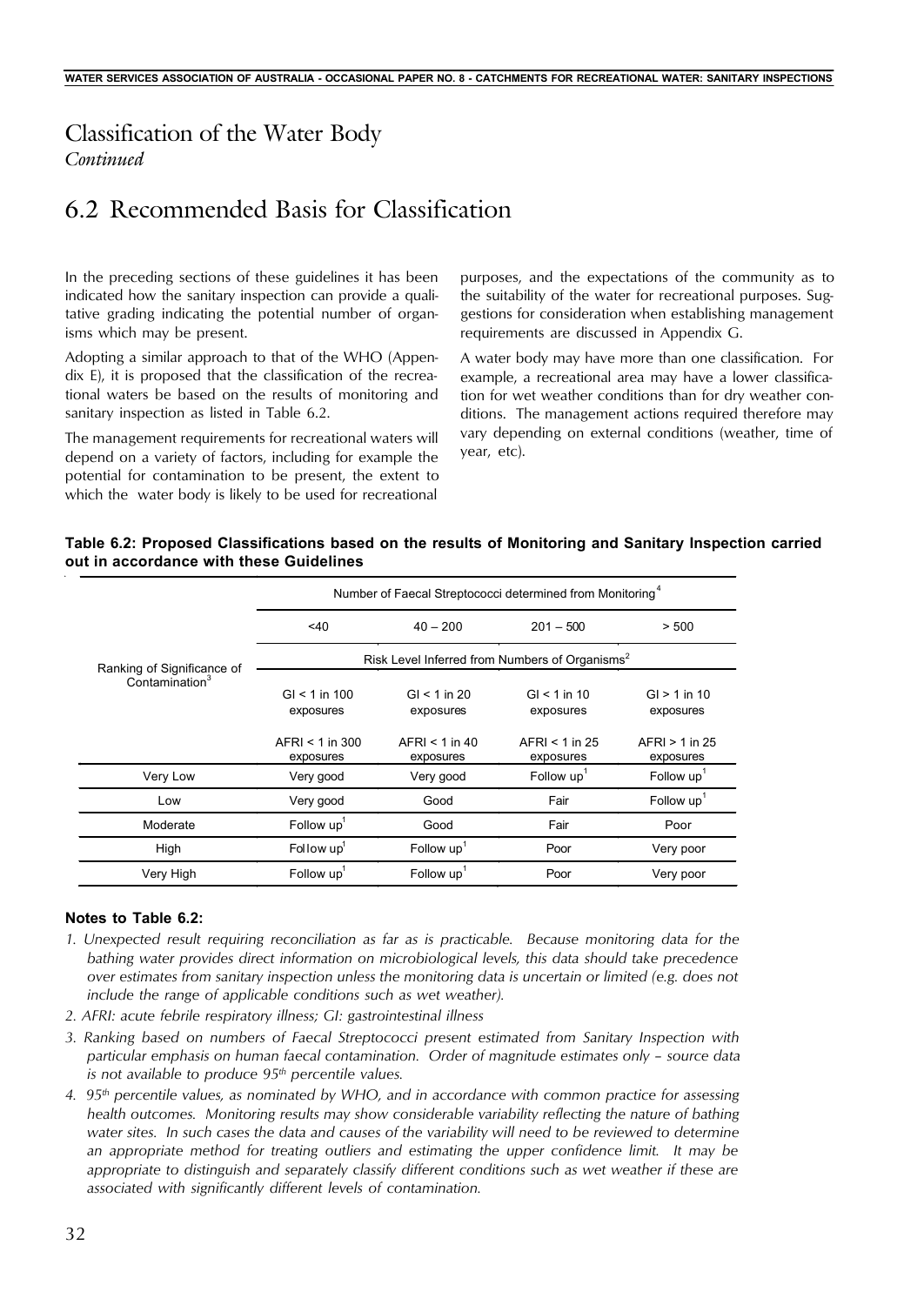# References:

Alkan, U, Elliott, DJ & Evison, LM (1995) 'Survival of enteric bacteria in relation to simulated solar radiation and other environmental factors in marine waters' *Water Research*, **29**, pp2071-2080

Anderson, SA, Turner, SJ & Lewis, GD (1997) 'Enterococci in the New Zealand environment – implications for water quality monitoring' *Wat Sci Tech* **35**(11-12), pp325-331

Ashbolt, NJ, Grohmann, GS & Kueh, CSW (1993) 'Significance of Specific Bacterial Pathogens in the Assessment of Polluted Receiving Waters of Sydney, Australia' *Wat Sci Tech* **27** (3-4) pp449-452

Bartram, JE & Rees, GE (2000) "Monitoring Bathing Waters: A practical guide to the design and implementation of assessments and monitoring programs", London, E &FN Spon

Bergstein-Ben Dan, T & Stone, L (1991) 'The Distribution of Faecal Pollution Indicator Bacteria in Lake Kinneret.' *Water Research*, **25** (3), pp263-270

Bernard, AG (1989) "The Bacteriological Quality of Tidal Bathing Waters in Sydney (Australia)' *Water Science Tech*, **21** (2), pp65-69

Burm, RJ &Vaughan, RD (1966) 'Bacteriological comparison between combined and separate sewer discharges in southeastern Michigan' *Journal of WPCF* **38**, pp400-409 *cited in* Geldreich, 1990

Cheung, WHS, Chang, KCK & Hung, RPS (1991) 'Variations in microbial indicator densities in beach waters and health related assessment of bathing water quality' *Epid Infect* **106**, pp329-344

Davies-Colley, RJ, Bell,RG & Donnison, AM (1994) 'Sunlight inactivation of Enterococci and faecal coliforms in sewage effluent diluted in seawater' *Appl Environ Microbiol* **60**(6) pp2049-2058

Donnison, AM & Ross, CM (1995) 'Somatic and F-specific coliphages in New Zealand waste treatment lagoons' *Water Research*, **29**, pp1105-1110

Evison, LM and James, (1973) 'A comparison of the distribution of intestinal bacteria in British and East African water sources'. Journal Appl Bacteriol.**36** pp109-118 *cited in* Geldreich, 1990

Fayer, R (1997) "Cryptosporidium and Cryptosporidiosis " CRC Press pp1-41

Gannon, JJ & Busse, MK (1989) 'E.coli and Enterococci levels in Urban Stormwater, River Water and Chlorinated Treatment Plant Effluent' *Water Research* **23** (9) pp1167- 1176

Geldreich, EE (1978) 'Bacterial populations and indicator concepts in faeces, sewage, stormwater and solid wastes' in *Indicators of Viruses in Water and Food.* G Berg (ed) Ann Arbor Science Ann Arbor MI pp51-97

Geldreich, EE (1990) "Microbiological quality of source waters for water supply" p3-31, in "Drinking Water Microbiology". McFeters, GA *(ed.)*, Springer Verlag, New York.

Geldreich, EE, Best, LC, Kenner, BA and Van Donsel, DJ (1968). 'The bacteriological aspects of stormwater pollution'. *Journal WPCF* **40** (1): 1861-1872 *cited in* Geldreich, 1990.

Geldreich, EE, Best, LC, Kenner, BA &Van Donsel, DJ (1968) 'The Bacteriological Aspects of Stormwater Pollution' *Journal. WPCF*, Part1, Nov, pp1861-1872 *cited in* Geldreich, 1990

Gerba, CP (2000) Assessment of enteric pathogen shedding by bathers during recreational activity and its impact on water quality. *Quantitative Microbiology*. **2**: pp55-68

Genthe, B, Kfir, R &Franck, M (1995) 'Microbial Quality of a Marine Tidal Pool' *Water Science Tech* **31** (5-6) pp299- 302

Grabow, WOK, Bateman, BW &Burger, JS (1978) 'Microbiological quality indicators for routine monitoring of wastewater reclamation systems' *Progress in Water Technology* **10**, pp317-327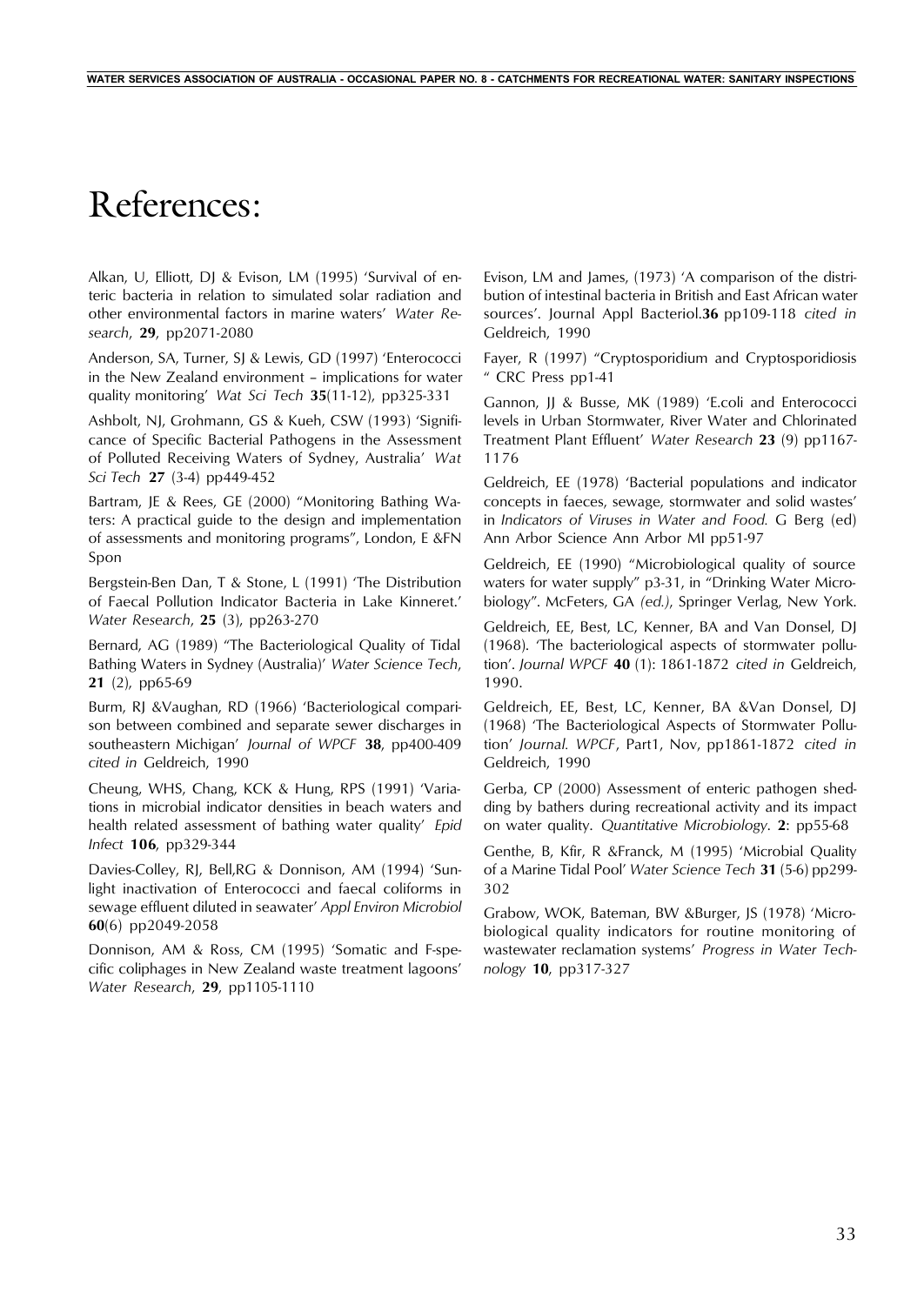## *Continued* References

Grabow, WOK & Nupen, EM (1972) 'The load of infectious microorganisms in the waste water of South African hospitals' *Water Research* **6**: pp1557-1563,

Jacob, J, Bindemann, U and Stelzer, W (1991). Characterization of thermophilic Campylobacters originated from a high-rate sewage treatment plant. *Zbl. Hyg.* **192**: 14-24.

Keonraad, PMFJ, Hazeleger, WC, Van der Laan, T, Beumer, RR and Rombouts, FM (1994). Survey of *Campylobacter* spp. in sewage plants in The Netherlands. *Food Microbiol*. **11**: 65-73.

Kueh, CSW & Grohmann, GS (1989) 'Recovery of viruses and bacteria in waters off Bondi beach: a pilot study.' *The Medical Journal of Australia* Dec 4/18 Vol **151** pp 632- 638

Lisle, JT and Rose, JB (1995). *Cryptosporidium* contamination of water in the USA and UK: a mini-review. *J. Water SRT-Aqua* **44** (3): 103-117.

Lord, DA, Grabow, WOK & Roberts, MJ (1988) 'Dispersion of Sewage Wastes in Nearshore Coastal Waters' IAWPRC / AWWA Conference Water Quality & Management for Recreation & Tourism July 1988

Mc Neill, AR (1985) 'Microbiological Water Quality Criteria: A Review for Australia" Australian Water Resources Council, Australian Government Publishing Service, Canberra Australia

Omuma, T, Onuma, M, Aizawa, J & Yagi, T (1989) 'Removal Efficiencies of Indicator Microorganisms in Sewage Treatment Plants' *Wat Sci Tech* **21** (3) pp119-124

Pederson, DC (1981) 'Density Levels of Pathogenic Organisms in Municipal Wastewater Sludge – a Literature Review' USEPA Cincinnati OH

Pruss, A (1998) 'Review of epidemiological studies on health effects from exposure to recreational water' *International Journal of Epidemiology* **27**: pp1-9

Rajala, Rl & Heinonen-Tanski, H (1998) 'Survival and transfer of faecal indicator organisms of wastewater effluents in receiving lake waters' *Water Sci Tech 38*(12), pp191- 194

Roll, BM & Fujioka, RS (1997) 'Sources of faecal indicator bacteria in a brackish, tropical stream and their impact on recreational water quality' *Water Sci Tech* **35**(11-12), pp179-186

Rose, JB, Sun, GS, Gerba, CP and Sinclair NA (1991) 'Microbial quality and persistence of enteric pathogens in graywater form various household sources' *Water Research* **21**: pp37-42.

Rowlands, WG, O'Brien, EJ, Dolton, JH, Sibun, HG, Burchmore, JJ and Ward, JA (1992) "Coastal Stormwater Study Final Report". *Environmental Projects Group Environment Management Unit Sydney Water Board*

Sinclair, M & Fairley, C (2000) "Review of WHO Guidelines for Safe Recreational-water Environments (Draft 1998) and Annapolis Protocol", Report to Water Services Association of Australia, *Department of Epidemiology and Preventive Medicine, Monash University and CRC for Water Quality and Treatment*

Sinclair, M (2002) personal communication.

Solo, Gabriele, H. and Neumeister, S. (1996). 'US outbreaks of cryptosporidiosis'. *J.AWWA*. **88** (9): 76-86.

Turner, SJ and Lewis GD (1995) 'Comparison of F-specific bacteriophage, enterococci and faecal coliform densities through a wastewater treatment process employing oxidation ponds' *Water Sci Tech* **31**(5-6) pp85-89

WHO (1993) 'Guidelines for drinking water quality - Volume 1 – Recommendations', World Health Organization, World Health Organization, Geneva.

WHO (1999) 'Health based monitoring of recreational waters: the feasibility of a new approach (the "Annapolis Protocol")' *World Health Organization*, Geneva

WHO (2001) 'Bathing Water Quality and Human Health: Faecal Pollution. Protection of the Human Environment Water Sanitation and Health' *World Health Organization*, Geneva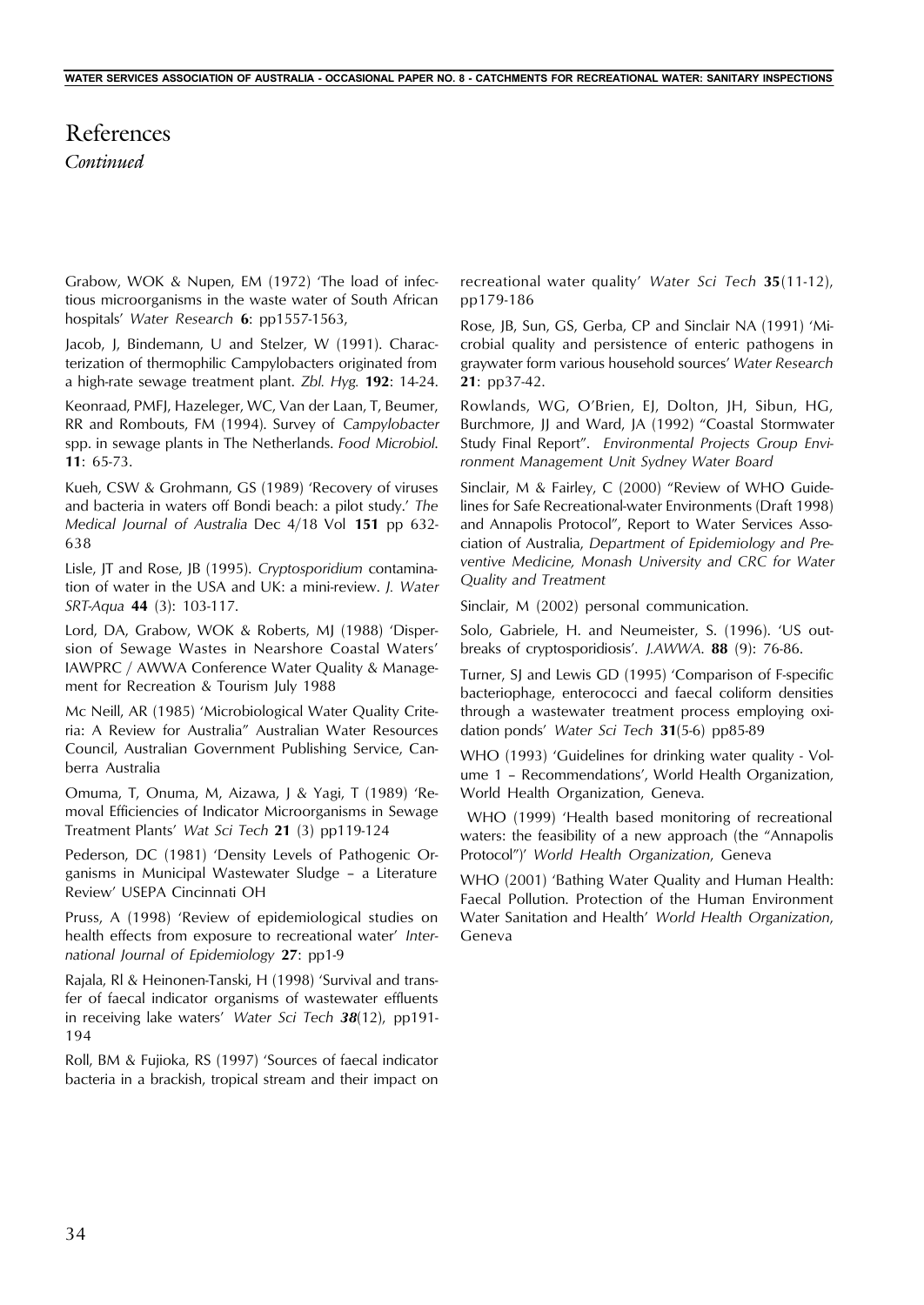# Appendix A

## Sanitary Survey Information Sources

#### **Maps:**

- Detailed 1:25,000 maps showing water courses, land contours, roads, towns, WWTPs, landfills, major industrial centres,
- Maps showing water depth and currents in receiving water body,
- Colour aerial photos (1:50,000),
- Maps of land use, from regional strategy plans.

#### **Information on the Water Body of Interest:**

- Interview with water body management (usually government authority, but may be privately run facilities, eg water skiing, kiosk, etc),
- Natural resource agencies, environmental regulators, catchment management authorities, and other water and land management agencies (local, state and/or federal),
- Water Source Protection Plans,
- Previous survey reports and other investigations,
- Customer complaint history,
- Water quality information (for recreational water and discharges) including nutrients and occurrence of algal blooms (particularly cyanobacteria).

#### **Information on Discharges of Stormwater**

- Drainage pipe network plans, especially locations where pipes discharge to water courses from local towns,
- Local council.

#### **Information on Discharges of Municipal Wastewater**

- Local tourism authority, facility management for size of towns, major tourist centres, camp grounds (magnitude and timing of population loads),
- Sewered and unsewered areas. Plans showing water authority Sewerage District boundaries; Septic tank authorisations from council,
- Sewerage plans including location of major pumpstations & emergency overflows. Sewerage system incident and maintenance records – ie frequency of discharge to the environment,
- WWTPs plans, incident records and maintenance records– locations, sizes, discharge of treated effluent to land or water, frequency of untreated discharges.

### **Information on Other Potentially Significant Discharges**

- Commercial/farming activities locations, types, sizes,
- Landfill sites location, types, size,
- Hazardous industrial facilities location, type, size. Frequency and impact of spill or uncontrolled discharge. Response to fire.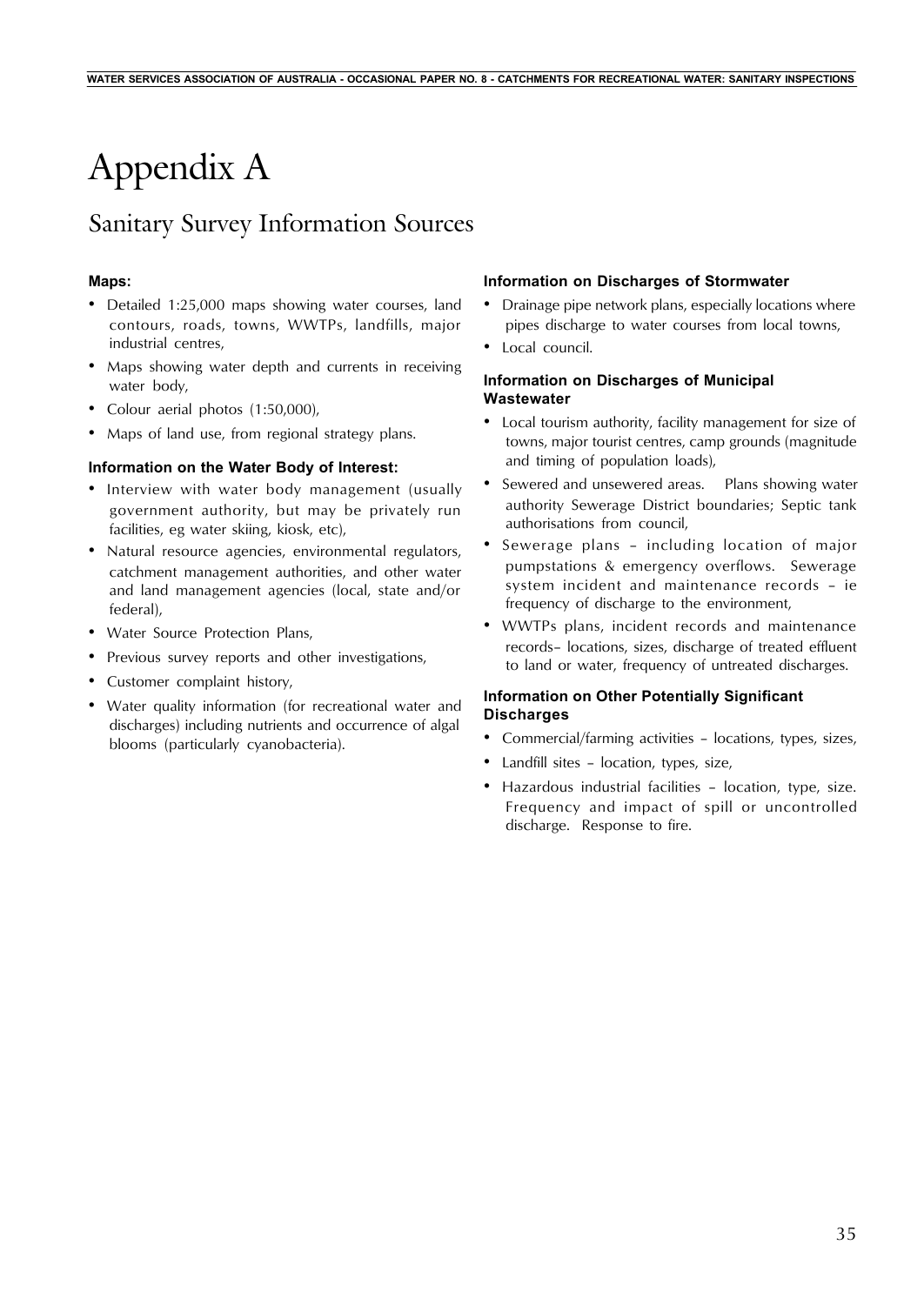# Appendix B

# Interview / Site Visit Sample Questions

### **A. Catchment Activities**

- 1. Has the checklist of information been used to identify all potential sources of risk (both point sources, such as waste holding dam discharge points, and diffuse sources such as animals) within the catchment?
- 2. Have all WWTP and stormwater discharge points and sewer overflow points been identified?
- 3. Have septic tank areas been identified?
- 4. Have any waste containment dams and their discharge points (eg piggery or dairy waste holding dams) been identified?
- 5. What wastes / discharges are produced by industrial and commercial premises within the catchment? How and where are they disposed of (including transport routes for these wastes)? Have there been any spills, fires or incidents which involved discharge of wastes to nearby water courses?
- 6. Where is domestic rubbish disposed of?
- 7. Is there significant recreation (legal or illegal) in or near waterbodies in the catchment (eg fishing, marroning, camping, swimming, sailing etc)? What is it, how many people and of what ages are involved (young children, elderly people, persons with weakened immune systems), what toilet facilities are provided?
- 8. List specific questions to be followed up as a result of information review (in preparation for survey).

#### **B. Catchment Management**

- 1. Identify what other agencies have control or jurisdiction in the catchment. How do the various agencies interact? Are there political agendas or other complications?
- 2. Is there a Catchment Management Plan? What are the conclusions and recommendations?
- 3. Does the Catchment Management Authority (if there is one) have the resources (personnel and financial / material) and the authority to identify and resolve catchment and water quality problems?
- 4. Are water quality records kept to assess trends and to assess the impact of different activities and contaminant control techniques in the catchment?
- 5. Have past sanitary surveys been undertaken? What were the findings, recommendations and actual actions undertaken?
- 6. Have other authorities identified problems in the course of their work? What are these problems and have these problems been adequately addressed?

#### **C. Water Body**

- 1. Are shorelines inspected for pollutants?
- 2. How many people use it? What ages? International / local tourists?
- 3. What for?
- 4. What toilet facilites are provided, and what technology (sewered, septic, pit, etc)? Are the toilets close to popular usage sites? How far are the toilets from the water itself?
- 5. Are there any other pollution hazards near the water body?

#### **D. Sewage System Inspection**

#### **All sewage systems (piped and on-site) should be inspected to identify issues which could pose a risk with respect to water quality.**

- 1. Have leaks from the system been located?
- 2. Where are overflows? How often do overflows occur? What volume is involved?
- 3. Are septic tank eduction contractors licensed? Where do they dispose of wastes? Is this monitored / reviewed?
- 4. Have key stakeholders been interviewed particularly operators or others with a long history of the system.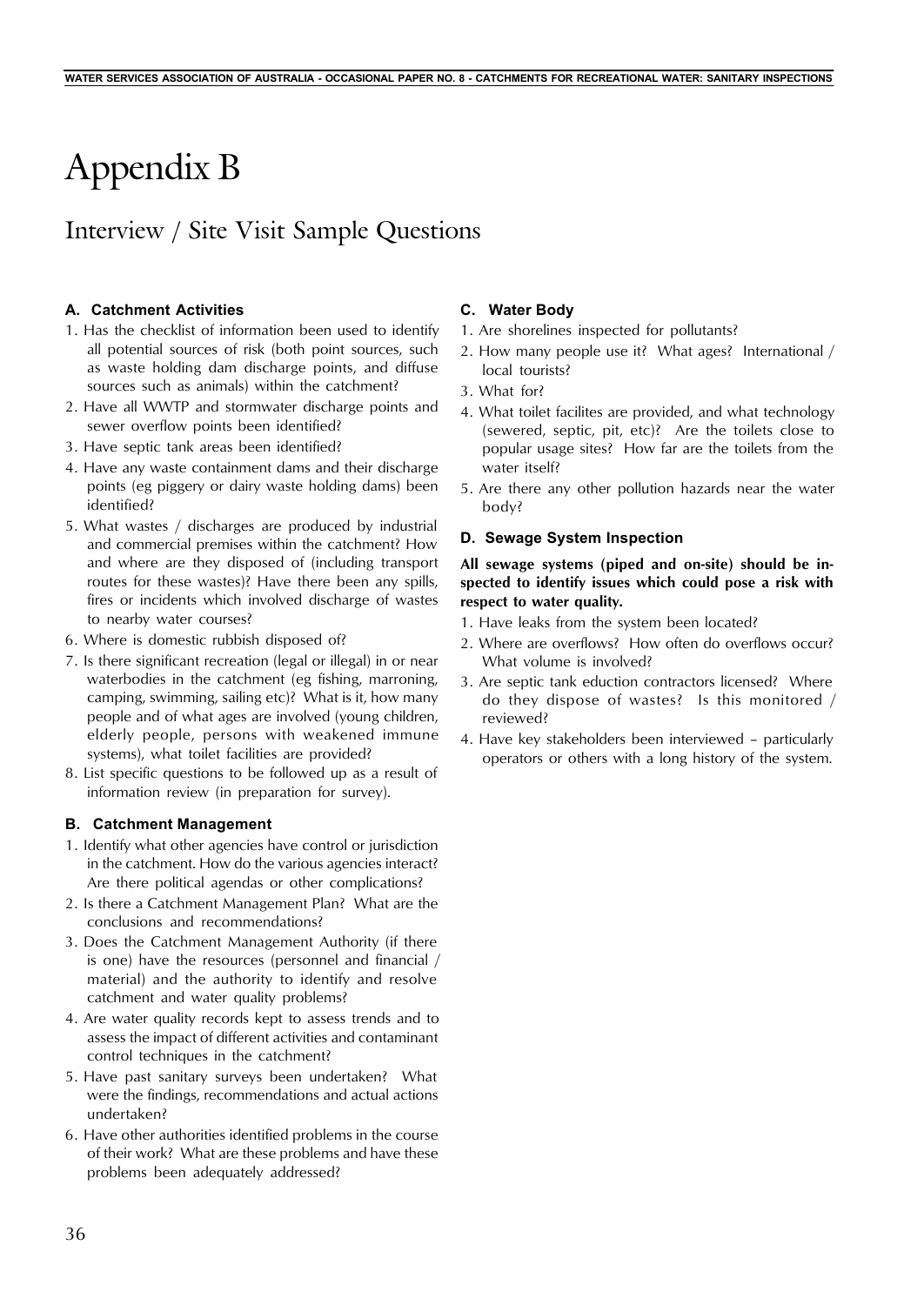# Appendix C

# Illustration of Catchment System Schematic

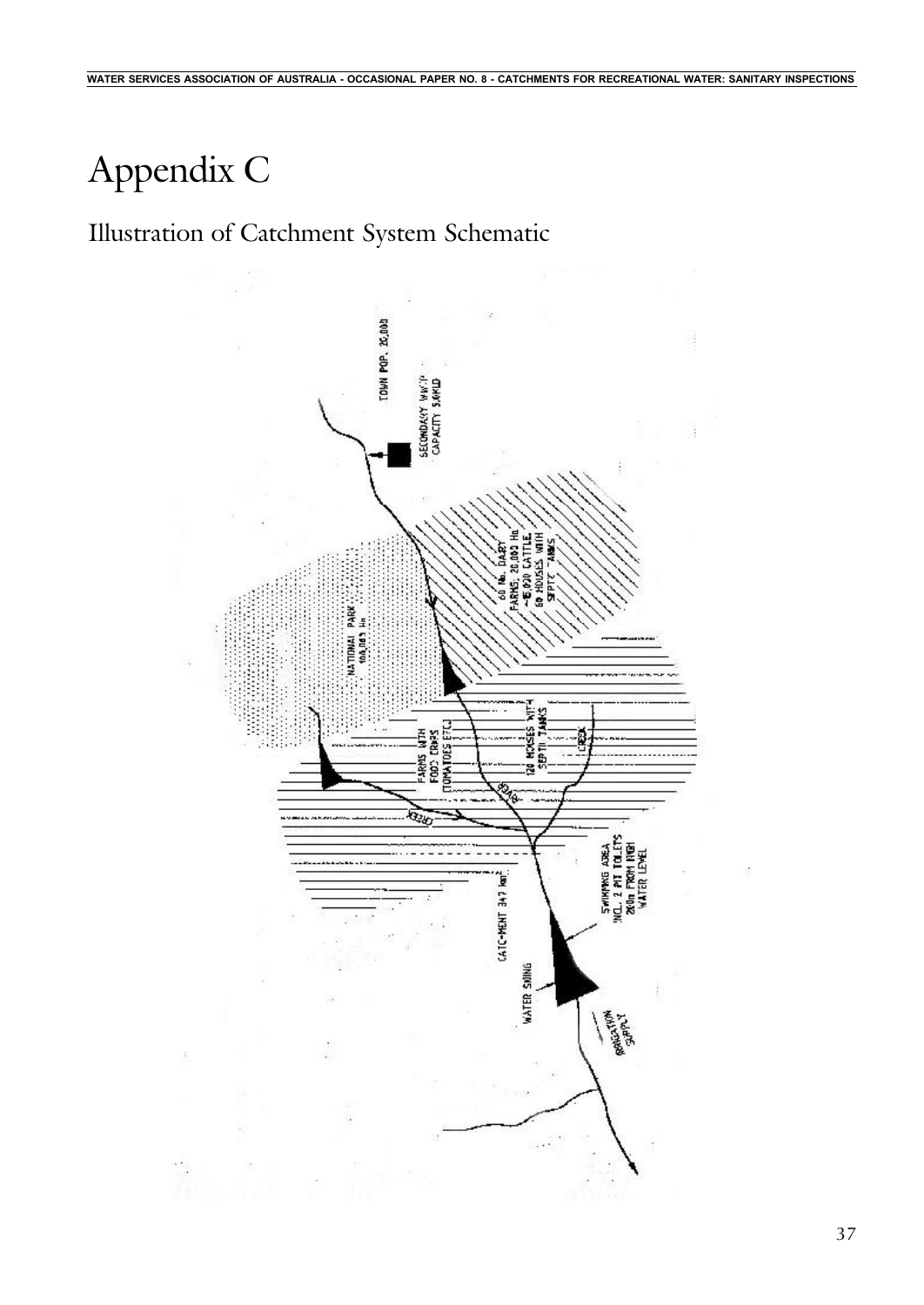# Appendix D: Supporting Data

**Table D-1 Supporting Data To Aid The Determination Of Likely Faecal Streptococci (Enterococci) Levels In Various Recreational Waters Based Upon Sanitary Survey Observations.**

| <b>Reference</b>                                                                                                                                                                                                                      | Content                                                                                                                                                                                                                                                                                                                                                                                                                                                                                                                                                                                                                                                                                                                                                                                                                                                                                                                                                                                                                                                                                                                                                                                                            | Category                                                                       |
|---------------------------------------------------------------------------------------------------------------------------------------------------------------------------------------------------------------------------------------|--------------------------------------------------------------------------------------------------------------------------------------------------------------------------------------------------------------------------------------------------------------------------------------------------------------------------------------------------------------------------------------------------------------------------------------------------------------------------------------------------------------------------------------------------------------------------------------------------------------------------------------------------------------------------------------------------------------------------------------------------------------------------------------------------------------------------------------------------------------------------------------------------------------------------------------------------------------------------------------------------------------------------------------------------------------------------------------------------------------------------------------------------------------------------------------------------------------------|--------------------------------------------------------------------------------|
| Achuthan, NR, Brown, JD,<br>Court, JD & Low, DD (1985)<br>'Development of a Beach<br>Pollution Index for Sydney<br>Coastal Beaches' Water, Sept,<br>pp 14-18                                                                          | The following aesthetic requirements should apply:<br>٠<br>No faecal solids<br>No noticeable turbidity or discolouration<br>No perceptible smell<br>Any sewage slick should be inoffensive<br>Sample Beach Pollution Survey sheet given<br>$\bullet$                                                                                                                                                                                                                                                                                                                                                                                                                                                                                                                                                                                                                                                                                                                                                                                                                                                                                                                                                               | Survey form                                                                    |
| Alkan, U, Elliott, DJ & Evison,<br>LM (1995) 'Survival of enteric<br>bacteria in relation to simulated<br>solar radiation and other<br>environmental factors in marine<br>waters' Water Research, 29,<br>pp2071-2080                  | Solar radiation as a bactericidal agent cannot be dismissed even for low levels of<br>$\bullet$<br>intensity of radiation and turbid waters.<br>The variability of bacterial dieoff rates in sea water can be primarily attributed to the<br>٠<br>variability of the intensity of radiation and the micro environmental factors (turbidity,<br>sewage and vertical mixing) influencing the depth profile of the intensity of radiation and<br>the bacterial concentration (ie the transport of bacteria to the upper layers of the water<br>where light penetration is more pronounced).<br>Enterococci species were found to survive only marginally better than E coli species<br>Temperature proved not to exert any significant effect on bacterial survival in seawater in<br>the presence of light. The dieoff rates were not altered significantly by the variation in<br>temperature from 10 to 30 degrees Celsius. This finding was attributed to the fact that<br>the effect of the light on the dieoff rate overrides the effect of temperature.                                                                                                                                                        | Solar inactivation                                                             |
| Anderson, SA, Turner, SJ &<br>Lewis, GD (1997) 'Enterococci in<br>the New Zealand environment -<br>implications for water quality<br>monitoring' Water Science Tech<br>35(11-12), pp325-331                                           | Heavily contaminated wastewater $\Rightarrow$ 10 <sup>7</sup> Enterococci<br>$\bullet$<br>Unimpacted marine waters=<10 <sup>1</sup> Enterococci<br>$\bullet$<br>However: relatively high enterococci levels were recorded from supposedly pristine<br>freshwaters where direct human impact was minimal or absent<br>Analysis of levels in animal faecal specimens revealed that birds exhibit a consistently<br>high load. While loads in cattle and sheep are lower the large volume of faecal material<br>from these animals means that they have a significant impact on quality of pastoral runoff<br>(table provided)<br>Conclude that it is difficult to predict faecal enterococci load from any animals due to<br>variability associated with age, sample location, feed source and animal health<br>Detection of sunlight exposed <i>Enterococcus faecalis</i> by probing was greater than<br>recovery on selective media when probing used and an enterococci quiescent response<br>Elevated enterococci levels in seaweed indicating possible expansion in this growth<br>permissive medium<br>Possible implication for this project: large amounts of seaweed at beach location should<br>be recorded | Enterococci levels<br>including sources,<br>persistence and<br>possible growth |
| Ashbolt, NJ, Grohmann, GS &<br>Kueh, CSW (1993) 'Significance<br>of Specific Bacterial Pathogens<br>in the Assessment of Polluted<br>Receiving Waters of Sydney,<br>Australia' Water Science Tech<br>27 (3-4) pp449-452               | FS in Malabar effluent = 5.6log/100mL<br>$\bullet$                                                                                                                                                                                                                                                                                                                                                                                                                                                                                                                                                                                                                                                                                                                                                                                                                                                                                                                                                                                                                                                                                                                                                                 | Enterococci levels                                                             |
| Baron, J & Bourbigot, M (1996)<br>'Repair of Escherichia coli and<br>Enterococci in Sea Water after<br><b>Ultra Violet Disinfection</b><br>Quanitification using Diffusion<br>Chambers' Water Research<br><b>30</b> (11), pp2817-2821 | With respect to UV disinfection, no repair was shown for enterococci of E.coli<br>$\bullet$                                                                                                                                                                                                                                                                                                                                                                                                                                                                                                                                                                                                                                                                                                                                                                                                                                                                                                                                                                                                                                                                                                                        | Solar inactivation                                                             |
| Bergstein-Ben Dan, T & Stone, L<br>(1991) 'The Distribution of Fecal<br>Pollution Indicator Bacteria in<br>Lake Kinneret.' Water Research,<br><b>25</b> (3), pp 263-270                                                               | Demonstrated that enterococci accumulation occurs in sediment and bottom waters<br>$\bullet$<br>$\bullet$<br>Concludes that each bacterial species has its own specific survival rate and unique<br>response characteristics that determine its distribution over depth and time                                                                                                                                                                                                                                                                                                                                                                                                                                                                                                                                                                                                                                                                                                                                                                                                                                                                                                                                   | General /sediment                                                              |
| Bernard, AG (1989) "The<br><b>Bacteriological Quality of Tidal</b><br><b>Bathing Waters in Sydney</b><br>(Australia)' Water Science Tech,<br>21 (2), pp65-69                                                                          | Rainfall increased the incidence of higher faecal streptococci levels even at those bathing<br>$\bullet$<br>areas where the organism is only infrequently detected during dry weather                                                                                                                                                                                                                                                                                                                                                                                                                                                                                                                                                                                                                                                                                                                                                                                                                                                                                                                                                                                                                              | Rainfall impact                                                                |
| Burm, RJ & Vaughan, RD (1966)<br>"Bacteriological comparison<br>between combined and separate<br>sewer dicharges in southeastern<br>Michigan' JWPCF 38, pp400-<br>409                                                                 | A comparison of combined urban sewageplus stormwater collection system (pop<br>$\bullet$<br>420,000) with a separate stormwater system {pop 67,3000) found that FS density in the<br>separate system ranged from $2.0x10^4 - 3.9x10^5/100m$ L) compared with the combined<br>system with FS ranging from $3.2 \times 10^5 - 7.4 \times 10^5$ )                                                                                                                                                                                                                                                                                                                                                                                                                                                                                                                                                                                                                                                                                                                                                                                                                                                                     | Enterococci levels                                                             |
| Cheung, WHS, Chang, KCK &<br>Hung, RPS (1991) 'Variations in<br>microbial indicator densities in<br>beach waters and health related<br>assessment of bathing water<br>quality' Epid Infect 106, pp329-<br>344                         | FS levels:<br>Channel sewage outfall: 4.9x10°<br>Tuen Mun Nallah: 3.5x104<br>$\bullet$<br>Fai min kok stream: 4.1x10 <sup>5</sup><br>$\bullet$<br>Livestock waste: 1.0x10 <sup>5</sup><br>٠                                                                                                                                                                                                                                                                                                                                                                                                                                                                                                                                                                                                                                                                                                                                                                                                                                                                                                                                                                                                                        | Enterococci levels                                                             |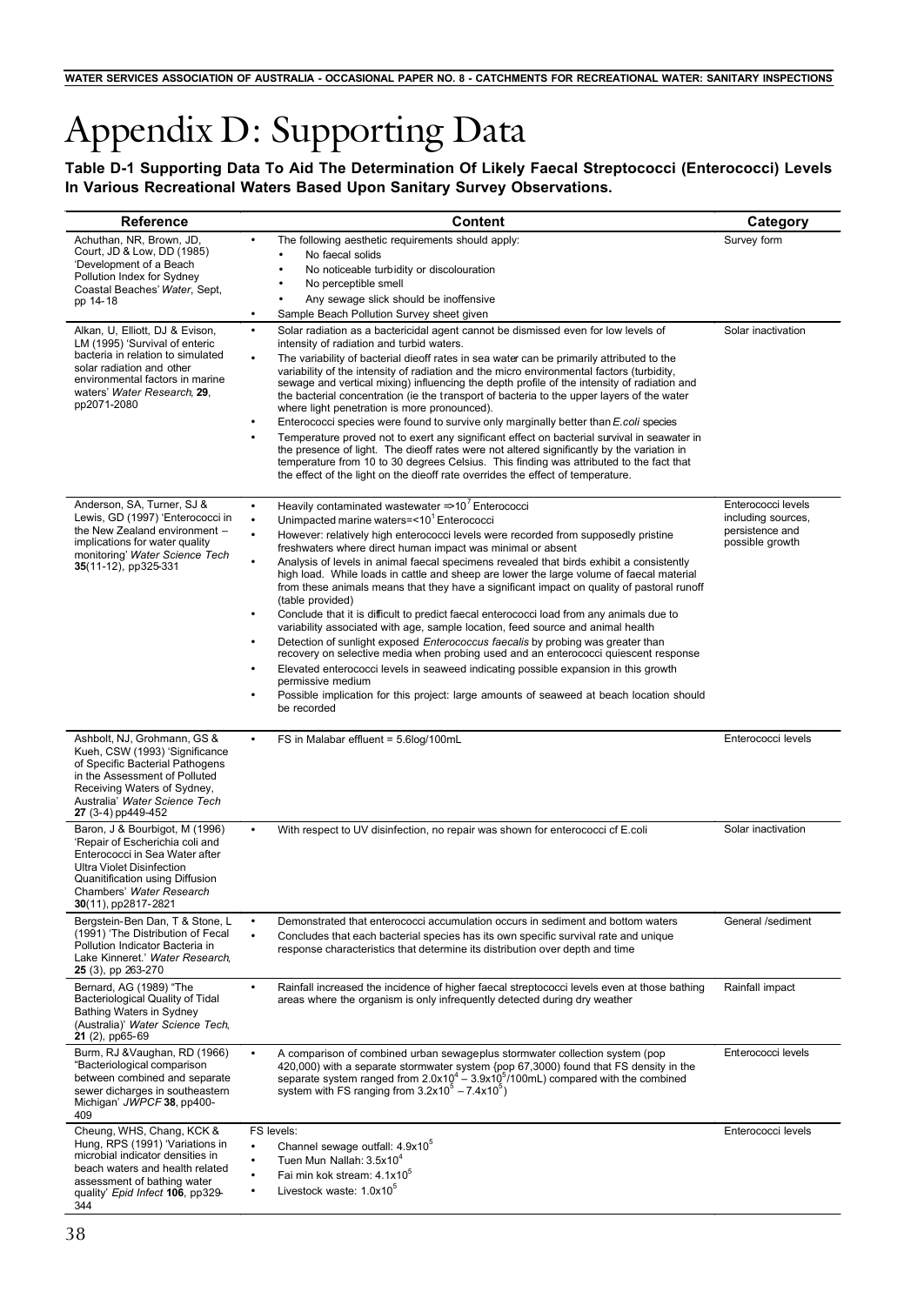## *Continued* Appendix D: Supporting Data

| <b>Reference</b>                                                                                                                                                                                                                                                         | <b>Content</b>                                                                                                                                                                                                                                                                                                                                                                                                                                                                                                                                                                                                                                                                                                                                                                                                                                                                                                                                                                                                     | Category                   |
|--------------------------------------------------------------------------------------------------------------------------------------------------------------------------------------------------------------------------------------------------------------------------|--------------------------------------------------------------------------------------------------------------------------------------------------------------------------------------------------------------------------------------------------------------------------------------------------------------------------------------------------------------------------------------------------------------------------------------------------------------------------------------------------------------------------------------------------------------------------------------------------------------------------------------------------------------------------------------------------------------------------------------------------------------------------------------------------------------------------------------------------------------------------------------------------------------------------------------------------------------------------------------------------------------------|----------------------------|
| Davies - Colley, RJ, Bell, RG &<br>Donnison, AM (1994) 'Sunlight<br>inactivation of Enterococci and<br>fecal coliforms in sewage<br>effluent diluted in seawater' Appl<br>Environ Microbiol 60(6) pp2049-<br>2058                                                        | Enterococci persists much longer in seawater than faecal coliforms because of both the<br>$\bullet$<br>broader shoulder on inactivation curves and the lower inactivation coefficient<br>The greater persistence of enterococci than faceal coliform may explain why enterococci<br>$\bullet$<br>predicts GI symptoms of swimmers better than traditional coliform indicator.<br>It is more difficult to model enterococci inactivation in seawater receiving effluent<br>$\bullet$<br>discharges of FC                                                                                                                                                                                                                                                                                                                                                                                                                                                                                                            | Enterococci<br>persistence |
| Davies - Colley, RJ, Donnison,<br>AM, Speed, DJ, Ross, CM &<br>Nagels, JW (1999) 'Inactivation<br>of faecal indicator<br>microorganisms in waste<br>stabilisation ponds: interactions<br>of environmental factors with<br>sunlight' Water Research 33(5),<br>pp1220-1230 | Sunlight is the factor of overriding importance in inactivation<br>$\bullet$<br>Sunlight inactivation of enterococci is strongly dependent on DO and on light absorbing<br>$\bullet$<br>waste stabilisation pond constituents, but independent of pH in the range 7-10. These<br>findings are consistent with inactivation primarily by photo-oxidative damage to the cell<br>membrane<br>Same inactivation results for enterococci as found for waste stabilisation ponds were<br>$\bullet$<br>obtained for sewage polluted seawater<br>Can deduce that the longer residence times in waste stabilisation ponds will lead to<br>$\bullet$<br>increased sunlight exposure and thus greater likelihood of inactivation<br>Note also refers to other papers and relationship of temp to inactivation. Some<br>$\bullet$<br>researcher have found that sunlight more important than temp<br>Possible implication for this project; record residence times in waste stabilisation ponds<br>$\bullet$<br>where relevant | Solar inactivation         |
| DeGuida, RN (1988) 'Urban<br>runoff and combined sewer<br>overflow' J WPCF 6, pp 864-867                                                                                                                                                                                 | Refers to a mathematical model<br>$\bullet$                                                                                                                                                                                                                                                                                                                                                                                                                                                                                                                                                                                                                                                                                                                                                                                                                                                                                                                                                                        | Hydrology                  |
| Donnison, AM & Ross, CM<br>(1995) 'Somatic and F-specific<br>coliphages in New Zealand<br>waste treatment lagoons' Water<br>Research, 29, pp1105-1110                                                                                                                    | Enteroc occi levels:<br>Final discharge from meat processing wastes (2500 sheep and 150 cattle per day) plus<br>$\bullet$<br>some domestic sewage $(1000 \text{ people}) - 60$ day retention: $31/100 \text{m}$ (range=5-130)<br>Final discharge, meat processing only (150 cattle per day): - 30 days retention: 87/100mL<br>$\bullet$<br>$(1.7-1300)$<br>Treated domestic sewage from a city (pop 150,000): 36/100mL (11-240)<br>٠<br>Treated domestic sewage from a small town (pop 10,000): 10/100mL (0.2-1900)<br>$\bullet$                                                                                                                                                                                                                                                                                                                                                                                                                                                                                   | Enterococci levels         |
| Gannon, JJ & Busse, MK (1989)<br>'E.coli and Enterococci levels in<br>Urban Stormwater, River Water<br>and Chlorinated Treatment Plant<br>Effluent' Water Research 23(9)<br>pp1167-1176                                                                                  | Enterococci levels:<br>Barton-Argo upstream: mean dry 21, wet 65 (max dry 250-wet 1000/100mL)<br>$\bullet$<br>Allen Drain: mean dry 120, wet 6400 (max dry 27,000 wet 340,000)<br>Traver Drain: mean dry 1550 wet 10,800 (max dry 13,000 wet 80,000)<br>Fuller Drain: mean dry 4 wet 23 (max dry 10 wet 1600)<br>$\bullet$<br>North Campus mean dry 790 wet 9100 (max dry 7000 wet 34,000)<br>٠<br>Gallup park d/s mean dry 42, wet 300 (max dry260 wet45,000)<br>Ann Arbor ww eff mean dry39 wet 57 (max dry140 wet 310)<br>Levels following rain:<br>Day 0 following rain: mean 1730 Max 52,000<br>$\bullet$<br>Day 1 following rain: mean 210 Max 24,000<br>Day 2 following rain: mean 94 Max 1100<br>$\bullet$                                                                                                                                                                                                                                                                                                 | Enterococci levels         |
| Geldreich, EE (1972) 'Buffalo<br>Lake Recreational Water<br>Quality: A Study in<br><b>Bacteriological Data</b><br>Interpretation.' Water Research,<br>6 pp913-924                                                                                                        | FC/ FS ratios only valid during the initial 24hr travel downstream from point of pollution<br>$\bullet$<br>discharge into receiving stream                                                                                                                                                                                                                                                                                                                                                                                                                                                                                                                                                                                                                                                                                                                                                                                                                                                                         | General                    |
| Geldreich, EE (1974/75)<br>'Microbiological Criteria<br><b>Concepts for Coastal Bathing</b><br>Waters.' Ocean Management, 3,<br>pp225-248                                                                                                                                | The FS group includes several biotypes that are of limited sanitary significance. The<br>$\bullet$<br>ubiquitious S faecalis var liquefaciens may detract from the significance of this indicator<br>system for defining faecal contamination when interpreting counts less than 100FS/mL<br>because at these low densities this biotype is generally the predominant strain                                                                                                                                                                                                                                                                                                                                                                                                                                                                                                                                                                                                                                       | Indicator concept          |
| Geldreich, EE (1976) 'Applying<br>Bacteriological Parameters to<br>Recreational Water Quality.'<br>JAWWA 62, pp 113-120                                                                                                                                                  | Enterococci levels:<br>Prairie watersheds: 83-180/100mL<br>$\bullet$<br>lakes: 170-444/100mL<br>Rivers 88-256/100mL<br>$\bullet$<br>Private wells: 18-8800*/100mL<br>*found to be associated with E. faecalis var liquefaciens high percentage of the low faecal<br>streptococci densities common in good quality water                                                                                                                                                                                                                                                                                                                                                                                                                                                                                                                                                                                                                                                                                            | Enterococci levels         |
| Geldreich, EE (1978) 'Bacterial<br>populations and indicator<br>concepts in faeces, sewage,<br>stormwater and solid wastes' in<br>Indicators of Viruses in Water<br>and Food. G Berg (ed) Ann<br>Arbor Science Ann Arbor MI<br>pp51-97                                   | Levels of faecal streptococci in raw sewage given for various communities. Raw sewage<br>$\bullet$<br>ranges from $6.4x10^{4} - 4.5x10^{6}$                                                                                                                                                                                                                                                                                                                                                                                                                                                                                                                                                                                                                                                                                                                                                                                                                                                                        | Enterococci levels         |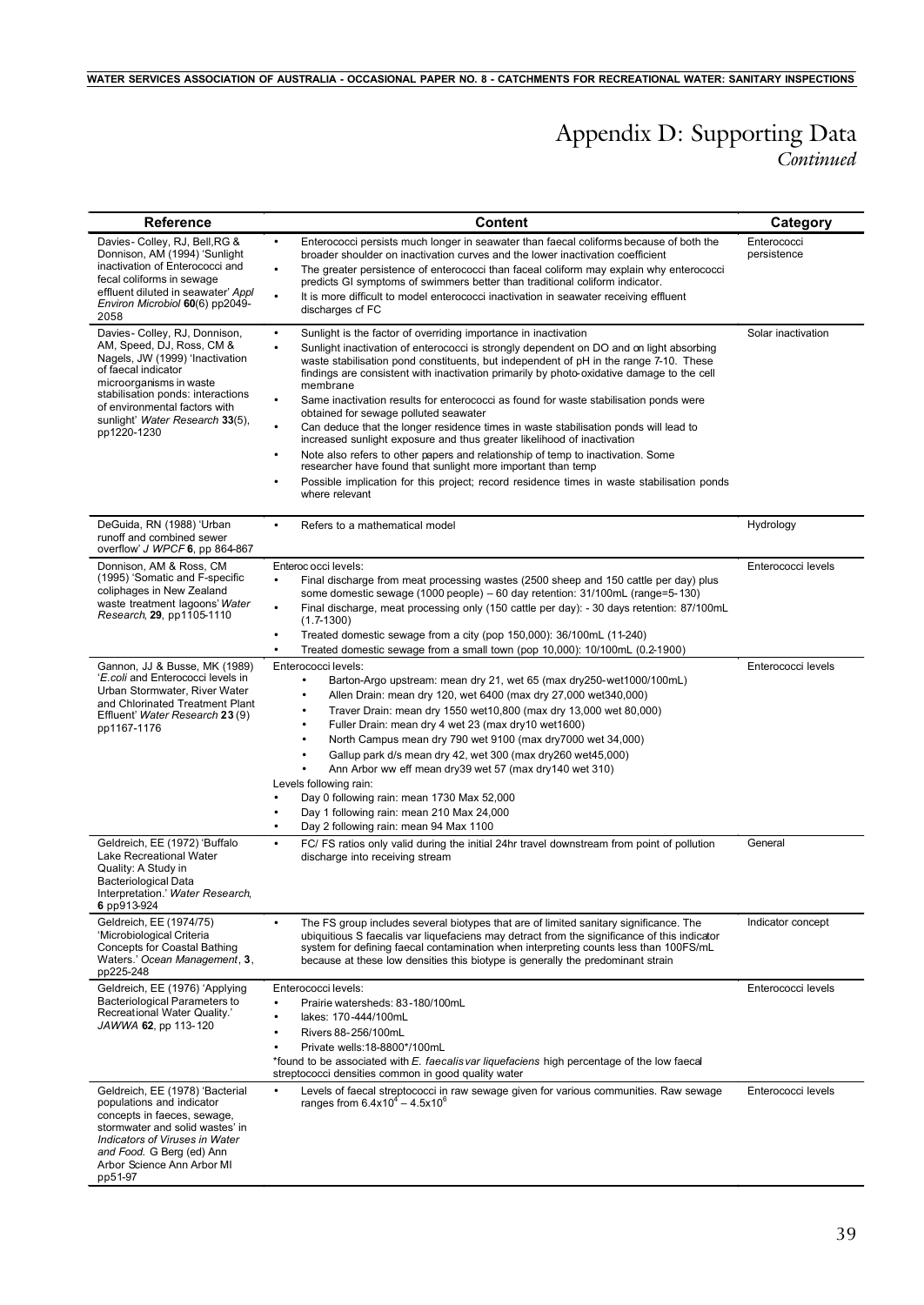# Appendix D: Supporting Data

*Continued*

| Reference                                                                                                                                                                                                                      | <b>Content</b>                                                                                                                                                                                                                                                                                                                                                                                                                                                                                                                    | Category                         |
|--------------------------------------------------------------------------------------------------------------------------------------------------------------------------------------------------------------------------------|-----------------------------------------------------------------------------------------------------------------------------------------------------------------------------------------------------------------------------------------------------------------------------------------------------------------------------------------------------------------------------------------------------------------------------------------------------------------------------------------------------------------------------------|----------------------------------|
| Geldreich, EE, Best, LC, Kenner,<br>BA & Van Donsel, DJ (1968) 'The<br>Bacteriological Aspects of<br>Stormwater Pollution' JWPCF,<br>Part1, Nov, pp1861-1872                                                                   | Levels of FS for stormwater from wooded hillside, street gutters, business district, rural<br>and rainwater given.                                                                                                                                                                                                                                                                                                                                                                                                                | Enterococci levels               |
| Genthe, B, Kfir, R & Franck, M<br>(1995) 'Microbial Quality of a<br>Marine Tidal Pool' Water<br>Science Tech 31 (5-6) pp299-<br>302                                                                                            | Findings indicate that pollution in bathing areas with restricted water exchange is<br>٠<br>associated with bathers themselves                                                                                                                                                                                                                                                                                                                                                                                                    | Bather load                      |
| Grabow, WOK & Nupen, EM<br>(1972) 'The load of infectious<br>micro-organisms in the waste<br>water of South African hospitals'<br>Water Research 6 pp1557-1563                                                                 | Average of 2.1x10 <sup>6</sup> per 100mL in raw sewage<br>$\bullet$                                                                                                                                                                                                                                                                                                                                                                                                                                                               | Enterococci levels               |
| Grabow, WOK, Bateman, BW<br>&Burger, JS (1978)<br>'Microbiological quality indicators<br>for routine monitoring of<br>wastewater reclamation<br>systems' Progress in Water<br>Technology 10, pp317-327                         | Activated sludge effluent = $1.4x10^{\circ}$<br>$\bullet$<br>Maturation pond effluent = $1.4x10^3$<br>$\bullet$<br>Sand filtration = $1$<br>Breakpoint chlorination = 0                                                                                                                                                                                                                                                                                                                                                           | Enterococci levels               |
| Kueh, CSW & Grohmann, GS<br>(1989) 'Recovery of viruses and<br>bacteria in waters off Bondi<br>beach: a pilot study.' The<br>Medical Journal of Australia Dec<br>4/18 Vol 151 pp 632-638                                       | FS counts decreased from $10^4$ -10 <sup>7</sup> in the sewage effluent to $10^2$ -10 <sup>4</sup> in the plume to fewer<br>$\bullet$<br>than 10 at the stations<br>Bacterial counts of the stormwater were comparable with those of the sewage plume and<br>$\bullet$<br>counts in beach water were significantly higher than those in the open water<br>Counts at the site furthest away from the two sources of pollution (sewage and<br>$\bullet$<br>stormwater) had the lowest FS counts with the exception of control sites | Enterococci levels and<br>dieoff |
| Kuen, CSW, Grohmann, GS<br>&Sheehan, D (1991) "The<br>impact of Stormwater and Other<br>Urban Runoffs on the<br>Microbiological Quality of<br>Sydney Beaches" AWWA 14th<br>Federal Conference, Perth 1991,<br>Vol 2            | Factors which influence the impact of urban runoff on beach water quality include:<br>$\bullet$<br>Flow from lagoon / creek etc<br>Runoff volume relative to the beach (eg impact if vol large and beach semi<br>enclosed)<br>Topography of the beach<br>Rate of water exchange and dilution<br>Coastal structure<br>Rainwater contains street washings, litters, animal faeces and in some instances septic<br>$\bullet$<br>and sewer overflows which have high counts                                                           | Rainfall and other<br>impact     |
| Lord, DA, Grabow, WOK &<br>Roberts, MJ (1988) 'Dispersion<br>of Sewage Wastes in Near shore<br>Coastal Waters' IAWPRC /<br><b>AWWA Conference Water</b><br>Quality & Management for<br>Recreation & Tourism July 1988          | Enterococci levels:<br>Untreated marine wastewater discharge 1x10 <sup>6</sup><br>٠<br>Seawater in the surf zone: at wastewater influent: $1x103$<br>$\bullet$<br>12km from surf zone site but adjacent to a smaller discharge: 0<br>$\bullet$                                                                                                                                                                                                                                                                                    | Enterococci levels               |
| Mc Coy, JH (1965) 'Sewage<br>Pollution of Rivers, Estuaries<br>and Beaches' Sanitarian 74<br>pp79-92                                                                                                                           | Levels of E.coli and Salmonella occurrence only<br>$\bullet$                                                                                                                                                                                                                                                                                                                                                                                                                                                                      | FC/ Salmonella                   |
| Omuma, T. Onuma, M. Aizawa, J.<br>& Yagi, T (1989) 'Removal<br>Efficiencies of Indicator<br>Microorganisms in Sewage<br>Treatment Plants' Water Science<br>Tech 21 (3) pp 119-124                                              | Removal efficiencies of enterococcus bacteria up to and including secondary<br>$\bullet$<br>sedimentation tank activated sludge process was 97%; the trickling filter process was<br>98.3%<br>Coliform and enterococcus were removed with equal efficiency by the 2 processes<br>$\bullet$<br>Enterococcus bacteria were often detected when chlorine residuals were below 0.5mg/L<br>$\bullet$                                                                                                                                   | Removal efficiency               |
| Papadakis, JA, Mavridou, A &<br>Richardson, SC (1997) 'Bather<br>related microbial and yeast<br>populations in sand and<br>seawater' Water Research 31,<br>pp799-804                                                           | Discusses the merit of a supplementary indicator with respect to skin related infections<br>$\bullet$<br>and ear, nose and throat etc (ie S. aureus)                                                                                                                                                                                                                                                                                                                                                                              | S.aureus                         |
| Paul, JH, Rose, JB, Jiang, S,<br>Kellogg, C & Shinn, EA (1995)<br>'Occurrence of Fecal Indicator<br>Bacteria in Surface Waters and<br>the Subsurface Aquifer in Key<br>Largo, Florida' App Environ<br>Microb 61(6) pp2235-2241 | Looks at the faecal contamination of the shallow onshore aquifer and current sewage<br>$\bullet$<br>disposal practices                                                                                                                                                                                                                                                                                                                                                                                                            | Aquifer                          |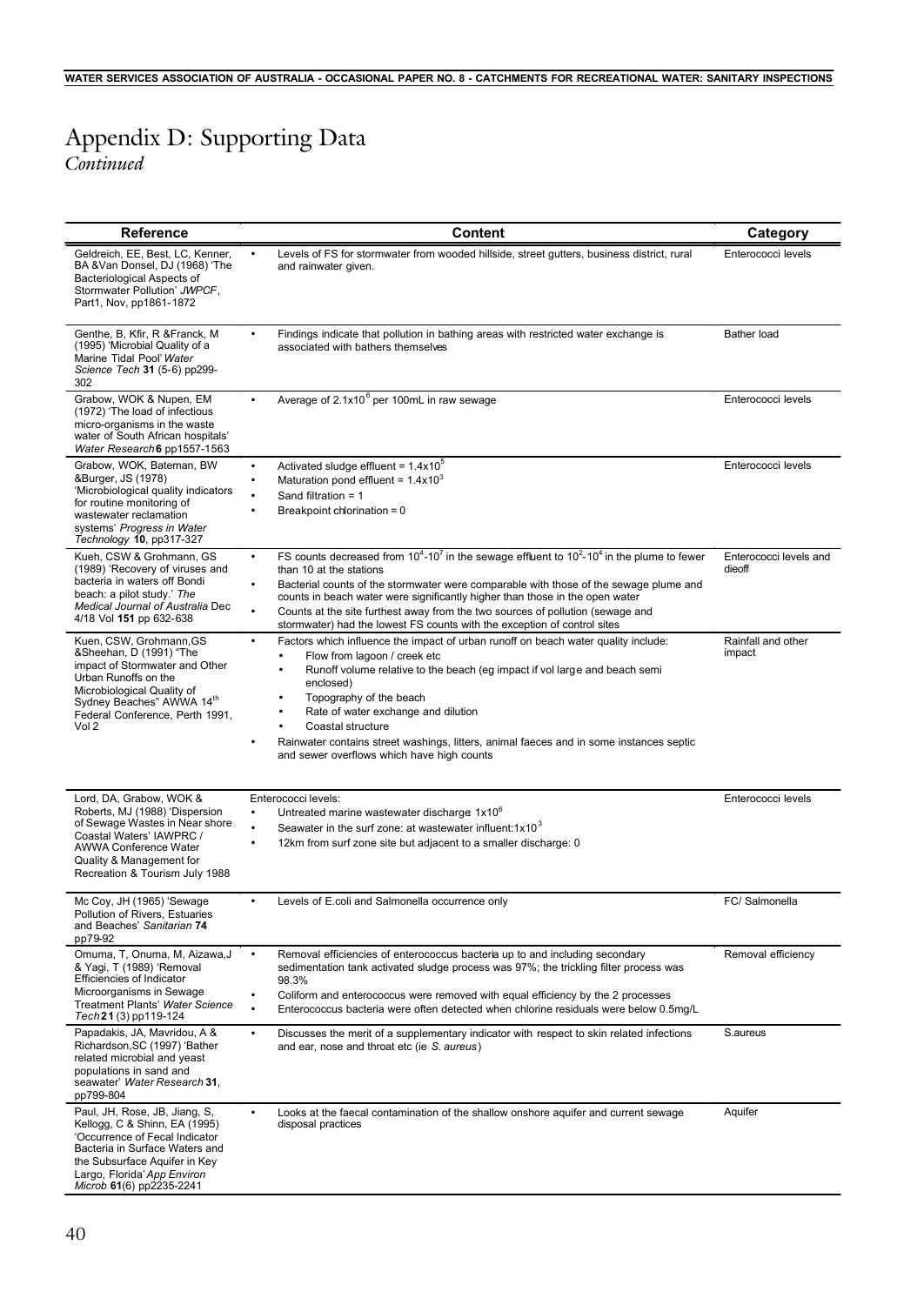## *Continued* Appendix D: Supporting Data

| <b>Reference</b>                                                                                                                                                                                                                            | <b>Content</b>                                                                                                                                                                                                                                                                                                                                                                                                                                                                                                                                                                                                                                                                                                                                                                                                                                                                                                                                                                                                                                                                                                                                                                                                                                                                                                                                                                                                                       | Category                                                  |
|---------------------------------------------------------------------------------------------------------------------------------------------------------------------------------------------------------------------------------------------|--------------------------------------------------------------------------------------------------------------------------------------------------------------------------------------------------------------------------------------------------------------------------------------------------------------------------------------------------------------------------------------------------------------------------------------------------------------------------------------------------------------------------------------------------------------------------------------------------------------------------------------------------------------------------------------------------------------------------------------------------------------------------------------------------------------------------------------------------------------------------------------------------------------------------------------------------------------------------------------------------------------------------------------------------------------------------------------------------------------------------------------------------------------------------------------------------------------------------------------------------------------------------------------------------------------------------------------------------------------------------------------------------------------------------------------|-----------------------------------------------------------|
| Pederson, DC (1981) 'Density<br>Levels of Pathogenic Organisms<br>in Municipal Wastewater Sludge<br>- A Literature Review' USEPA<br>Cincinnati OH                                                                                           | Enterococci levels in raw sludge:<br>Primary; 8.9x10 <sup>6</sup><br>$\bullet$<br>Secondary: 1.7x10 <sup>6</sup><br>$\bullet$<br>Mixed: $3.7x10^6$<br>$\bullet$<br>Post high rate anaerobic digestion: 9x10°<br>$\bullet$                                                                                                                                                                                                                                                                                                                                                                                                                                                                                                                                                                                                                                                                                                                                                                                                                                                                                                                                                                                                                                                                                                                                                                                                            | Enterococci levels                                        |
| Qureshi, AA & Dutka, BJ (1979)<br>'Storm Runoff Microbiology Adds<br>to Concerns' Water & Sewage<br>Works, March                                                                                                                            | The bacterial loading from urban storm runoff can be more significant than for residual<br>$\bullet$<br>sewage<br>There are no typical rainfalls<br>$\bullet$<br>Maximum bacterial populations tended to occur occur 60-105 minutes after the water flow<br>$\bullet$<br>in the weir began to change with the change occurring 5-15 minutes of a rain's<br>commencing.<br>Traditional indicators such as FS approached dilute sewage concentrations during each<br>event                                                                                                                                                                                                                                                                                                                                                                                                                                                                                                                                                                                                                                                                                                                                                                                                                                                                                                                                                             | Rainfall impact                                           |
| Rajala, RI & Heinonen-Tanski, H<br>(1998) 'Survival and transfer of<br>faecal indicator organisms of<br>wastewater effluents in receiving<br>lake waters' Water Science Tech<br>38(12), pp191-194                                           | Enterococci levels:<br>In summer in wastewater TP effluent: 5.9x10 <sup>6</sup><br>$\bullet$<br>In winter in wastewater TP effluent: $1.46 \times 10^4$ (subartic)<br>$\bullet$<br>Indicators were found several km downstream from the wastewater discharge point<br>$\bullet$<br>$\bullet$<br>Greater persistence in winter                                                                                                                                                                                                                                                                                                                                                                                                                                                                                                                                                                                                                                                                                                                                                                                                                                                                                                                                                                                                                                                                                                        | Enterococci levels                                        |
| Roll, BM & Fujioka, RS (1997)<br>'Sources of faecal indicator<br>bacteria in a brackish, tropical<br>stream and their impact on<br>recreational water quality' Water<br>Science Tech 35(11-12), pp179-<br>186                               | Enterococci levels:<br>Upper Lake, inland site near inflow of tributary: 1453/100mL<br>$\bullet$<br>Major tributary and storm drain: 2311/100mL; Major tributary and storm drain: 1232/100mL<br>$\bullet$<br>Upper stream near mouth of lake: 701/100mL<br>٠<br>mid point of stream: 541/100mL<br>$\bullet$<br>dead end branch of stream poor water circulation: 1346/100mL<br>$\bullet$<br>lower stream: 286/100mL<br>$\bullet$<br>mouth of stream usually stagnant, shallow water blocked by sandbar: 74/100mL<br>Ocean water site opposite mouth of stream7/100mL<br>٠<br>Results show that streams and storm drains are major external sources of faecal bacteria<br>٠<br>and nutrients. During heavy rain conditions, the concentration of faecal indicat or bacteria<br>at all sites was shown to increase by over 100 fold as compared to dry days. Faecal<br>droppings of pets, birds, and animals occur on land and are washed into streams and<br>storm drains by rain. Some animals discharge faeces directly to streams on a daily basis.<br>Four samples of duck faeces were analysed and contained 1.4x10 <sup>6</sup> enterococci per gram<br>of faeces. Soil samples were found to contain $3.9x105$ enterococci corresponding to the<br>concentration in streams indicating that soil rather than sewage or animal faeces is the<br>major environmental source of faecal indicator bacteria recovered from streams. | Enterococci levels                                        |
| Salter, HE, Boyle, L, Ouki, SK,<br>Quarmby, J & Williams, SC<br>(1999) "The performance of<br>tertiary lagoons in the United<br>Kingdom' Water Research<br>33(18), pp3775-3781                                                              | Enterococci levels:<br>Average in inlet to lagoon: 1.6x10 <sup>3</sup><br>$\bullet$<br>Average in outlet to lagoon: $8.9x10^2$<br>$\bullet$<br>Mean removal = 0.6log Maximum removal= 2.3 log<br>$\bullet$                                                                                                                                                                                                                                                                                                                                                                                                                                                                                                                                                                                                                                                                                                                                                                                                                                                                                                                                                                                                                                                                                                                                                                                                                           | Enterococci<br>persistence                                |
| Sinton, LW, Finlay, RK & Lynch,<br>PA (1999) 'Sunlight inactivation<br>of fecal bacteriophages and<br>bacteria in sewage polluted<br>seawater' Appl Environ Microbiol<br>65(8), pp3605-3613                                                 | Concludes that somatic coliphages persist in sunlight exposed seawater longer than<br>$\bullet$<br>faecal coliforms, enterococci and f-RNA phage                                                                                                                                                                                                                                                                                                                                                                                                                                                                                                                                                                                                                                                                                                                                                                                                                                                                                                                                                                                                                                                                                                                                                                                                                                                                                     | Solar inactivation                                        |
| Turner, SJ & Lewis, GD (1995)<br>'Comparison of F specific<br>bacteriophage, enterococci and<br>faecal coliform densities through<br>a wastewater treatment process<br>employing oxidation ponds'<br>Water Science Tech 31(5-6),<br>pp85-89 | Enterococci levels:<br>Raw sewage: 3.6 x 10 <sup>6</sup> (1.5x10 <sup>6</sup> -8.5x10 <sup>6</sup> )<br>$\bullet$<br>Fixed Growth reactors: $1.0x10^6$ ( $1.0x10^5$ -2.3x10 <sup>6</sup> )<br>$\bullet$<br>Pond 1 effluent: 8.7x10 <sup>3</sup> (2.5x10 <sup>2</sup> -2.5x10 <sup>4</sup> )<br>$\bullet$<br>Pond 2 effluent: 9.8x10 <sup>2</sup> (9.0x10 <sup>1</sup> -9.5x10 <sup>3</sup> )<br>$\bullet$<br>Overall reduction of enterococci = 99.97%<br>All three indicators were removed with similar efficiency by whole process but F phage<br>$\bullet$<br>and faecal coliforms were reduced at a higher rate than enterococci in second pond.<br>Hence enterococci may be better indicators than F phage as indicators of oxidation pond<br>treatment efficiency                                                                                                                                                                                                                                                                                                                                                                                                                                                                                                                                                                                                                                                              | Enterococci levels in<br>sewage and removal<br>efficiency |
| Weibel, SR, Anderson, RJ<br>&Woodward, RL (1964) 'Urban<br>land runoff as a factor in stream<br>pollution' JWPCF 36, pp914-924                                                                                                              | Characterisation of stormwater from small urban and rural sites revealed fluctuations in<br>$\bullet$<br>quality that reflect human activities over the watershed as well as the magnitude and<br>frequency of storm events<br>Urban mean FS=3.5x104 (Range1.3-5.6x10 <sup>4</sup> )<br>Rural mean FS= $4.0x105$ (Range2.1x10 <sup>3</sup> -7.9x10 <sup>5</sup> )<br>$\bullet$                                                                                                                                                                                                                                                                                                                                                                                                                                                                                                                                                                                                                                                                                                                                                                                                                                                                                                                                                                                                                                                       | Enterococci levels                                        |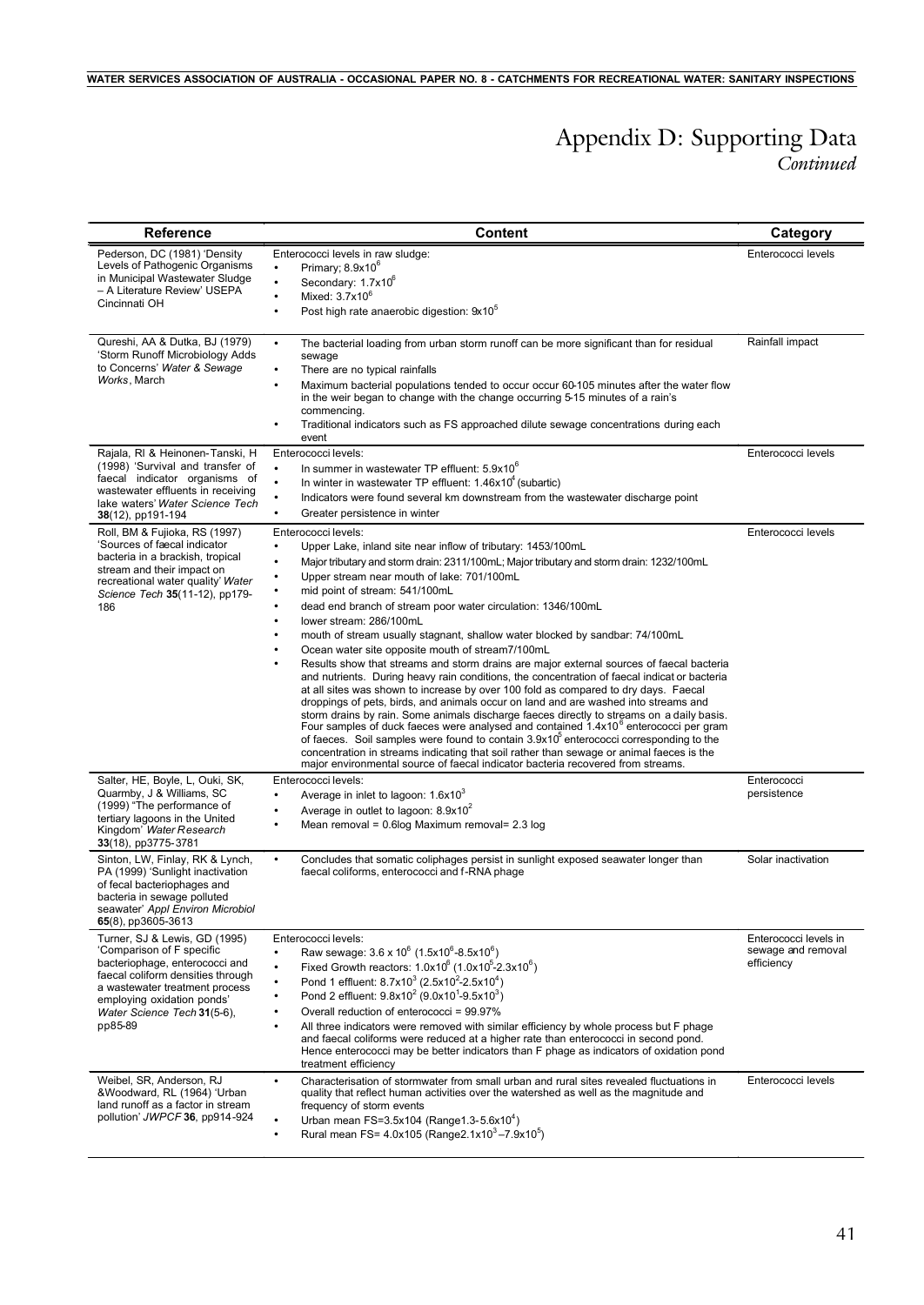## Appendix D: Supporting Data

*Continued*

### **Table D-2 Faecal Streptococci levels (orgs/100mL) in stormwater discharges**

(Reference: Rowlands, WG et al., (1992) Coastal Stormwater Study Final Report. Environmental Projects Group Environment Management Unit Sydney Water Board)

| <b>Catchment Characteristics</b>                            | Faecal Streptococci levels orgs/100mL |                                                      |  |
|-------------------------------------------------------------|---------------------------------------|------------------------------------------------------|--|
|                                                             | <b>Dry Weather</b>                    | <b>Wet Weather</b>                                   |  |
| <b>Whale Beach</b>                                          | Median $1.7x104$                      | $1.3x10^3 - 5.8x10^5$                                |  |
| Unsewered catchment                                         | $(650 - 3.0x10^6)$                    | wet weather maximum one order of magnitude           |  |
| Low population density: 1143 persons/km <sup>2</sup>        |                                       | lower                                                |  |
| Stormwater catchment is 5.4 hectares                        |                                       | wet weather minimum one order of magnitude<br>higher |  |
| Total impervious surface area is low (33%)                  |                                       |                                                      |  |
| <b>Greendale Creek</b>                                      | Median $1.5x103$                      | $4.3x10^{3} - 2.0x10^{5}$                            |  |
| Large sewered mixed residential and industrial<br>catchment | $(40 - 7.0x105)$                      | wet weather maximum same order of<br>magnitude       |  |
| Stormwater catchment is 227 hectares                        |                                       | wet weather minimum two orders of magnitude          |  |
| Total impervious surface area is 49%                        |                                       | higher                                               |  |
| Population density is 5104 persons/km <sup>2</sup>          |                                       |                                                      |  |
| <b>Bondi</b>                                                | Median 1.5x10 <sup>4</sup>            | $1.0x10^4 - 3.2x10^4$                                |  |
| Combined stormwater drain from two sewered areas            | $(320 - 5.5 \times 10^5)$             | wet weather maximum one order of magnitude           |  |
| Stormwater catchment is 91.4 hectares                       |                                       | lower<br>wet weather minimum two orders of magnitude |  |
| Total impervious surface is 75%                             |                                       | higher                                               |  |
| Very high population density: 9556 persons/km <sup>2</sup>  |                                       |                                                      |  |
| <b>Malabar</b>                                              | Median 110                            | $500 - 4.2 \times 10^3$                              |  |
| Sewered catchment                                           | $(10 - 2.3 \times 10^3)$              |                                                      |  |
| Stormwater catchment is 92 hectares                         |                                       | wet weather maximum same order of                    |  |
| 40% of area is parks and reserves                           |                                       | magnitude                                            |  |
| Total impervious area is 28%                                |                                       |                                                      |  |
| Population density is 1,350 persons/km <sup>2</sup>         |                                       | wet weather minimum one order of magnitude<br>higher |  |
| <b>Shelley Beach</b>                                        | Median 540                            | $530 - 4.6 \times 10^{4}$                            |  |
| Sewered catchment                                           | $(10 - 8.5 \times 10^{4})$            |                                                      |  |
| Stormwater catchment is 35hectares                          |                                       | wet weather maximum same order of                    |  |
| Total impervious area is 46%                                |                                       | magnitude                                            |  |
| Population density is 4549 persons/km <sup>2</sup>          |                                       | wet weather minimum one order of magnitude<br>higher |  |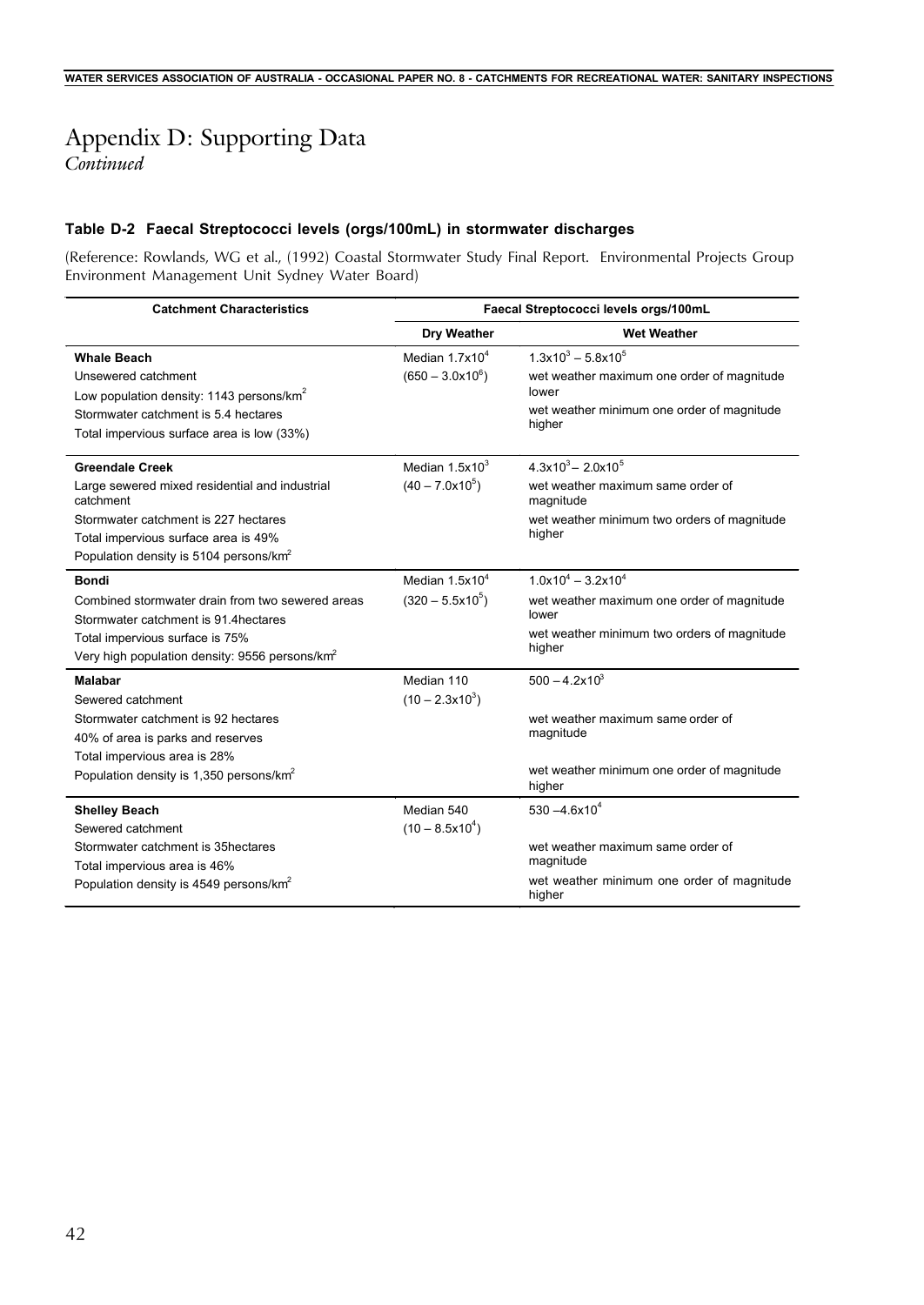## *Continued* Appendix D: Supporting Data

### **Table D-3 Faecal Streptococci levels (orgs/100mL) in receiving waters from the discharge of stormwater**

(Reference: Rowlands, WG et al, (1992) Coastal Stormwater Study Final Report. Environmental Projects Group Environment Management Unit Sydney Water Board)

| <b>Swimming Beach</b>                                                                                              | Faecal Streptococci orgs/100mL      |
|--------------------------------------------------------------------------------------------------------------------|-------------------------------------|
| <b>Whale Beach</b>                                                                                                 | Median 3                            |
| Stormwater drain outlet discharges directly onto beach and not into                                                | $(2 - 180)$                         |
| receiving waters except during storm events                                                                        | Log decrease median discharge $=$ 3 |
| Outlet is just above sea level                                                                                     |                                     |
| The closest ocean outfall is 10km (Warriewood STP)                                                                 |                                     |
| <b>Greendale Creek</b>                                                                                             | Median 9                            |
| Discharge via Curl Curl Lagoon and North Curl Curl Beach                                                           | $(2 - 540)$                         |
| The closest outfall is 7km (North Head STP ocean outfall)                                                          | Log decrease median discharge $=$ 3 |
| <b>Bondi</b>                                                                                                       | Median 18                           |
| Discharge to the southern end of Bondi Beach which is close to the Bondi                                           | $(2 - 300)$                         |
| STP ocean outfall                                                                                                  | Log decrease median discharge $=$ 3 |
| Malabar                                                                                                            | Median 38                           |
| Discharge to the northern end of Malabar beach and into Long Bay                                                   | $(2 - 400)$                         |
|                                                                                                                    | Log decrease median discharge $= 1$ |
| <b>Shelly Beach</b>                                                                                                | Median 4                            |
| Discharge is 6km from Cronulla STP ocean outfall                                                                   | $(2 - 170)$                         |
| Drain runs beneath Shelly Park, approx 1m below ground level before<br>discharging into a gap in the rock platform | Log decrease median discharge $= 2$ |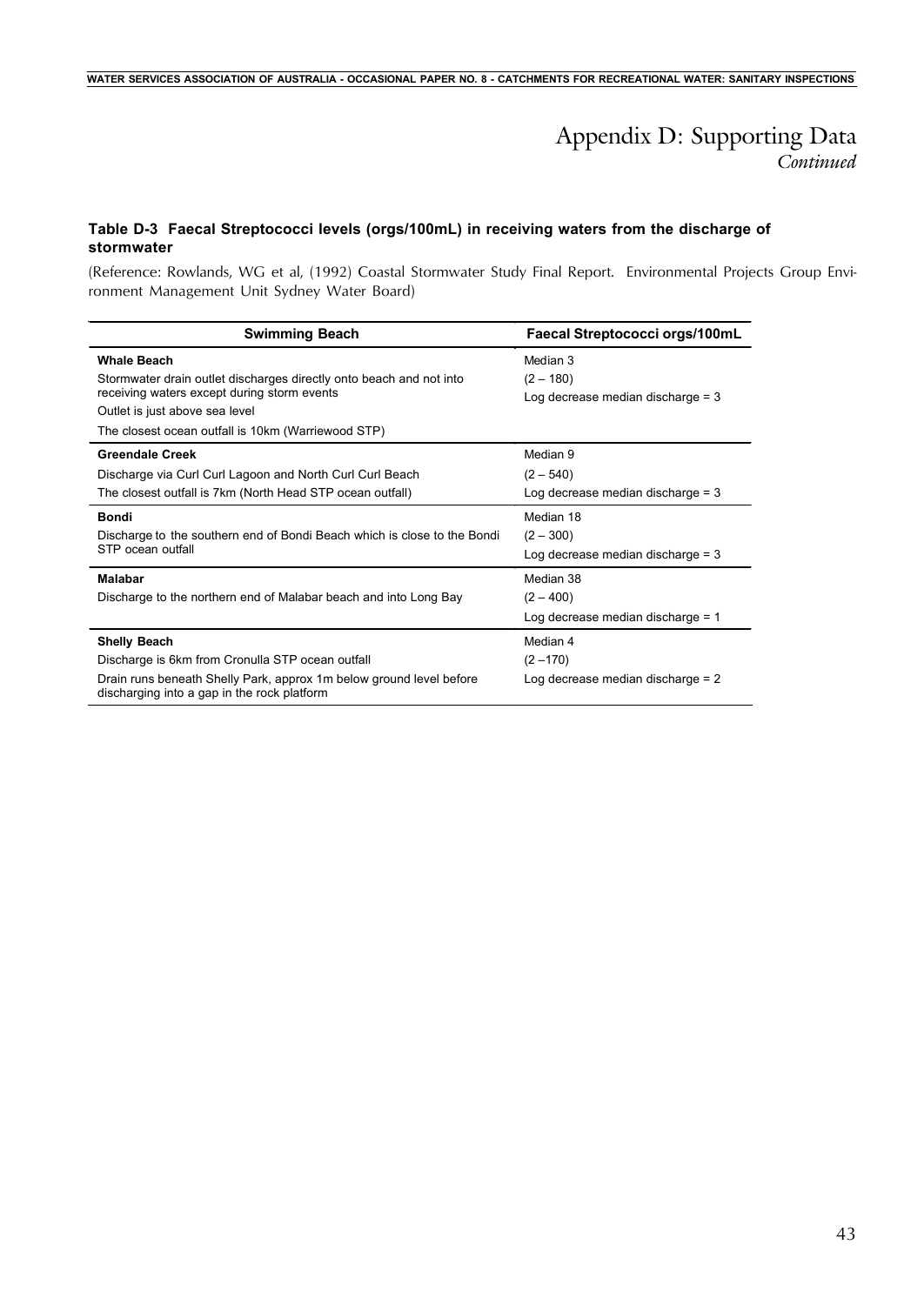## Appendix D: Supporting Data

*Continued*

### **Table D-4 Summary of Faecal coliform and Enterococci results for sewage treatment plant ocean discharges,**

NSW Australia for period July 2000- September 2001 inclusive (Source: Sydney Water individual routine monitoring reports)

| <b>Effluent site</b>                                                                                     | <b>Faecal coliforms</b><br>(orgs/100mL)                                                              | Enterococci<br>(orgs/100mL)                                                                | <b>Relationship of Faecal</b><br>coliform and<br>enterococci levels |
|----------------------------------------------------------------------------------------------------------|------------------------------------------------------------------------------------------------------|--------------------------------------------------------------------------------------------|---------------------------------------------------------------------|
| Plant 1<br>(primary sedimentation, sodium<br>hypochlorite disinfection)                                  | Mean $-7.3x10^{5}$<br>Median - $4.4x103$<br>Max $-6.2x10^6$<br>$Min - 14$<br>$N = 75$                | Mean $-6.9x104$<br>Median $-3.8x103$<br>Max $-1x10^6$<br>$Min - 60$<br>$N = 75$            | Log faecal coliform = $1.2135$<br>x log enterococci - 0.5437        |
| Plant 2<br>(primary sedimentation, sodium<br>hypochlorite disinfection)                                  | Mean $-7.5x10^{5}$<br>Median - $6.0x104$<br>Max $- 6.4x10^6$<br>$Min - 2$<br>$N = 75$                | Mean $-3.1x10^{4}$<br>Median $-3.6x103$<br>Max $-3.3x10^5$<br>$Min - 1$<br>$N = 75$        | Log faecal coliform = $1.1087$<br>x log enterococci + 0.775         |
| Plant <sub>3</sub><br>(screenings, grit and solids removal,<br>biological treatment and<br>disinfection) | Mean $-9.1x10^4$<br>Median $-7.0x103$<br>$Max - 9.3x10^5$<br>$Min - 0$<br>$N = 77$                   | Mean $-9.4x10^{3}$<br>Median $-1.8x103$<br>$Max - 1.2x10^5$<br>$Min - 0$<br>$N = 77$       | Log faecal coliform = $1.173x$<br>log enterococci - 0.0777          |
| Plant 4<br>(secondary treatment including<br>intermittent extended aeration.<br>chlorine disinfection)   | Mean $-1.0x10^5$<br>Median $-2.1x104$<br>$Max - 76x10^{5}$<br>$Min - 1$<br>$N = 77$                  | Mean $-8.7x103$<br>Median $-1.1x103$<br>$Max - 2 8x10^5$<br>$Min - 0$<br>$N = 77$          | Log faecal coliform = $1.0904x$<br>log enterococci + 0.7026         |
| Plant 5<br>(secondary treatment including<br>aeration and UV disinfection)                               | Mean - 5.8x10 <sup>5</sup><br>Median - $2.3x10^5$<br>Max - $9.3x10^6$<br>Min - $1.4x104$<br>$N = 77$ | Mean - $7.5x104$<br>Median - $1.1x104$<br>Max - $2.6x10^6$<br>Min - $8.0x10^2$<br>$N = 77$ | Log faecal coliform = $0.6933$<br>x log enterococci + 2.4893        |

### **Table D-5: Statistical analysis of Enterococci results for period 16/3/00 – 11/10/01 for Boag's Rock discharge**

Reference: Melbourne Water database, 2001

| <b>Site</b>                                                                                                                                                                     | Enterococci count (orgs/100mL) |            |
|---------------------------------------------------------------------------------------------------------------------------------------------------------------------------------|--------------------------------|------------|
|                                                                                                                                                                                 | Average                        | Range      |
| Effluent sample from outfall pipeline approx 57km<br>away from Eastern Treatment Plant at Carrum<br>(GUNN 7)                                                                    | 137 (N=68)                     | $0 - 2300$ |
| Onshore seawater sample taken approx 3m<br>southeast of discharge point (GUNN 1)                                                                                                | $6(N=72)$                      | $0 - 74$   |
| Onshore sample taken approx 1km northwest from<br>the discharge point (GUNN 6)                                                                                                  | $1 (N=72)$                     | $0 - 10$   |
| Offshore seawater sample taken 2km<br>from<br>shoreline northwest from the discharge point<br>(control for offshore sampling points located 800km)<br>from shoreline) (GUNN 14) | 23 (N=71)                      | $0 - 750$  |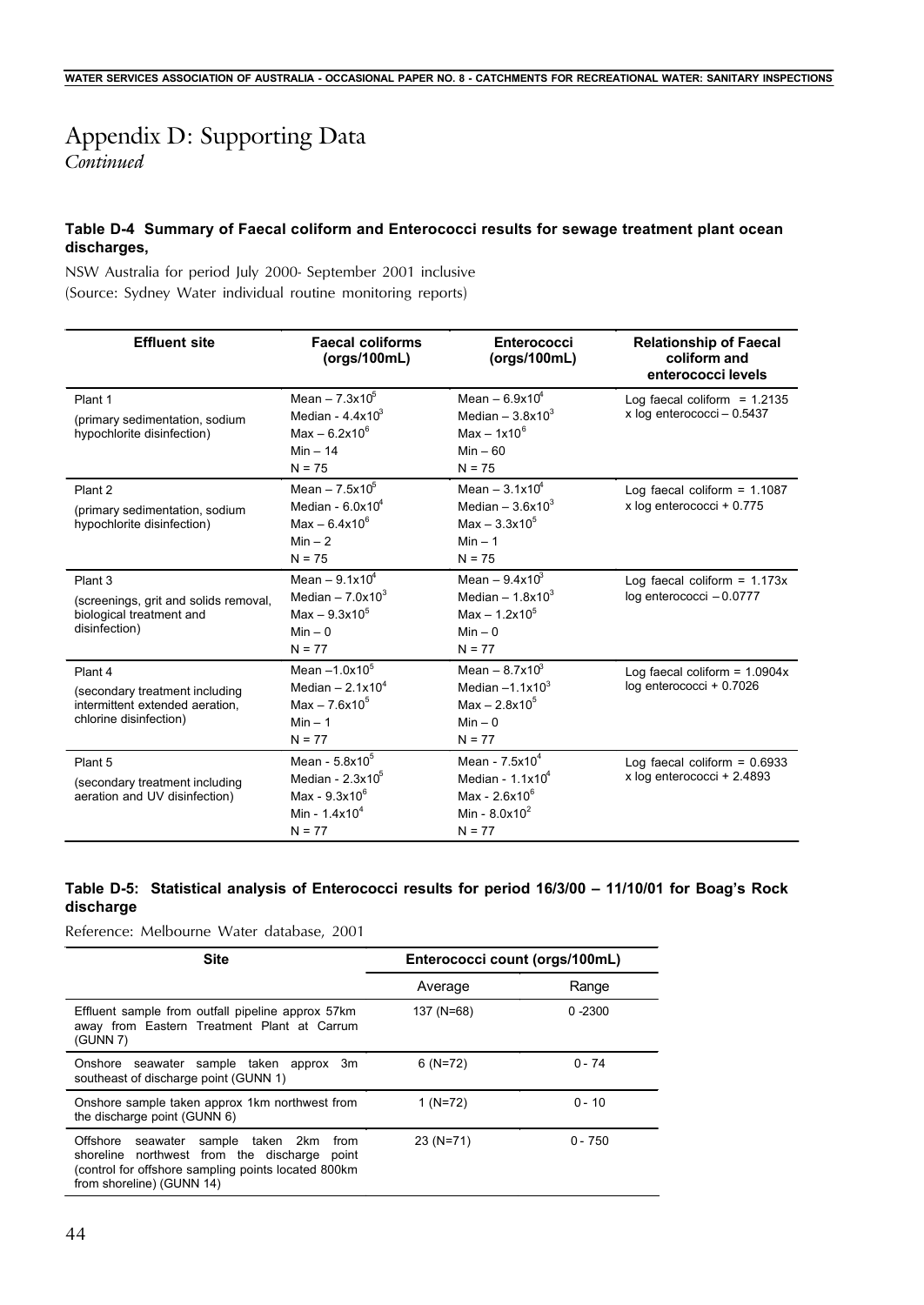# Appendix E

|                                     | Category                                      | A                              | B                             | C                             | D                             |
|-------------------------------------|-----------------------------------------------|--------------------------------|-------------------------------|-------------------------------|-------------------------------|
|                                     | Number of Faecal<br>Streptococci <sup>4</sup> | $<$ 40                         | $40 - 200$                    | $201 - 500$                   | > 500                         |
|                                     | Risk Level <sup>2</sup>                       | $GI < 1$ in 100<br>exposures   | $GI < 1$ in 20<br>exposures   | $GI < 1$ in 10<br>exposures   | $GI > 1$ in 10<br>exposures   |
|                                     |                                               | $AFRI < 1$ in 300<br>exposures | $AFRI < 1$ in 40<br>exposures | AFRI < $1$ in 25<br>exposures | $AFRI > 1$ in 25<br>exposures |
| Sanitary                            | Very low                                      | Very good                      | Very good                     | Follow up                     | Follow up <sup>1</sup>        |
| Inspection<br>Category <sup>3</sup> | Low                                           | Very good                      | Good                          | Fair                          | Follow up                     |
|                                     | Moderate                                      | Follow up                      | Good                          | Fair                          | Poor                          |
|                                     | High                                          | Follow up                      | Follow up                     | Poor                          | Very poor                     |
|                                     | Very high                                     | Follow up'                     | Follow up <sup>1</sup>        | Poor                          | Very poor                     |

### **WHO Classifications and Indicated Risk Level**

#### **Notes:**

- 1. Unexpected result requiring investigation
- 2. AFRI: acute febrile respiratory illness; GI: gastrointestinal illness
- 3. Ranking based on numbers of Faecal Streptococci present estimated from Sanitary Order of magnitude estimates only – source data is not available to produce 95**th** percentile values.
- 4. 95<sup>th</sup> percentile values, as per WHO.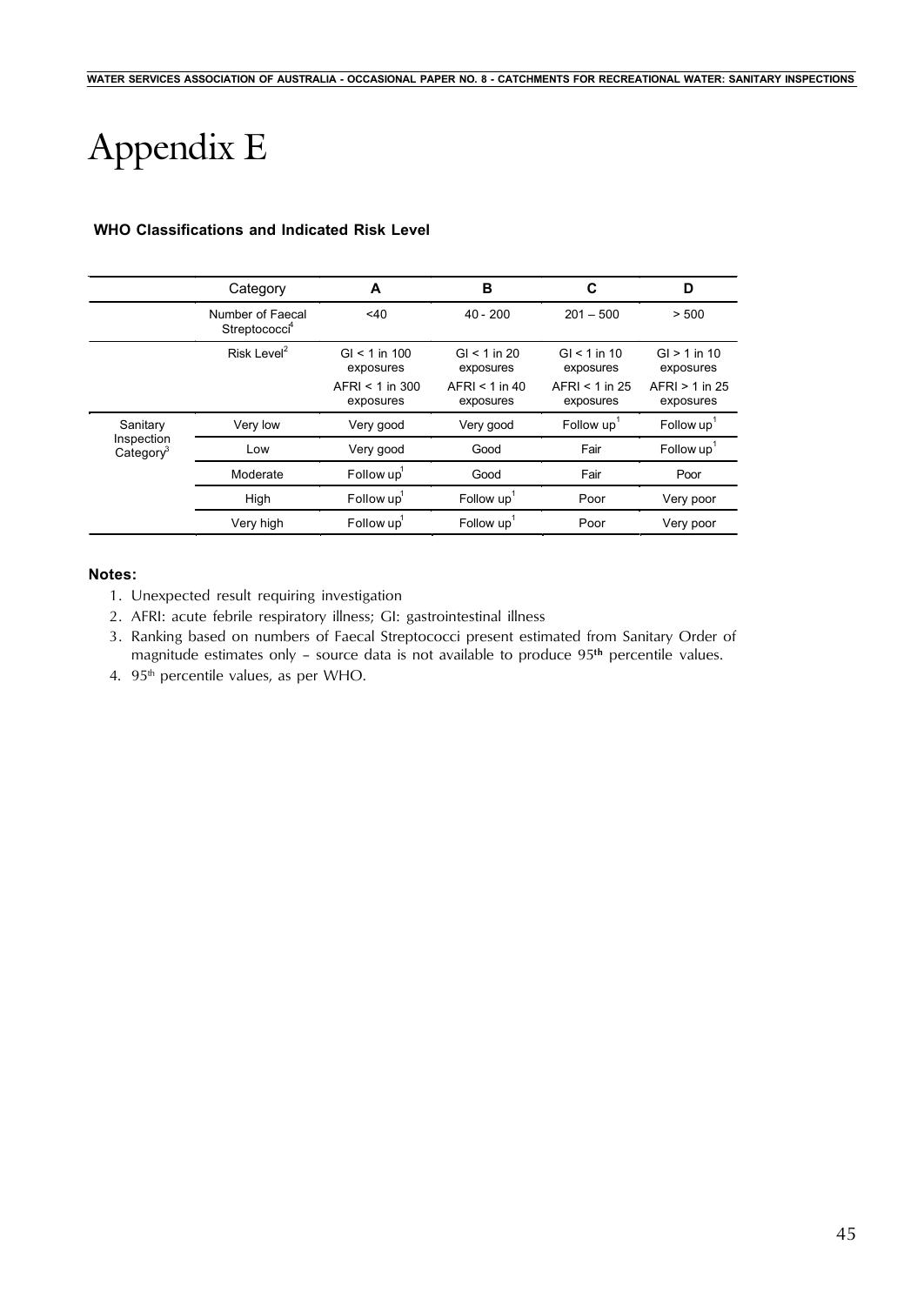# Appendix F

# Comparative *Giardia* and *Cryptosporidium* Levels

## *Giardia*

| Water body / source                           | <b>Typical No. Cysts</b><br>per L in water body | <b>Reference</b>                             |
|-----------------------------------------------|-------------------------------------------------|----------------------------------------------|
| River in protected watershed                  | 0.009                                           | Rose et al 1988                              |
| Rural areas, no stock                         | $0.005 - 0.34$                                  | Ongerth et al 1995                           |
| Lake with domestic effluent discharges        | 0.35                                            | Rose et al 1988                              |
| River with domestic effluent & cattle pasture | 1.2                                             | Rose et al 1988                              |
| Rural areas, farming                          | $17 - 22$                                       | Ong et al 1996                               |
| Chlorinated secondary sewage effluent         | $0 - 2.6$<br>$5 - 3080$                         | Rose et al 1988<br>Thomas et al. in<br>press |
| Raw sewage                                    | $26 - 3022$<br>$0.7 - 198$                      | Roach et al 1993<br>Rose et al 1988          |

## *Cryptosporidium*

| Water body / source                                                                      | <b>Typical No. Oocysts</b><br>per L in water body | <b>Reference</b>          |
|------------------------------------------------------------------------------------------|---------------------------------------------------|---------------------------|
| Agricultural runoff (dairy/ranch)                                                        | 2904                                              | Madore et al 1987         |
|                                                                                          | 1.53                                              | Ongerth & Stibbs          |
|                                                                                          | 1.09                                              | 1987                      |
|                                                                                          |                                                   | Rose et al 1988           |
| Raw sewage                                                                               | Up to 14,000                                      | Madore et al 1987         |
| Treated domestic wastewater                                                              | 1864                                              | Madore et al 1987         |
|                                                                                          | 1.0                                               | Ongerth & Stibbs          |
|                                                                                          | 0.58                                              | 1987                      |
|                                                                                          | $< 5 - 390$                                       | Rose et al 1988           |
|                                                                                          |                                                   | Thomas et al, in<br>press |
| Pristine waterways (no agriculture, no<br>WWTPs, and very limited or no human<br>access) | $0.003 - 0.2$                                     | Rose et al 1997           |
| Urbanised waterways                                                                      | Up to 5,800                                       | Madore et al 1987         |
|                                                                                          | $0.5 - 4.7$                                       | Rose et al 1997           |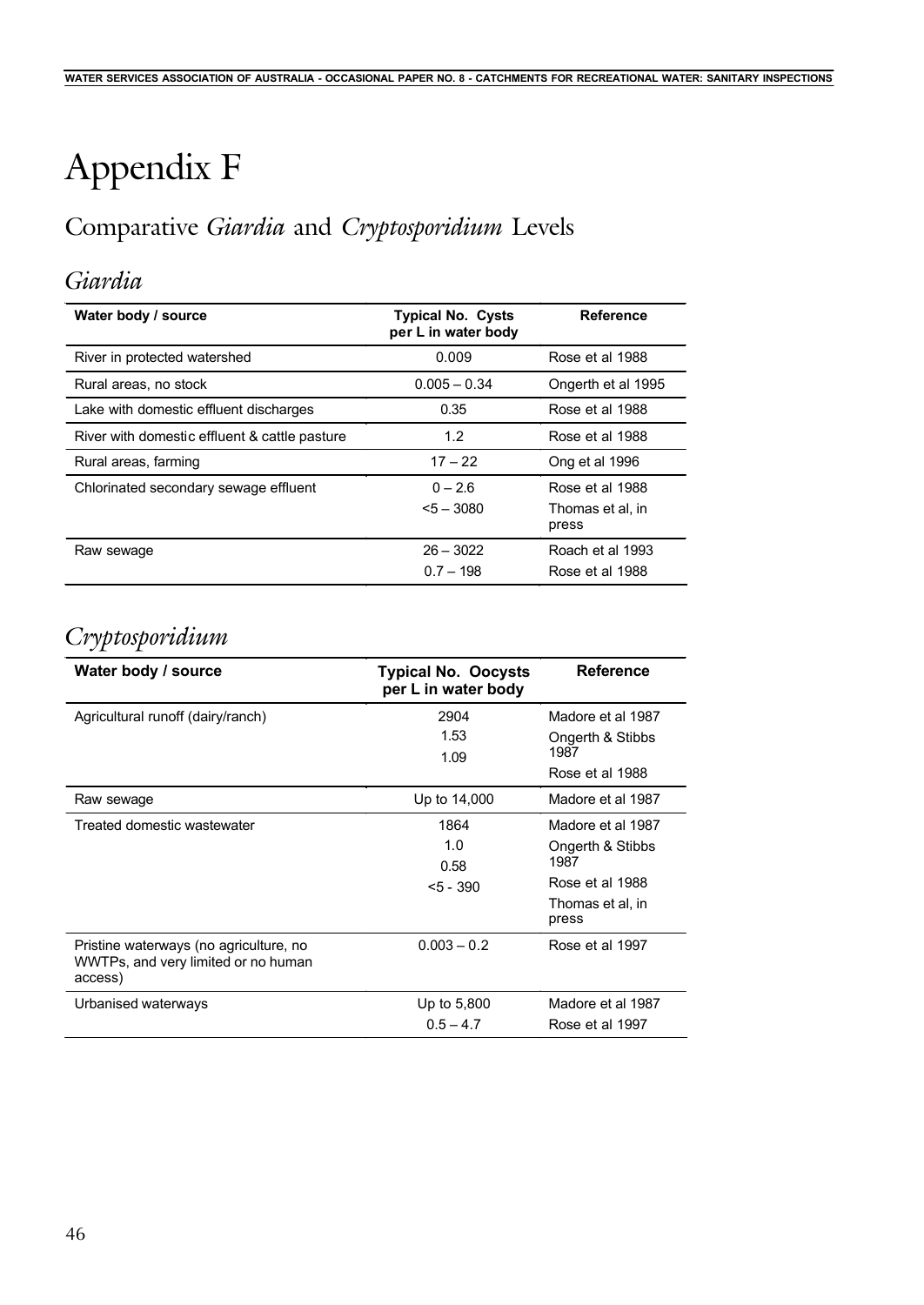*Continued* Appendix F

#### *Cryptosporidium* **from animals**

Total oocyst excretion (oocysts/g):

Calves =  $7.3 \times 10^9$ 

Lambs =  $4.3 \times 10^9$ 

Mice =  $0.98 \times 10^9$ 

Reference: *Cryptosporidium* in Water Seminar, 20 May 1999, Melbourne

Other animals found to excrete *Cryptosporidium* when infected include goats, deer, water buffalo, camels, pigs, horses, native marsupials (eg kangaroos, bandicoots, koalas).

Reference: Fayer, R. et al (1997) *Cryptosporidium and Cryptosporidiosis.* CRC Press. 1-41.

Total oocyst excretion (oocysts/g):

 $Calves = 40 - 4,000,000$ 

Lambs =  $220 - 470,000$ 

 $Cow = 0.15 - 390$ 

Calf bedding =  $6 - 120,000$ 

Lamb bedding  $= 28 - 5000$ 

Reference: AWA Catchment Management Seminar 13<sup>th</sup> June 2000

#### **References**

*Cryptosporidium* in Water Seminar, 20 May 1999, Melbourne

Fayer, R. et al (1997) *Cryptosporidium and Cryptosporidiosis.* CRC Press. 1-41.

Madore, M.S., Rose, J.B., Gerba, C.P., Arrowood, M.J. and Sterling, C.R. (1987) Occurrence of *Cryptosporidium* oocysts in sewage effluent and selected surface waters. *J. Parasitol*. **73**: 702-705.

Ong, C., Moorehead, W., Ross, A. and Isaac-Renton, J. (1996) Studies of Giardia spp. and Cryptosporidium spp. in two adjacent watersheds. *Appl. Environ. Microbiol*. **62**: 2798-2805.

Ongerth, J.E. and Stibbs, H.H. (1987) Identification of *Cryptosporidium* oocysts in river water*. Appl. Environ. Microbiol*. **53**: 672-676.

Roach, P.D., Olson, M.E., Whitley, G. and Wallis, P.M. (1993) Waterborne *Giardia* and *Cryptosporidium* oocysts in the Yukon, Canada. *Appl. Environ. Microbiol*. **59**: 67- 73.

Rose, J.B., Kayed, D., Madore, M.S., Gerba, C.P., Arrowood, M.J., Stirling, C.R. and Riggs, J.L. (1988) Methods for the recovery of *Giardia* and *Cryptosporidium* from environmental waters and their comparative occurrence. University of Arizona, Tuscon.

Rose, J. B., Lisle, J. T., and LeChevallier, M. (1997) Waterborne *Cryptosporidium*: Incidence, Outbreaks, and Treatment Strategies. In: *Cryptosporidium* and Cryptosporidiosis. Fayer, R. (ed). CRC Press, New York.

Thomas, R.J. et al Indicator Organism Levels in Effluent from Queensland Coastal STPs. In Press.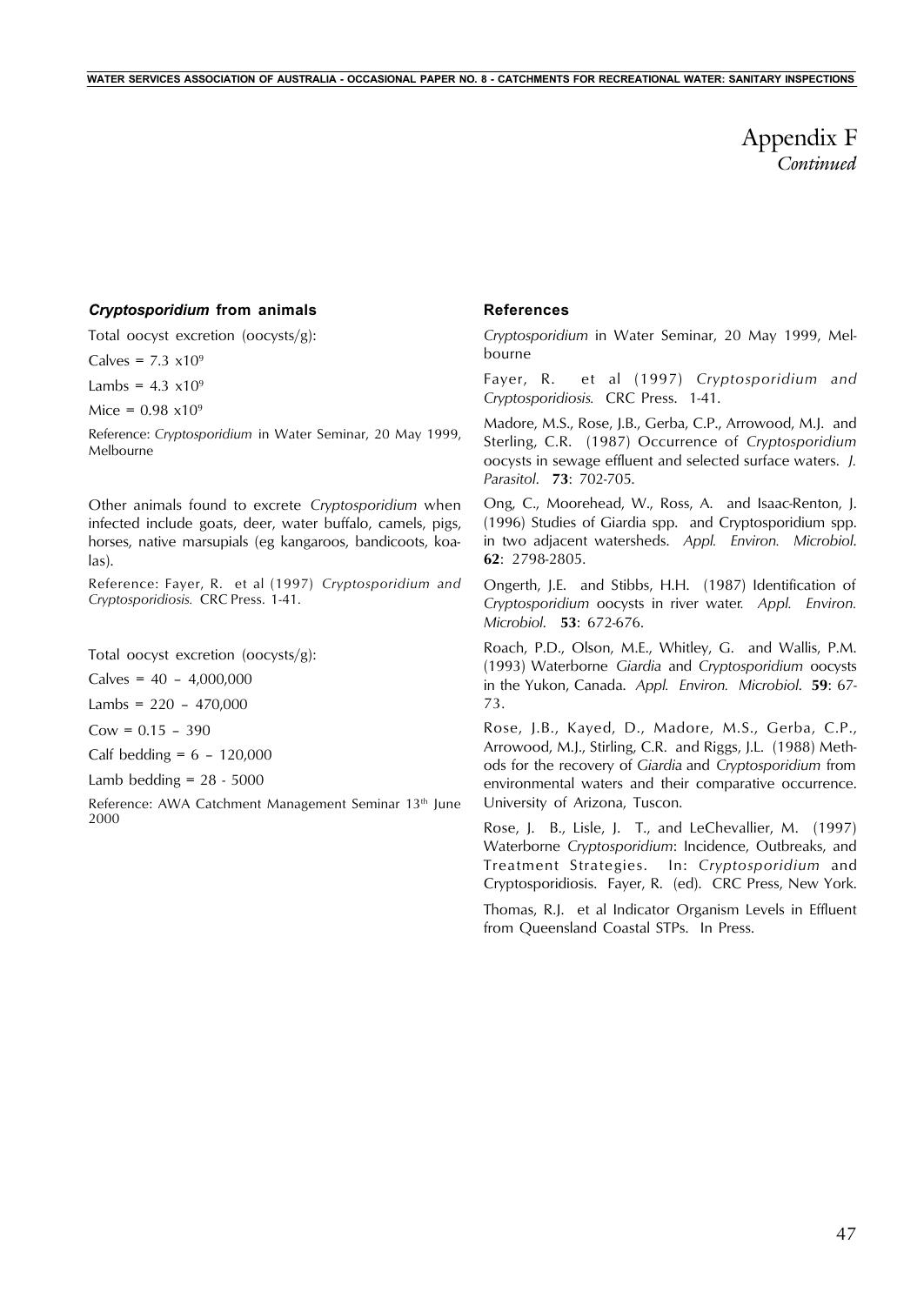# Appendix G

## Risk Management Framework

The management requirements for recreational waters will depend on a variety of factors, including for example the potential for contamination to be present, the extent to which the water body is likely to be used for recreational purposes, and the expectations of the community as to the suitability of the water for recreational purposes.

The following sections suggest a framework which can be considered when establishing management requirements.

#### **Risk Associated with Contamination and Management Requirements**

The risk or significance of contamination depends on:

- the likelihood that contamination will be present at concentrations that are a cause for concern. This is dependent on the contamination levels, and the recreational water classification levels (Very Good – Very Poor) provide a direct measure of this, and
- the consequence of the contamination or severity of the effects that could be associated with the contamination. The severity of the effects depend, for

example, on the potential for illness in those involved in recreation on the water body (which in turn is dependant on the usage of the water body and the nature of the recreation), or level of concern by stakeholders (such as the bathers or the general public) if the contamination were to be present. Typical descriptions of levels of concern are listed in Table G.1.

Based on the likelihood of contamination (ie the Water Classifications (Table 6.1)) and the Consequence rankings in Table G.1, the risk can be determined from Table G.2.

In practice:

- the Consequence descriptors used in Table G.1 should be adjusted to reflect the specific risk management requirements of the responsible authority, and
- the assignment of the level of Consequence for each particular recreational water body needs to reflect the range of issues that are relevant to the water body and are important to the responsible authority and stakeholders. A workshop approach can be useful in doing this.

| <b>Severity</b><br>Ranking | <b>Consequence of the Contamination</b>                                                                                                                                                                                                                                                                                                                  |
|----------------------------|----------------------------------------------------------------------------------------------------------------------------------------------------------------------------------------------------------------------------------------------------------------------------------------------------------------------------------------------------------|
| 1 Negligible               | The contamination will not give rise to detectable illness or effects; or<br>The contamination can be regarded as insignificant given the potential for usage of the area or expectations of<br>users                                                                                                                                                    |
| 2<br>Minor                 | The contamination is unlikely to give rise to detectable levels of illness; or<br>The contamination is unlikely to give rise to a noticeable increase in complaints or concern taking into account<br>the potential for usage or expectations of users.                                                                                                  |
| 3<br>Medium                | The contamination has potential for some occasional illness in users and there is potential for the water to be<br>used for recreational purposes; or<br>the contamination is likely to give rise to an increase in complaints or concern taking into account the potential<br>for usage or expectations of users.                                       |
| 4<br>High                  | The contamination is likely to give rise to illness in users and there is potential for the water to be used for<br>recreational purposes; or<br>the contamination is likely to give rise to a large number of complaints or a significant level of stakeholder<br>concern; or<br>the contamination or its effects introduces a potential for litigation |
| 5<br>Very High             | The contamination poses a high level of risk to users of contracting illness and there is potential for the water to<br>be used for recreational purposes; or<br>The contamination is likely to be viewed as very unacceptable by the community at large; or<br>The contamination or its effects is likely to result in litigation.                      |

**Table G.1: Level of Concern Associated with Contamination**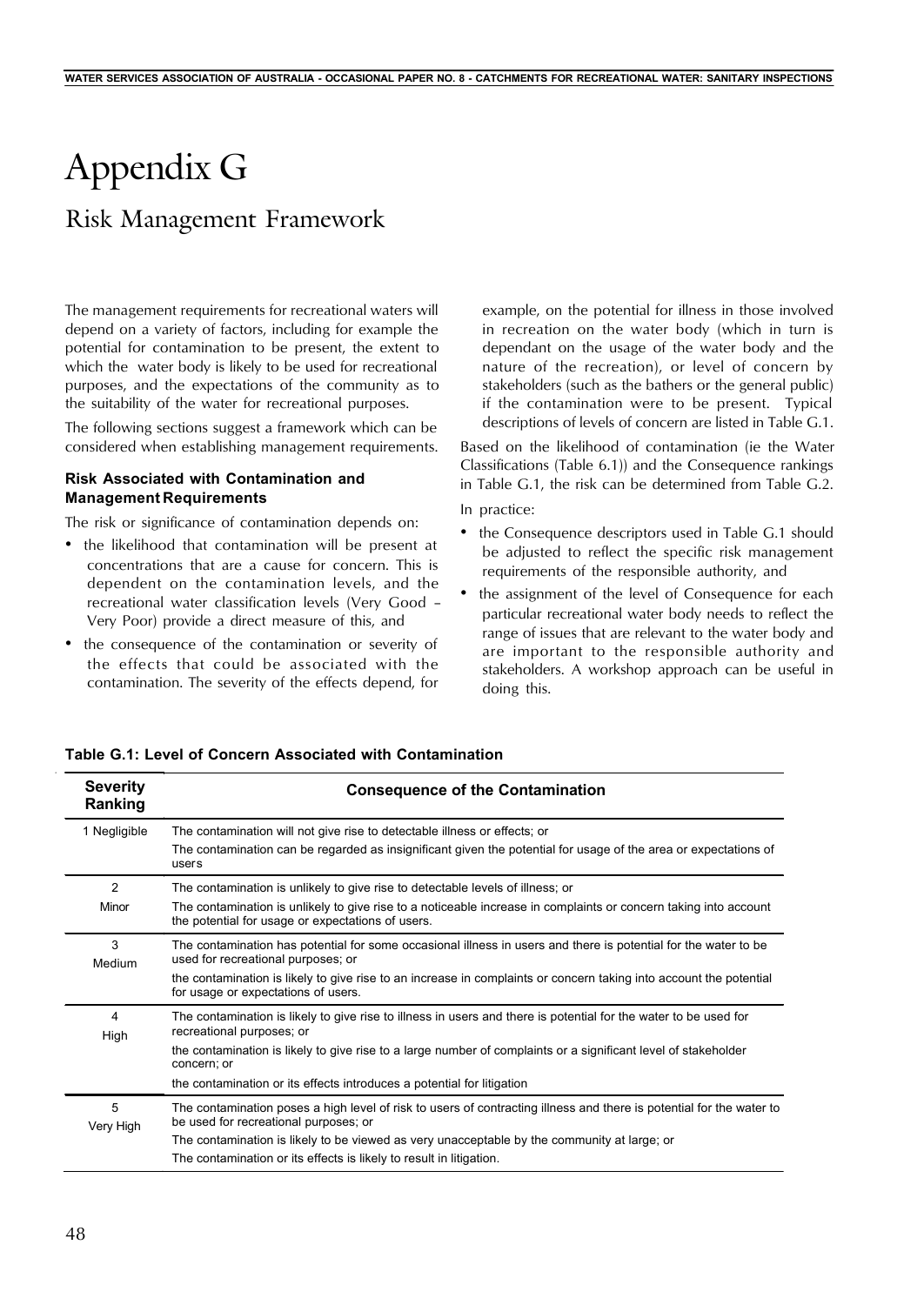## *Continued* Appendix G: Risk Management Framework

### **Control Measures for the Various Classifications of Waters**

The responsibility for determining the appropriate response to the level of risk determined for the particular recreational water body will lie with the responsible authority.

It can be expected that the management response will be in accordance with the risk, and an illustration of how this might be defined is indicated in Table G.3. In general, the management response should reduce the risk to an acceptable level.

|  |  |  |  |  |  |  | Table G.2: Ranking of Risk Associated with Contamination |
|--|--|--|--|--|--|--|----------------------------------------------------------|
|--|--|--|--|--|--|--|----------------------------------------------------------|

|                                     |                           | <b>Likelihood of Contamination Being Present</b> |                          |                  |                |                                |  |  |  |  |
|-------------------------------------|---------------------------|--------------------------------------------------|--------------------------|------------------|----------------|--------------------------------|--|--|--|--|
| Likelihood                          |                           |                                                  | [= Beach Classification] |                  |                |                                |  |  |  |  |
|                                     | <b>Consequence</b>        | Very<br>Low<br>[Very<br>Good]                    | Low<br>[Good]            | Medium<br>[Fair] | High<br>[Poor] | Very<br>High<br>[Very<br>Poor] |  |  |  |  |
|                                     | 1<br>[Negligible]         | Negligible                                       | Negligible               | Negligible       | Negligible     | Low                            |  |  |  |  |
| Contamination<br>Consequence of the | $\overline{2}$<br>[Minor] | Negligible                                       | Negligible               | Low              | Medium         | Medium                         |  |  |  |  |
|                                     | 3<br>[Medium]             | Low                                              | Low                      | Medium           | High           | High                           |  |  |  |  |
|                                     | 4<br>[High]               | Medium                                           | High                     | High             | Very high      | Very high                      |  |  |  |  |
|                                     | 5<br>[Very High]          | High                                             | Very high                | Very high        | Very high      | Very high                      |  |  |  |  |

#### **Table G.3: Risk and Management Response (for illustration)**

| <b>Risk</b> | Possible Management Requirement<br>(appropriate management responses to be established by<br>the managing body) |
|-------------|-----------------------------------------------------------------------------------------------------------------|
| Negligible  | No requirement                                                                                                  |
| Low         | Monitor                                                                                                         |
| Medium      | Monitor                                                                                                         |
| High        | Signage                                                                                                         |
| Very High   | Signage                                                                                                         |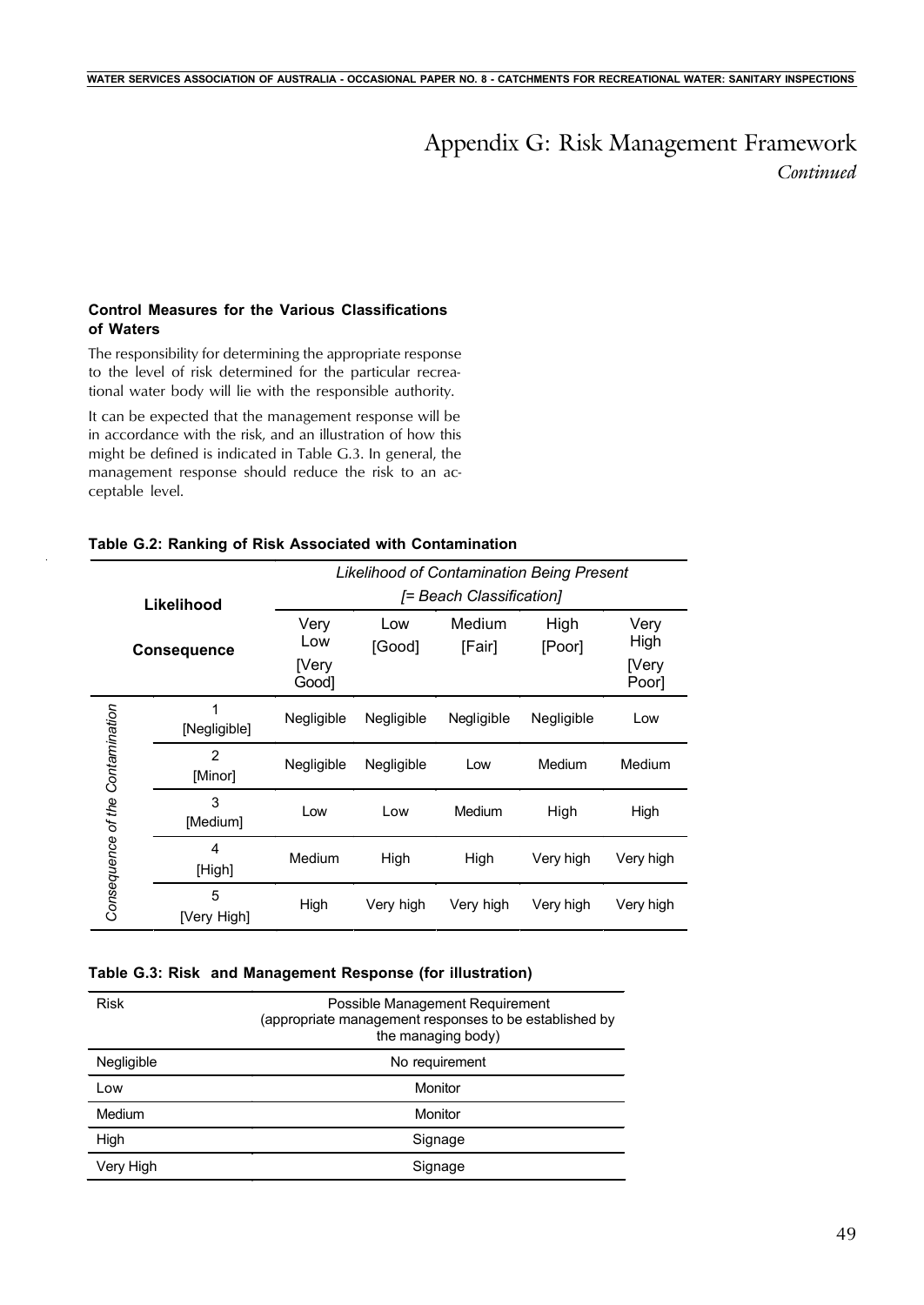# Appendix H

# Worked Example

## *\*\* Disclaimer: the following example is fictitious.*

The authority which manages a sheltered swimming beach has received complaints of illness from people who swam at the beach on a day immediately following a summer storm. The authority wants to determine whether they should close the beach following high rainfall in summer.

## 1. Sanitary Inspection

The following information was obtained from the Sanitary Inspection:

### **Recreational Water:**

- Sheltered swimming beach area in small town (permanent pop 3,000; summer pop up to 15,000).
- Users
	- Very few April to November
	- Peak usage late December & January (up to 8,000 visitors per day; mostly young families, as there is a surf beach 4 km away). Most visitors are tourists from capital city 80 km away; few international visitors. Traditional holiday town.
	- Approximately 500-1000 visitors per day on weekends in February and March.
- Industry:
	- Fish processing
	- Tourism (summer)
	- One small garment manufacturer for surf wear industry.

#### **Catchment:**

- WWTP for town
	- Average Winter Dry Weather Flow =  $0.6$  ML/d; Average Summer Dry Weather Flow 2.2 ML/d
	- Peak Wet Weather Flow = 3.2 (winter) to 4.6 (summer) ML/d (significant infiltration in old town sewerage system)
	- Plant uses trickling filters to treat to a secondary standard
	- No disinfection
	- Plant achieves secondary standard effluent 95% of time
- Disposal is to ocean approximately 5 km from beach
- Short outfall across rocky outcrop
- Plant overflows and discharges untreated wastewater to creek approximately once every 3 years (long term average).
- The only surface freshwater flow to the beach is from a small creek
	- Flows through a narrow valley containing farmland & state forest, and one small settlement
	- Town stormwater system discharges to creek 0.5 km upstream of beach
		- · Dry weather discharge is 0.1 ML/d (due to small old stream now piped)
		- Wet weather discharge is 25 ML/d.
	- Average dry weather flow in creek upstream of town is 6 ML/d
	- Peak wet weather flow upstream of town is  $~15$ ML/d to 20 ML/d.
- Farmland
	- Dairy cattle area due to high rainfall
	- $\sim$  100 farms ranging from 50 to 300 head on each.
	- Total cattle population 13,500; total farm area 35,000 ha
	- One piggery with 500 pigs kept in sheds. New facility with waste management & secondary standard treatment including bunding to prevent untreated discharge to environment in up to 1:10 year ARI storm.
	- Farm houses have septic tanks. Ground is generally rocky, so tanks are often small and may contain toilet (black) waste only; grey water discharged to surface drains or stored & reused for small scale irrigation (eg gardens).
- State forest
	- · Area 40,000 ha
	- Currently logged access by logging trucks.
	- Animal population unknown anecdotal information from rangers indicates wallaby numbers have increased in recent years but unable to quantify.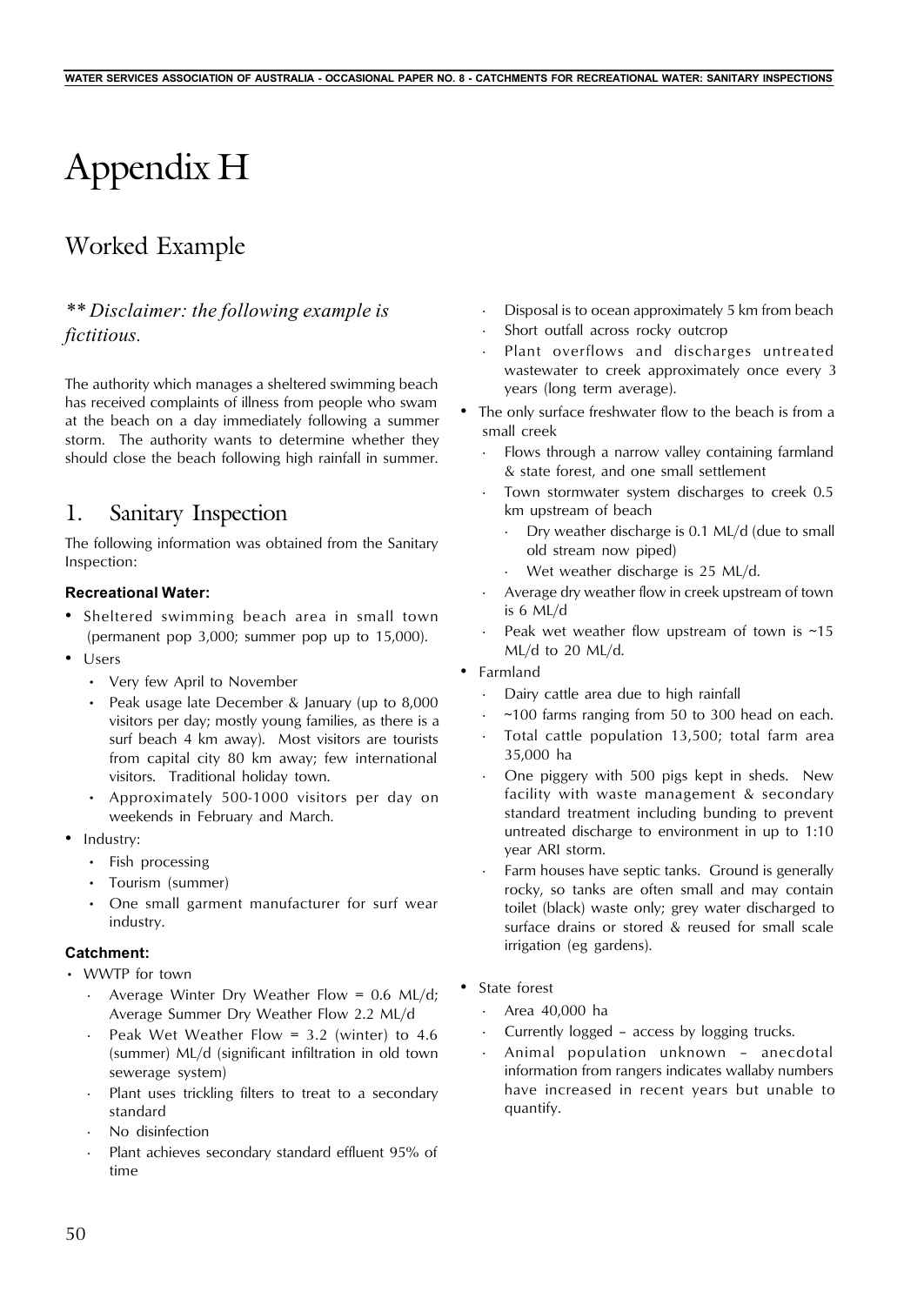## *Continued* Appendix H: Worked Example

## 2. Estimated Level of Contamination

The Level of Contamination is estimated for each source under **wet** summer conditions as shown below.

| <b>Source</b>                                                                     | Concentration<br>(refer | <b>Effect of Dilution &amp;</b><br><b>Dispersion</b>          |                                                                   | <b>Effect of</b><br>time $^{(2)}$  | <b>Resulting</b><br><b>Concentration</b>          | <b>Effect of</b><br>Origin of                             | Resulting<br><b>Concentration</b>    | <b>Significance</b><br>(refer |
|-----------------------------------------------------------------------------------|-------------------------|---------------------------------------------------------------|-------------------------------------------------------------------|------------------------------------|---------------------------------------------------|-----------------------------------------------------------|--------------------------------------|-------------------------------|
|                                                                                   | Table 4.2)              | Nature of<br>discharge<br>and receiving<br>water<br>situation | <b>Dilution</b><br>factor <sup>(1)</sup><br>(refer Table<br>(4.4) | (for factor<br>refer Table<br>4.5) | (for<br>comparison<br>with monitoring<br>results) | Micro-<br>organisms<br>(for factor<br>refer<br>Table 4.3) | (for<br>determining<br>significance) | Table 4.6)                    |
| <b>Town WWTP</b><br>(Secondary<br>treatment, no<br>disinfection)                  | 10 <sup>5</sup>         | Short outfall<br>close to<br>shoreline                        | 0.0027<br>(1)                                                     |                                    | ~100                                              | 1                                                         | $~1$ - 300                           | High                          |
| Town<br>stormwater<br>system<br>(wet weather<br>only, no<br>sewage<br>overflows)) | 10 <sup>4</sup>         | Creek outfall<br>to beach                                     | 0.006<br>(2)                                                      |                                    | $-60$                                             | 1                                                         | ~100                                 | Moderate                      |
| Dairy Farm<br><b>Runoff</b><br>(stormwater,<br>rural, wet<br>weather only)        | 10 <sup>4</sup>         | Creek outfall<br>to beach                                     | 0.014<br>(3)                                                      |                                    | ~150                                              | 0.5                                                       | $~1$ 75                              | Moderate                      |
| Total                                                                             |                         |                                                               |                                                                   |                                    | $-510$                                            |                                                           | $-440$                               | High                          |

#### **Notes:**

- (1) Dilution Ratio = q /  $V_1$  ½ W h; q = 4.6 ML/d = 0.053  $\rm m^3/s$ ; Dilution Ratio = 0.053  $\rm m^3/s$  / (0.5  $\rm m/s$  \* 20  $\rm m$  \*  $2 m$ ) = 0.0027
- (2) Upstream Dilution: 25 ML/d diluted by stream flow of 20 ML/d => Dilution Ratio is  $25/45 = 0.55$ Dilution Ratio at beach =  $0.23$  m3/s /  $(0.5 \text{ m/s} \times 20)$  $m * 2 m$  ) = 0.01 Overall Dilution Ratio =  $0.55*0.01 = 0.006$
- (3) Upstream Dilution: 20 mm/d  $*$  35,000 ha = 7 ML/d =  $0.081 \, \text{m}^3/\text{s}$ 7 ML/d diluted by stream flow of 13 ML/d  $(20 - 7)$  => Dilution Ratio is  $7 / 20 = 0.35$ Dilution Ratio at beach =  $0.08$  m3/s /  $(0.5 \text{ m/s} \cdot 20)$  $m * 2 m$  ) = 0.004 Overall Dilution Ratio = 0.35\*0.004 = 0.0014

These calculations assume that full dilution is achieved. Inspection is required to confirm this; it may be necessary to assume a lesser level of dilution if full dilution is not likely.

## 3. Monitoring Results

A monitoring program initiated by the authority found levels of faecal streptococci of 50 to 500 organisms per 100 mL